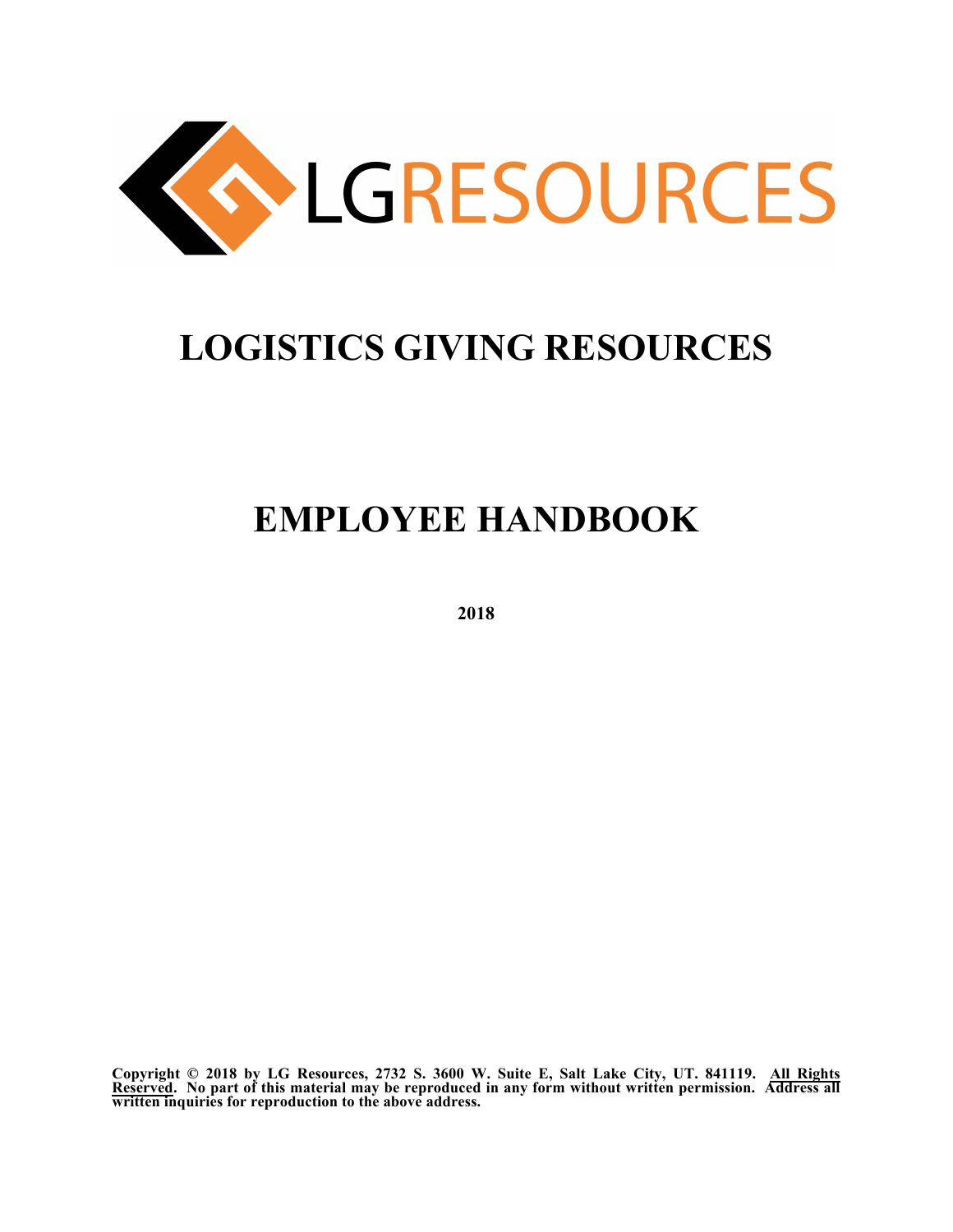# **ABOUT THIS HANDBOOK**

**As with any job change, you will experience a period of adjustment. You will want to know what you can expect from our Company and what will be expected from you. You may have questions about your job duties, your benefits, and the general operation of our Company. We have prepared this Handbook to assist you in finding the answers to many of these questions. However, we do not expect this Handbook to answer all of your questions. Your supervisor will be your primary source of information.** 

**This Handbook is provided as a guide you may use to familiarize yourself with LG Resources. The Handbook is not, nor should it be considered to be, an agreement or contract of employment, express or implied, or a promise of treatment in any particular manner in any given situation. This Handbook states only general Company guidelines. To the extent anything contained in this Handbook conflicts with an applicable collective bargaining agreement, the collective bargaining agreement governs. The Company's policy is that employment is "at will." You are free to leave the Company at any time, with or without a reason and with or without notice. The Company also has the right to end your employment at any time, with or without a reason and with or without notice. Although the Company may choose to end your employment for a cause, cause is not required. Further, the Company has the right to manage its work force and direct its employees. This includes the right to hire, transfer, promote, demote, reclassify, lay off, terminate, or change any term or condition of employment at any time, with or without a reason and with or without notice unless otherwise required by law. The Company may, at any time, in its sole discretion, modify or vary anything stated in this Handbook—except as required by law, and except for the rights of the parties to terminate employment at will, which may only be modified, on an individual or collective basis, by an express written agreement signed by the Area Office Manager of the Company.**

**This Handbook supersedes all prior handbooks, manuals, policies, and procedures issued by LG Resources. Any violation of the policies and/or procedures set forth in this Handbook may result in disciplinary action, up to and including termination.**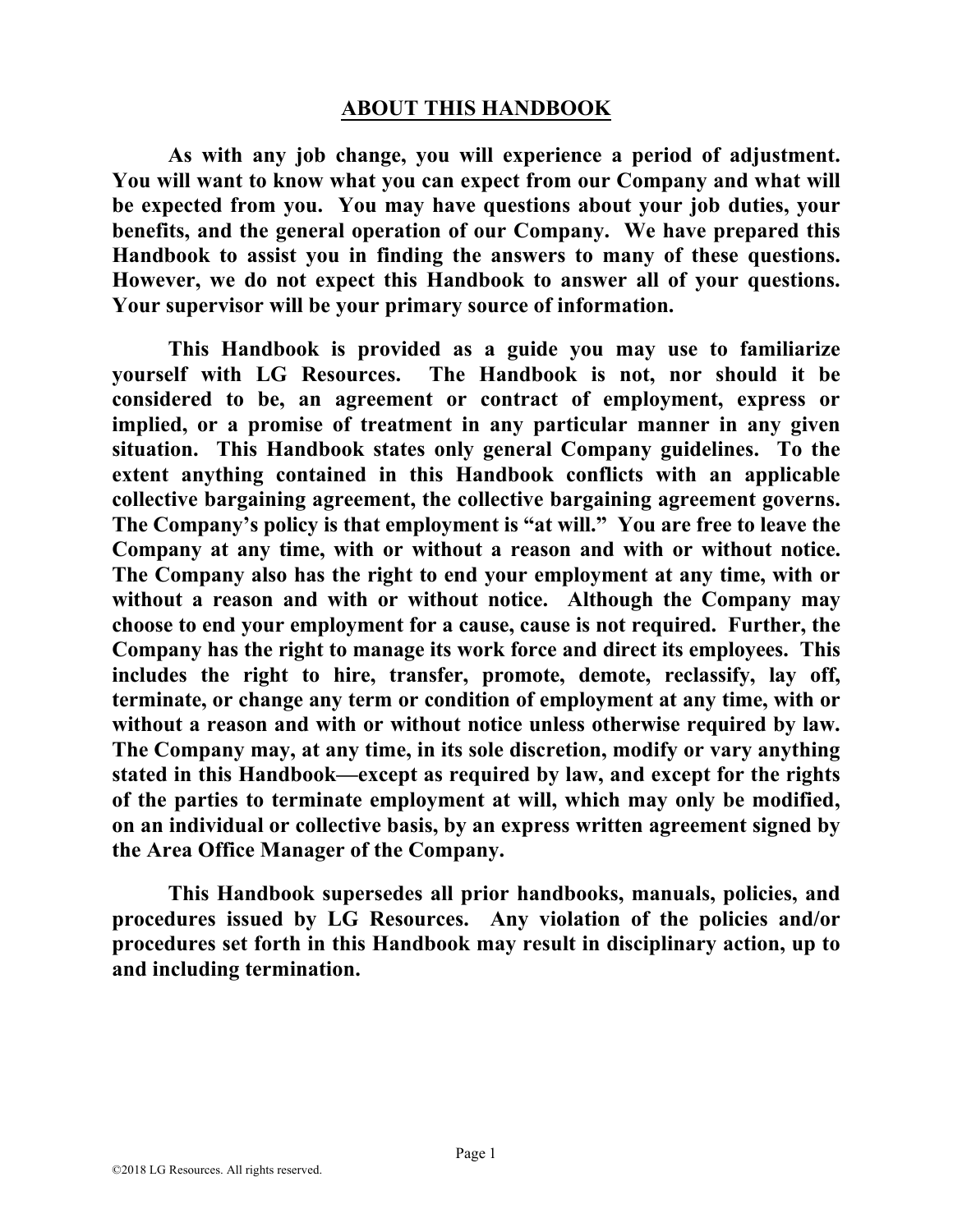# **TABLE OF CONTENTS**

| I.              |                                                                            |  |
|-----------------|----------------------------------------------------------------------------|--|
| A.              |                                                                            |  |
| <b>B.</b>       |                                                                            |  |
| $\mathcal{C}$ . |                                                                            |  |
| D.              |                                                                            |  |
| E.              |                                                                            |  |
|                 |                                                                            |  |
|                 | A.                                                                         |  |
| <b>B.</b>       |                                                                            |  |
| C.              | REASONABLE ACCOMMODATION OF INDIVIDUALS WITH DISABILITIES 8                |  |
| D.              | REASONABLE ACCOMMODATION OF INDIVIDUALS WITH PREGNANCY                     |  |
|                 |                                                                            |  |
|                 | REASONABLE ACCOMMODATION OF INDIVIDUALS' RELIGIOUS BELIEFS<br>$E_{\rm{m}}$ |  |
|                 |                                                                            |  |
|                 | $F_{\cdot}$                                                                |  |
|                 | G.                                                                         |  |
|                 |                                                                            |  |
| $A_{\cdot}$     |                                                                            |  |
| <b>B.</b>       |                                                                            |  |
| C.              |                                                                            |  |
| D.              |                                                                            |  |
| E.              |                                                                            |  |
| F.              |                                                                            |  |
| H.              |                                                                            |  |
| I.              |                                                                            |  |
| J.              |                                                                            |  |
| K.              |                                                                            |  |
| L.              |                                                                            |  |
|                 |                                                                            |  |
|                 |                                                                            |  |
| $B_{-}$         |                                                                            |  |
|                 | WORKERS' COMPENSATION INSURANCE AND SHORT-TERM DISABILITY<br>$C_{-}$       |  |
|                 |                                                                            |  |
| E.              |                                                                            |  |
| $F_{-}$         | MEDICAL LEAVE OF ABSENCE OTHER THAN FAMILY AND MEDICAL LEAVE<br>22         |  |
|                 | G                                                                          |  |
|                 | $H_{-}$                                                                    |  |
|                 |                                                                            |  |
|                 |                                                                            |  |
|                 | A.                                                                         |  |
|                 | <b>B</b> .                                                                 |  |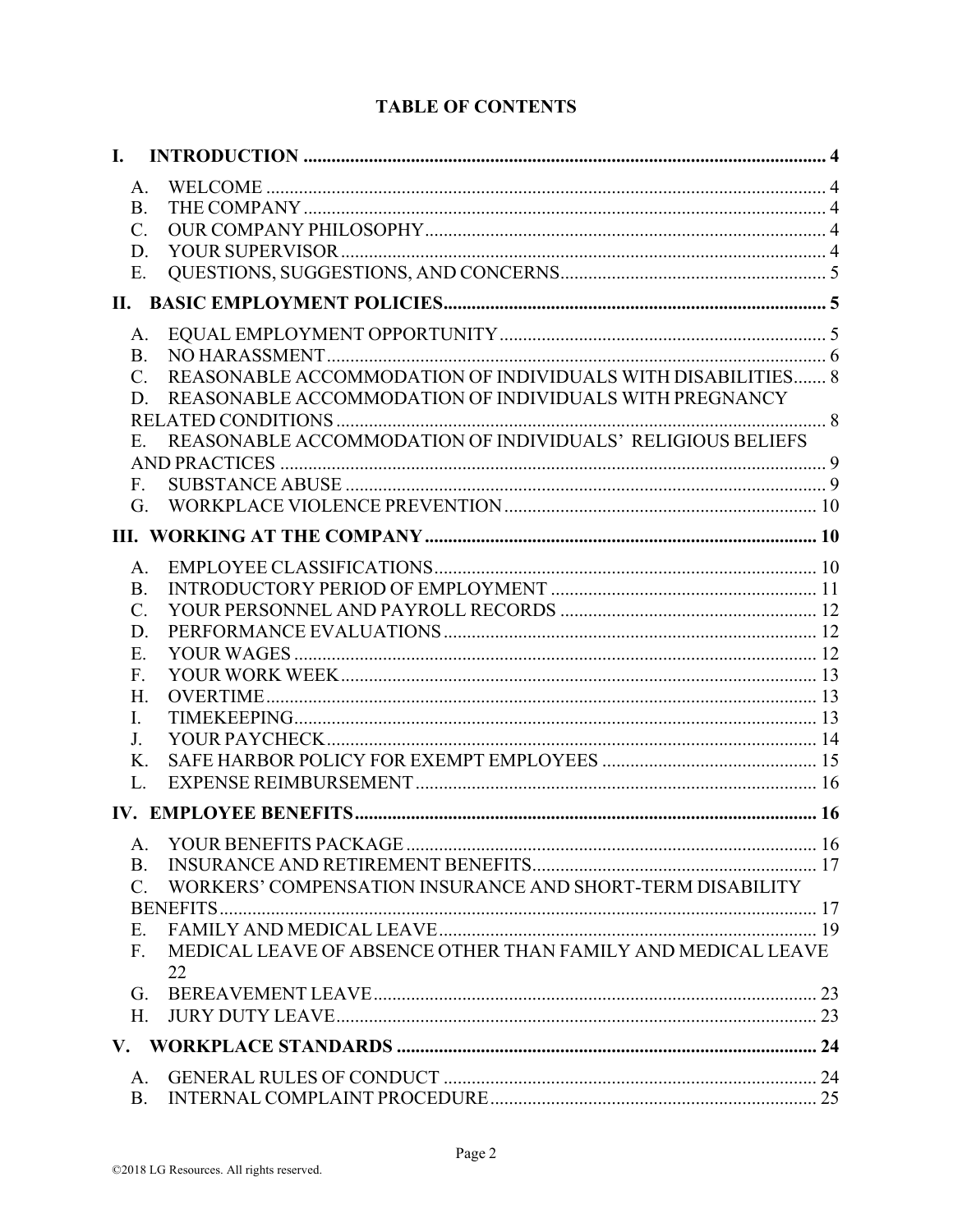| $\mathcal{C}$ .                                             |                                                                  |  |  |  |
|-------------------------------------------------------------|------------------------------------------------------------------|--|--|--|
| D                                                           |                                                                  |  |  |  |
| Ε.                                                          |                                                                  |  |  |  |
| F.                                                          |                                                                  |  |  |  |
| G.                                                          |                                                                  |  |  |  |
| H.                                                          |                                                                  |  |  |  |
| I.                                                          |                                                                  |  |  |  |
| J <sub>1</sub>                                              |                                                                  |  |  |  |
| K.                                                          |                                                                  |  |  |  |
| L.                                                          |                                                                  |  |  |  |
| M.                                                          |                                                                  |  |  |  |
| N.                                                          |                                                                  |  |  |  |
| O.                                                          |                                                                  |  |  |  |
|                                                             |                                                                  |  |  |  |
| $\mathsf{A}$                                                |                                                                  |  |  |  |
| <b>B.</b>                                                   |                                                                  |  |  |  |
| $\mathcal{C}$ .                                             |                                                                  |  |  |  |
| Ε.                                                          |                                                                  |  |  |  |
| $F_{\cdot}$                                                 |                                                                  |  |  |  |
| G.                                                          |                                                                  |  |  |  |
| $H_{\cdot}$                                                 | NOTICE OF SUSPENSION OR REVOCATION OF LICENSE OR CANCELLATION    |  |  |  |
|                                                             |                                                                  |  |  |  |
|                                                             | I. USE OF CELLULAR PHONES AND HAND-HELD RADIOS WHILE OPERATING A |  |  |  |
|                                                             |                                                                  |  |  |  |
| $J_{-}$                                                     |                                                                  |  |  |  |
|                                                             |                                                                  |  |  |  |
|                                                             |                                                                  |  |  |  |
|                                                             |                                                                  |  |  |  |
| X. ACKNOWLEDGMENT OF RECEIPT OF LG RESOURCES' NO HARASSMENT |                                                                  |  |  |  |
|                                                             |                                                                  |  |  |  |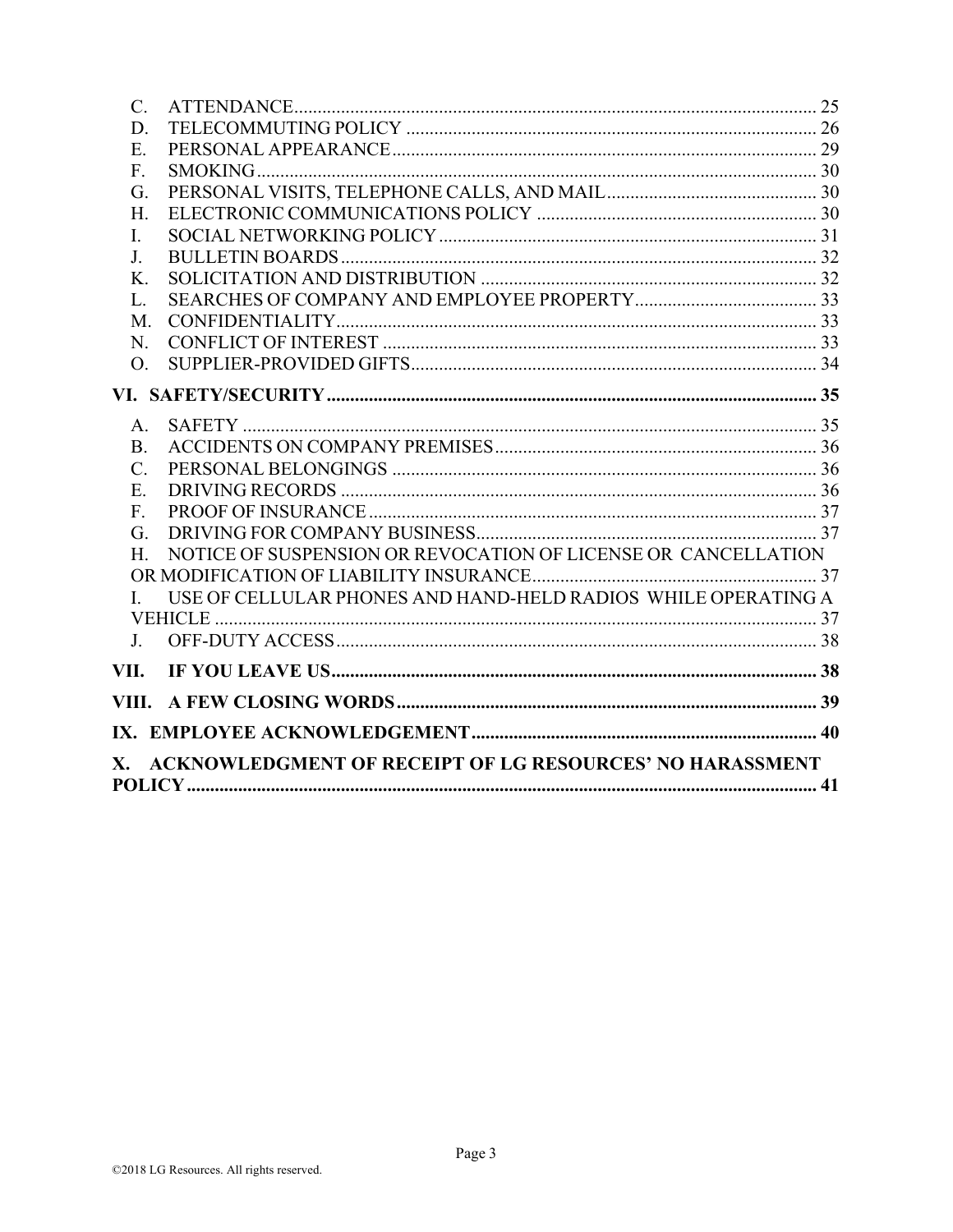# **I. INTRODUCTION**

# **A. WELCOME**

Welcome to LG Resources! We extend our congratulations on your employment with a leader and innovator in the Manufacturing and Distribution industry. As a LG Resources employee, you are our most important resource. Through your efforts as a member of our team, we provide a quality service at a reasonable cost to our customers. Your pride in your work and your Company is the primary ingredient of our success. We wish you the best during your employment with LG Resources. Thanks for joining our team!

> Troy Hyde President

# **B. THE COMPANY**

LG Resources is a premier staffing agency, specializing in staffing for manufacturers and distributors. LG Resources launched in 2009 with a vision to take staffing to a higher level. LG Resources main directive is to do a more comprehensive screening when filtering potential employees. LG Resources believes, by providing well equipped skilled employees in the logistics field, we maintain long lasting, successful relationship with our clients. We are proud of our past, excited about our future, and confident of our continued success.

# **C. OUR COMPANY PHILOSOPHY**

Our Company is an equal opportunity employer. We believe all of our employees should be treated fairly and consistently. Our goal is to maintain a satisfied and productive team of employees. The keys to reaching that goal are effective leadership, fair and competitive wages and benefits, dedication to the job, and close attention to employee relations matters.

At our Company, every member of the management team is committed to our philosophy that effective leadership and dedication are the keys to a productive work environment. You have the opportunity to express your concerns, suggestions, and comments to us directly so we can understand and work with each other better. You are always free to speak to your supervisor or any member of our management team. We encourage you to raise and obtain answers to any questions that may be on your mind so we can address your concerns in a timely manner. We are proud of our relationship between our management team and our employees, and we recognize there is always room for improvement. We will always give consideration to your concerns, and we are interested in your thoughts and opinions. While we cannot guarantee we will always give you the answer you want, we will do our best to listen and to address your concerns.

# **D. YOUR SUPERVISOR**

Your supervisor is a vital part of our management team. Your supervisor is responsible for planning the work schedule, ensuring the quality of your work, and providing you with whatever assistance you may need. Your supervisor will arrange for your job instructions, introduce you to your fellow employees, show you where things are, and advise you of your work performance.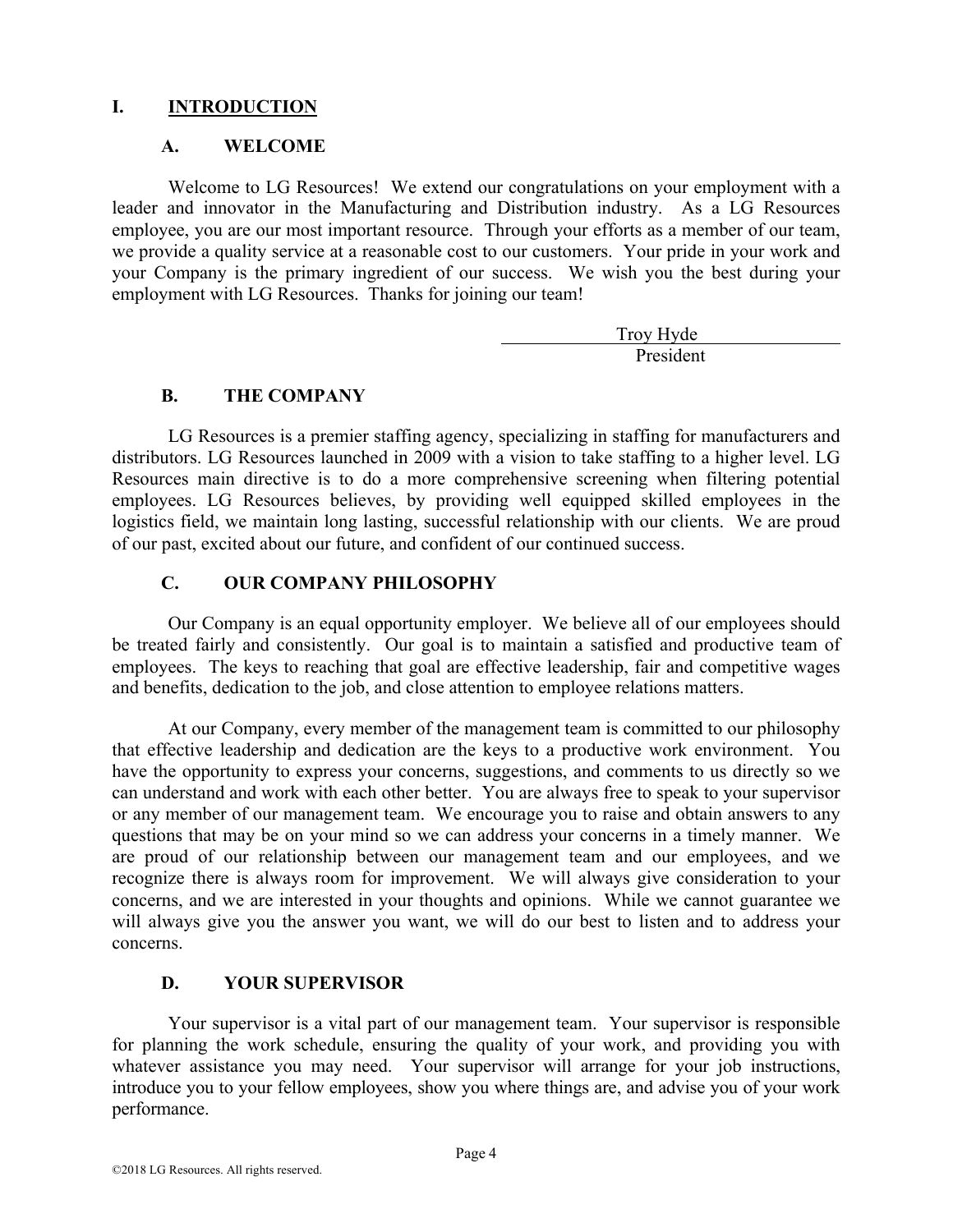An important part of your supervisor's responsibilities is to answer questions, listen to your concerns, and take action where appropriate. If your supervisor does not have an answer to your question, he or she will do his or her best to obtain one for you.

### **E. QUESTIONS, SUGGESTIONS, AND CONCERNS**

We encourage you to bring your questions, suggestions, and concerns to our attention. While we are proud of the current relationship between management and employees, we recognize there is always room for improvement. We will give consideration to your concerns.

If you have a question, suggestion or concern, you may discuss it with your supervisor. Because you and your supervisor work closely on a daily basis, most concerns can be addressed and resolved at that level. However, if you otherwise feel uncomfortable speaking with your supervisor or have not received a satisfactory response you may contact the appropriate Office Manager for the area in which you work: SLC: (Jon Martinez) 801-973-6755; Roy: (Kit Robinette) 801-399-4473: Provo: (Derren Herbert) 801-900-4726.

# **II. BASIC EMPLOYMENT POLICIES**

# **A. EQUAL EMPLOYMENT OPPORTUNITY**

LG Resources is an equal opportunity employer. We enthusiastically accept our responsibility to make employment decisions without regard to race, religious creed, color, age, sex, national origin, ancestry, citizenship status, religion, marital status, disability, military service or veteran status, genetic information, or any other classification protected by applicable federal, state, and local laws and ordinances. Our management is dedicated to ensuring the fulfillment of this policy with respect to hiring, placement, promotion, transfer, demotion, layoff, termination, recruitment advertising, pay, and other forms of compensation, training, and general treatment during employment.

Any violation of this policy will not be tolerated and will result in appropriate disciplinary action, up to and including termination. If an employee believes someone has violated this policy or otherwise has questions regarding this policy, the employee may bring the matter to the attention of the Human Resources manager for the company to which you have been assigned or a LG Resources Office Manager. SLC: (Jon Martinez) 801-973-6755, Roy: (Kit Robinette) 801-399-4473, Provo: (Derren Herbert) 801-900-4726. The Company will promptly investigate the facts and circumstances of any claim this policy has been violated and take appropriate corrective measures.

No employee will be subject to, and the Company prohibits, any form of discipline or retaliation for reporting perceived violations of this policy, pursuing any such claim, or cooperating in any way in the investigation of such claims.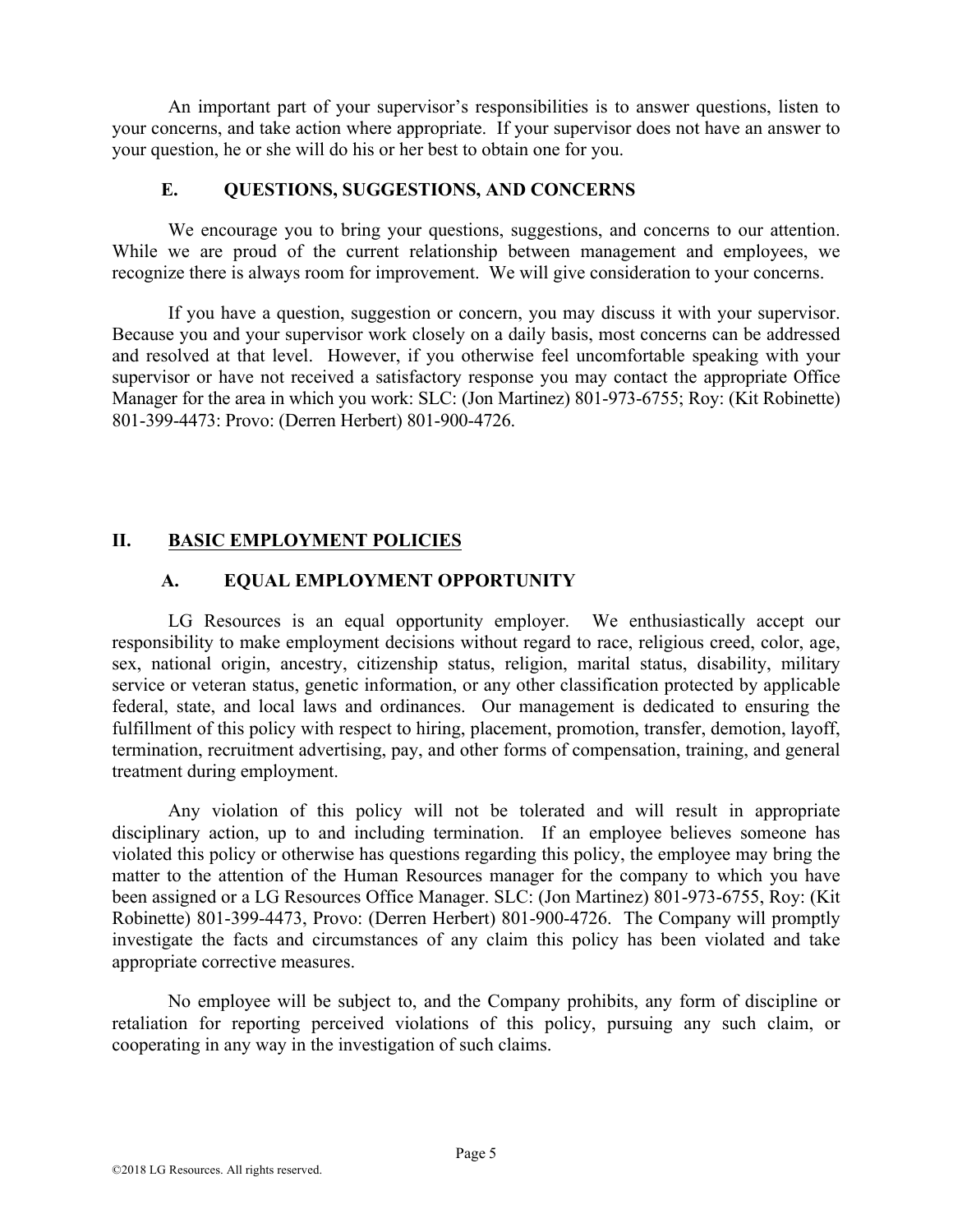## **B. NO HARASSMENT**

LG Resources does not tolerate harassment of our job applicants, contractors or employees by another employee, supervisor, vendor, customer, or any third party. Any form of harassment on the basis of race, religious creed, color, age, sex, national origin, ancestry, citizenship status, religion, marital status, disability, military service or veteran status, genetic informationor any other classification protected by applicable federal, state, or local laws and ordinances is prohibited and will be treated as a disciplinary matter. The Company is committed to a workplace free of harassment.

**Harassment Defined**. Harassment as defined in this policy is unwelcome verbal, visual or physical conduct, based on an individual's protected characteristic, creating an intimidating, offensive, or hostile work environment that interferes with work performance. Harassment can be verbal (including slurs, jokes, insults, epithets, gestures or teasing), graphic (including offensive posters, symbols, cartoons, drawings, computer displays, or e-mails) or physical conduct (including physically threatening another, blocking someone's way, etc.) that denigrates or shows hostility or aversion towards an individual because of any protected characteristic. Such conduct violates this policy, even if it is not unlawful. Because it is difficult to define unlawful harassment, employees are expected to behave at all times in a professional and respectful manner.

**Sexual Harassment Defined.** Sexual harassment can include all of the above actions, as well as other unwelcome conduct, such as unwelcome or unsolicited sexual advances, requests for sexual favors, conversations regarding sexual activities and other verbal or physical conduct of a sexual nature.

Examples of conduct that violates this policy include:

- unwelcome sexual advances, flirtations, advances, leering, whistling, touching, pinching, assault, blocking normal movement
- requests for sexual favors or demands for sexual favors in exchange for favorable treatment
- obscene or vulgar gestures, posters, or comments
- sexual jokes or comments about a person's body, sexual prowess, or sexual deficiencies
- propositions, or suggestive or insulting comments of a sexual nature
- derogatory cartoons, posters, and drawings
- sexually-explicit e-mails or voicemails
- uninvited touching of a sexual nature
- unwelcome sexually-related comments
- conversation about one's own or someone else's sex life
- conduct or comments consistently targeted at only one gender, even if the content is not sexual
- teasing or other conduct directed toward a person because of the person's gender

**All such conduct is unacceptable in the workplace and in any work-related settings such as business trips and business-related social functions, regardless of whether the**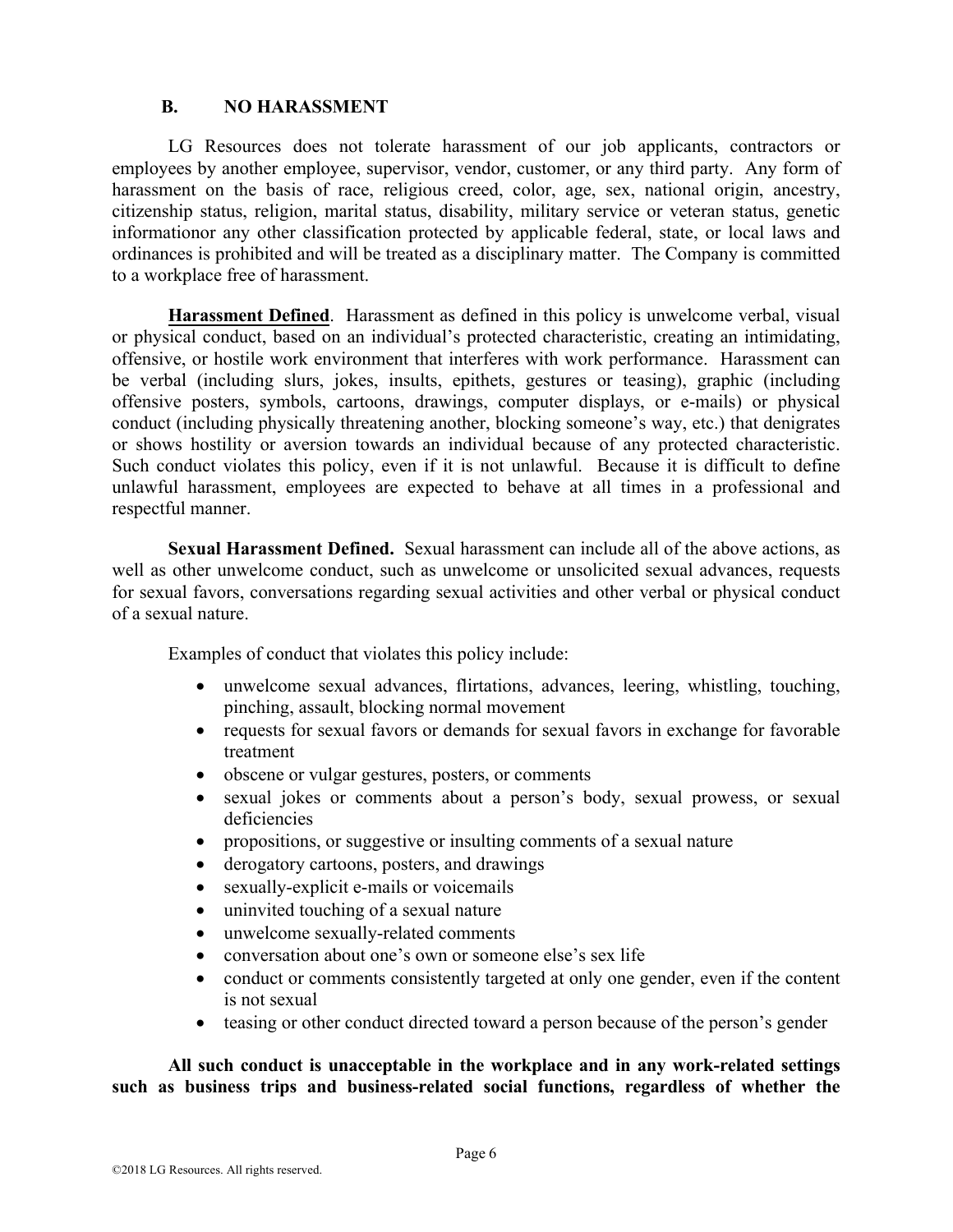**conduct is engaged in by a supervisor, co-worker, client, customer, vendor, or other third party.**

**Reporting Procedures.** The following steps have been put into place to ensure the work environment at LG Resources is free of harassment. If an employee believes someone has violated this policy, the employee should promptly bring the matter to the immediate attention of the Human Resources manager for the company to which you have been assigned or a LG Resources Office Manager. SLC: (Jon Martinez) 801-973-6755, Roy: (Kit Robinette) 801-399- 4473, Provo: (Derren Herbert) 801-900-4726. If the employee makes a complaint under this policy and has not received a satisfactory response within five (5) business days, he or she should contact Andy Akin, Human Resources VP. 2732 S. 3600 W. Ste E Salt Lake City, UT. 84119. 801-973-6755. aakin@lghires.com, immediately

If you work a shift that starts after 5 PM, please immediately report your concerns to the Human Resources manager for the company to which you have been assigned, any member of management available during your shift, Troy Hyde at 801-390-1947 or to Andy Akin at 801- 663-3449.

If you work at a remote location where there is no member of senior management available, immediately report your concern, please immediately report your concerns to Troy Hyde at 801-390-1947 or to Andy Akin at 801-663-3449. Both numbers are operational every day 24/7.

**Investigation Procedures**. The Company will promptly investigate the facts and circumstances of any claim of harassment. To the extent possible, the Company will endeavor to keep the reporting employee's concerns confidential; however confidentiality cannot be guaranteed. Employees must cooperate in all investigations. During the investigation, the Company generally will:

- interview the complainant and the alleged harasser
- conduct further interviews as necessary
- document the Company's findings regarding the complaint
- document recommended follow-up actions and remedies, if warranted
- inform the complainant of the Company's findings.

Every supervisor who learns of any employee's concern about conduct in violation of this policy, whether in a formal complaint or informally, must immediately report the issues raised to an Area Office Manager or to Human Resources. SLC: (Jon Martinez) 801-973-6755, Roy: (Kit Robinette) 801-399-4473, Provo: (Derren Herbert) 801-900-4726 Andy Akin, Human Resources VP. 2732 S. 3600 W. Ste E Salt Lake City, UT. 84119. 801-973-6755. aakin@lghires.com.

Upon completion of the investigation, the Company will take corrective measures against any person who has engaged in conduct in violation of this policy, if the Company determines such measures are necessary. These measures may include, but are not limited to, counseling, suspension, or immediate termination. Anyone, regardless of position or title, whom the Company determines has engaged in conduct that violates this policy will be subject to discipline, up to and including termination.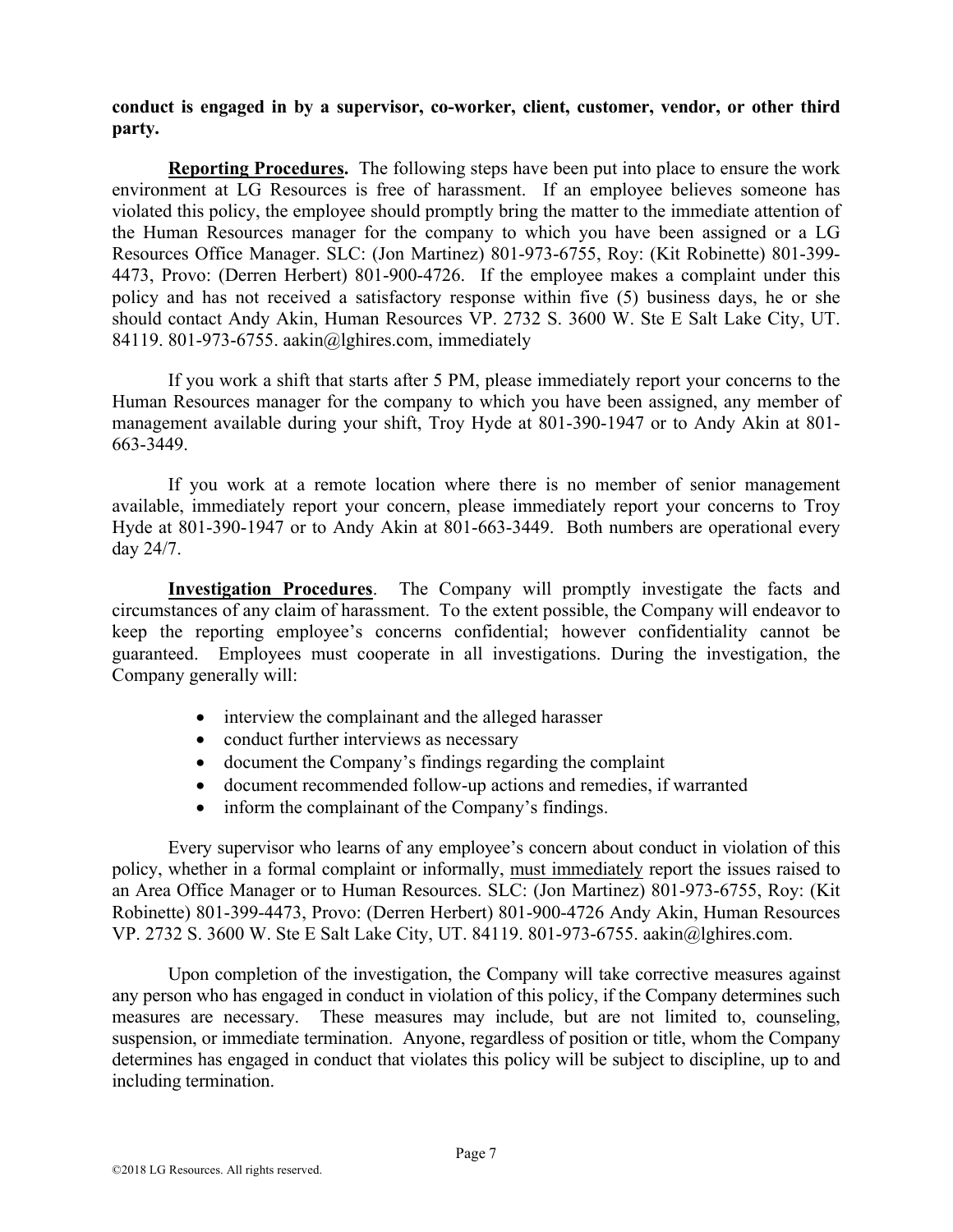**No Retaliation.** No employee will be subject to, and the Company prohibits, any form of discipline or retaliation for reporting perceived violations of this policy in good faith, pursuing any such claim, or cooperating in any way in the investigation of such claims in good faith. If an employee believes someone has violated this no-retaliation policy, the employee should bring the matter to the immediate attention of Andy Akin Human Resources VP:801-973-6755] or the appropriate Office Manager for the area in which you work SLC: (Jon Martinez) 801-973-6755, Roy: (Kit Robinette) 801-399-4473, Provo: (Derren Herbert) 801-900-4726. Anyone, regardless of position or title, whom the Company determines has engaged in conduct that violates this policy against retaliation will be subject to discipline, up to and including termination.

We cannot remedy claimed harassment or retaliation unless you bring these claims to the attention of management. Failure to report claims of harassment and/or retaliation prevents us from taking steps to remedy the problem.

## **C. REASONABLE ACCOMMODATION OF INDIVIDUALS WITH DISABILITIES**

LG Resources recognizes and supports its obligation to endeavor to reasonably accommodate job applicants and employees with known physical or mental disabilities who are able to perform the essential functions of the position, with or without reasonable accommodation. LG Resources will endeavor to provide reasonable accommodation to otherwise qualified job applicants and employees with known physical or mental disabilities, unless doing so would impose an undue hardship on the Company or pose a direct threat of substantial harm to the employee or others. An applicant or employee who believes he or she needs a reasonable accommodation of a disability should discuss the need for possible accommodation with the Human Resources Department, his or her direct supervisor or the appropriate Office Manager for the area in which you work SLC: (Jon Martinez) 801-973-6755, Roy: (Kit Robinette) 801-399- 4473, Provo: (Derren Herbert) 801-900-4726.

### **D. REASONABLE ACCOMMODATION OF INDIVIDUALS WITH PREGNANCY RELATED CONDITIONS**

LG Resources recognizes and supports its obligation to endeavor to reasonably accommodate job applicants and employees related to pregnancy, childbirth, breastfeeding, or related conditions, who are able to perform the essential functions of the position, with or without reasonable accommodation. LG Resources will endeavor to provide reasonable accommodation to otherwise qualified job applicants and employees related to pregnancy, childbirth, breastfeeding, or related conditions, unless doing so would impose an undue hardship on the Company. An applicant or employee who believes he or she needs a reasonable accommodation of a disability should discuss the need for possible accommodation with the Human Resources Department, his or her direct supervisor or the appropriate Office Manager for the area in which you work SLC: (Jon Martinez) 801-973-6755, Roy: (Kit Robinette) 801-399- 4473, Provo: (Derren Herbert) 801-900-4726. The Company may require an employee to provide certification from the employee's health care provider concerning the medical advisability of a reasonable accommodation. No medical certification will be required for more frequent restroom, food, or water breaks.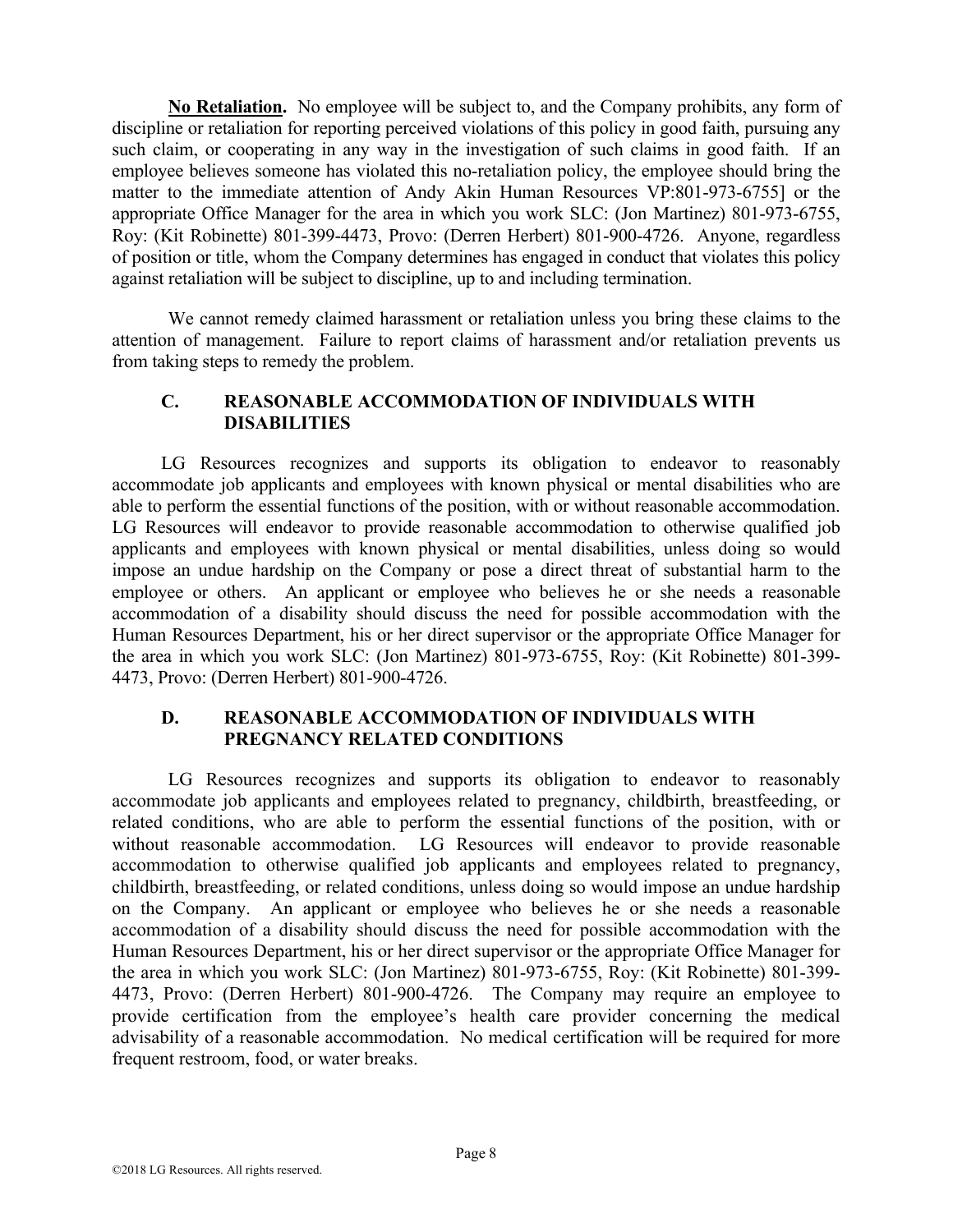### **E. REASONABLE ACCOMMODATION OF INDIVIDUALS' RELIGIOUS BELIEFS AND PRACTICES**

LG Resources recognizes and supports its obligation to endeavor to reasonably accommodate job applicants and employees with sincere religious beliefs or practices who are able to perform the essential functions of the position, with or without reasonable accommodation. LG Resources will endeavor to provide reasonable accommodation to otherwise qualified job applicants and employees, unless doing so would impose an undue hardship on the Company. An applicant or employee who believes he or she needs a reasonable accommodation of a sincere religious belief or practice should discuss the need for a possible accommodation with his or her direct supervisor or the appropriate Office Manager for the area in which you work SLC: (Jon Martinez) 801-973-6755, Roy: (Kit Robinette) 801-399-4473, Provo: (Derren Herbert) 801-900- 4726.

### **F. SUBSTANCE ABUSE**

The Company is required by law to provide a safe and healthy work environment for employees. In addition, it is the Company's goal to provide the best service possible to its customers. To achieve these goals, the Company has the following rules about the use, possession, and sale of drugs and alcohol by its employees.

The illegal or unauthorized use, being under the influence of, sale, distribution, or possession of narcotics, drugs, or controlled substances while on the job (on or off Company property) or on Company property will result in immediate disciplinary action, up to and including termination. In addition, alcohol cannot be consumed on Company property unless at an authorized social function sponsored by the Company, in which case consumption must be reasonable and responsible, and the use of alcohol during working hours or reporting to work under the influence of alcohol is strictly prohibited.

The use of controlled substances prescribed to you by a licensed physician or are available over the counter is not prohibited by this policy. However, if a physician has prescribed medication that requires any accommodation or poses safety concerns, please notify your supervisor or the appropriate Office Manager for the area in which you work SLC: (Jon Martinez) 801-973-6755, Roy: (Kit Robinette) 801-399-4473, Provo: (Derren Herbert) 801-900- 4726 to discuss what accommodations are necessary.

Violation of this policy will result in disciplinary action, up to and including discharge.

The Company maintains a policy of non-discrimination and will endeavor to make reasonable accommodations to assist individuals recovering from substance and alcohol dependencies, and those who have a medical history which reflects treatment for substance abuse conditions. However, employees may not request an accommodation to avoid discipline for a policy violation.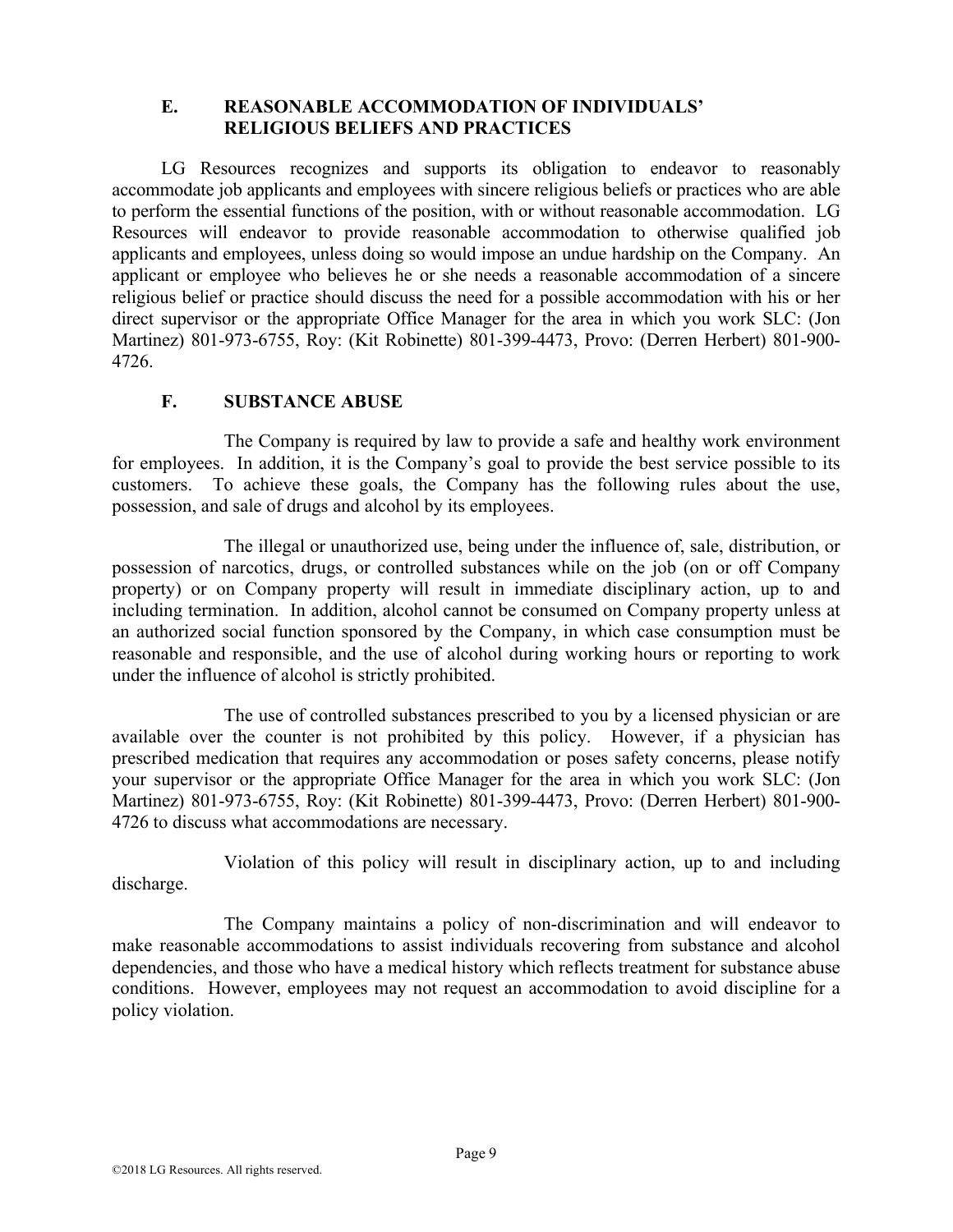### **G. WORKPLACE VIOLENCE PREVENTION**

We are strongly committed to providing a safe workplace. The purpose of this policy is to minimize the risk of personal injury to employees and damage to Company property. We specifically discourage employees from engaging in any physical confrontation with a violent or potentially violent individual. However, we do expect and encourage employees to exercise reasonable judgment in identifying potentially dangerous situations and informing management accordingly.

Threats, threatening language, or any other acts of aggression or violence made toward or by any Company employee will not be tolerated. For purposes of this policy, a threat includes any verbal or physical harassment or abuse, attempts to intimidate or to instill fear in others, menacing gestures, bringing weapons into the workplace, stalking, or any other hostile, aggressive, injurious and/or destructive actions undertaken for the purpose of domination or intimidation. Generally, weapons are prohibited on Company premises unless such prohibition is restricted by applicable state law.

All potentially dangerous situations including threats by co-workers should be reported immediately to the appropriate Office Manager for the area in which you work SLC: (Jon Martinez) 801-973-6755, Roy: (Kit Robinette) 801-399-4473, Provo: (Derren Herbert) 801-900- 4726, or to any other member of management with whom you feel comfortable. Reports of threats may be made anonymously. All threats will be promptly investigated. No employee will be subject to retaliation, intimidation, or discipline as a result of reporting a threat under this policy.

If an investigation confirms that threat of a violent act or violence itself has occurred, the Company will take appropriate corrective action. Anyone, regardless of position or title, whom the Company determines has engaged in conduct that violates this policy, including retaliation, will be subject to discipline, up to and including termination.

If you are the recipient of a threat made by an outside party, please follow the steps detailed in this section. It is important for the Company to be aware of any potential danger in our workplace. Indeed, we want to take every precaution to protect everyone from the threat of a violent act by an employee or anyone else.

# **III. WORKING AT THE COMPANY**

# **A. EMPLOYEE CLASSIFICATIONS**

A number of different types of employees are employed by LG Resources.

- Introductory Employees: All employees, during the first 90 days of employment or any extension of that period. Introductory employees may be eligible for some, but not all, Company benefits. Introductory time period may vary, which will be determined by the company to which you have been assigned.
- Regular Full-Time Employees: Employees who are regularly scheduled to work at least 40 hours per week and who have completed the 90 day introductory period (or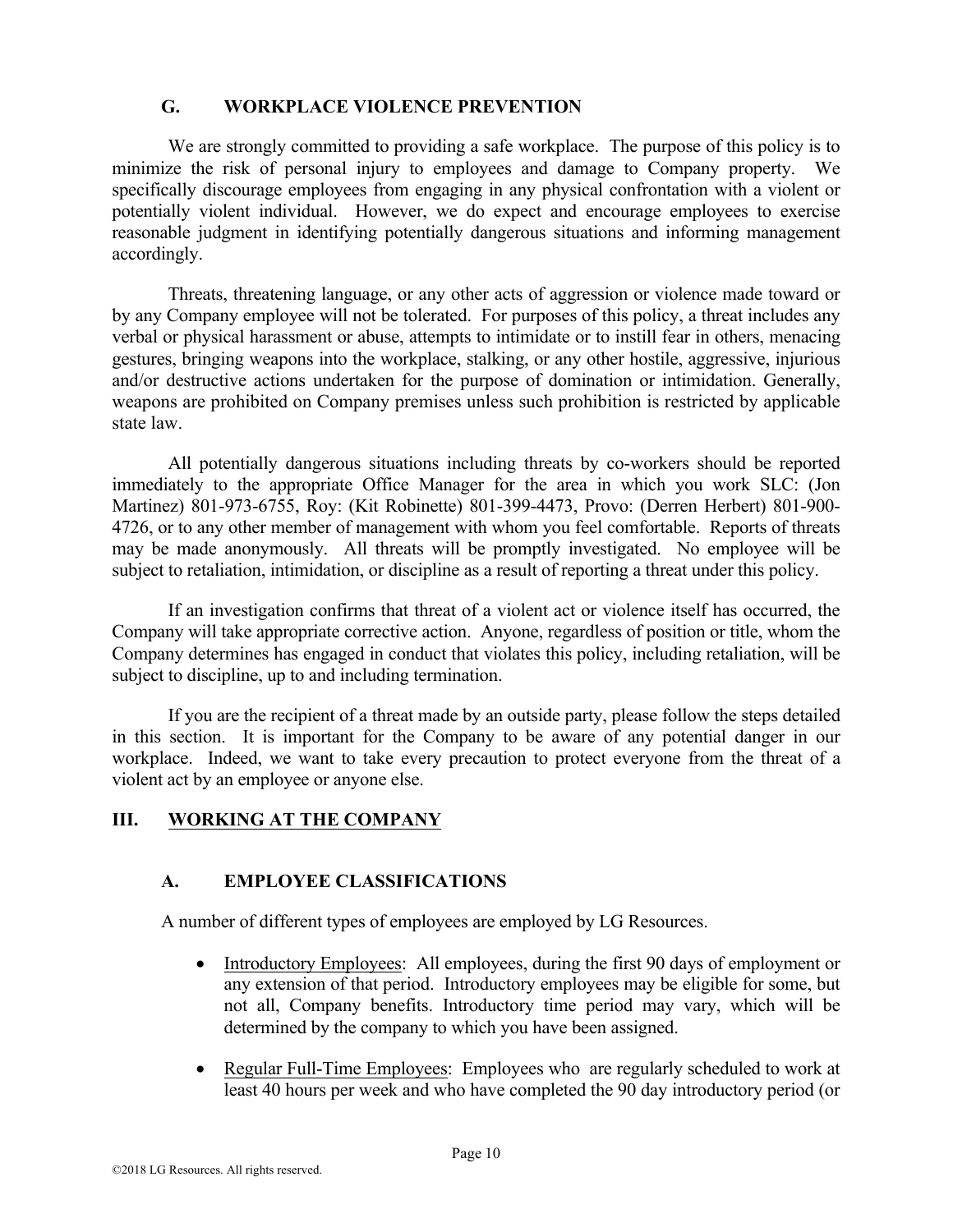the period of time required by the company to which you have been assigned). Regular full-time employees may be eligible for all Company benefits, subject to the terms and conditions of the applicable plans.

- Regular Part-Time Employees: Employees who are regularly scheduled to work fewer than 30 hours per week and who have completed the 90 day introductory period. Part-time employees may be eligible for some, but not all, Company benefits, subject to the terms and conditions of the applicable plans.
- Temporary Employees: Employees who are hired for a specific task or project, usually involving fewer than 180 days. While they do receive all statutory benefits, temporary employees are not eligible for Company benefits.

In addition to the above classifications, employees are categorized as either "**exempt**" or "**non-exempt**."

- Non-Exempt Employees: Employees who are eligible for overtime under the federal Fair Labor Standards Act and/or applicable state wage/hour laws. Nonexempt employees are entitled to an overtime premium for overtime work in accordance with state and federal law.
- Exempt Employees: Salaried employees whose work duties exempt them from the overtime provisions of the federal Fair Labor Standards Act and any applicable state wage/hour laws. Employees classified as exempt receive a salary which is intended to cover all hours worked.

Employees will be informed of their initial employment classification and status as exempt or non-exempt upon commencing employment. An employee may change classifications only upon written notification by the Company. There are no automatic conversions from one classification to another. Please speak to your supervisor if you have any concerns or questions about your classification.

# **B. INTRODUCTORY PERIOD OF EMPLOYMENT**

The first 90 days of your employment will typically be an Introductory Period. The introductory time period may vary and will be determined by the company to which you have been assigned. The Introductory Period is designed to give you a chance to become familiar with the Company and to learn your job. It also gives your supervisor a chance to work more closely with you while you learn about your job, and evaluate your performance. During this period, you may be placed in different tasks if needed. The Company reserves the right to extent the introductory period in its sole discretion.

The Introductory Period is just that—an introduction. Completion of the Introductory Period signifies our hope you will be capable of functioning fully in your position. Completion of the Introductory Period is not in any way unqualified acceptance by the Company of your performance or an assurance of continued employment. As such, completion of the introductory period does not alter the at-will nature of employment. In order to begin working in the Introductory Period, all new employees must successfully complete onboarding which includes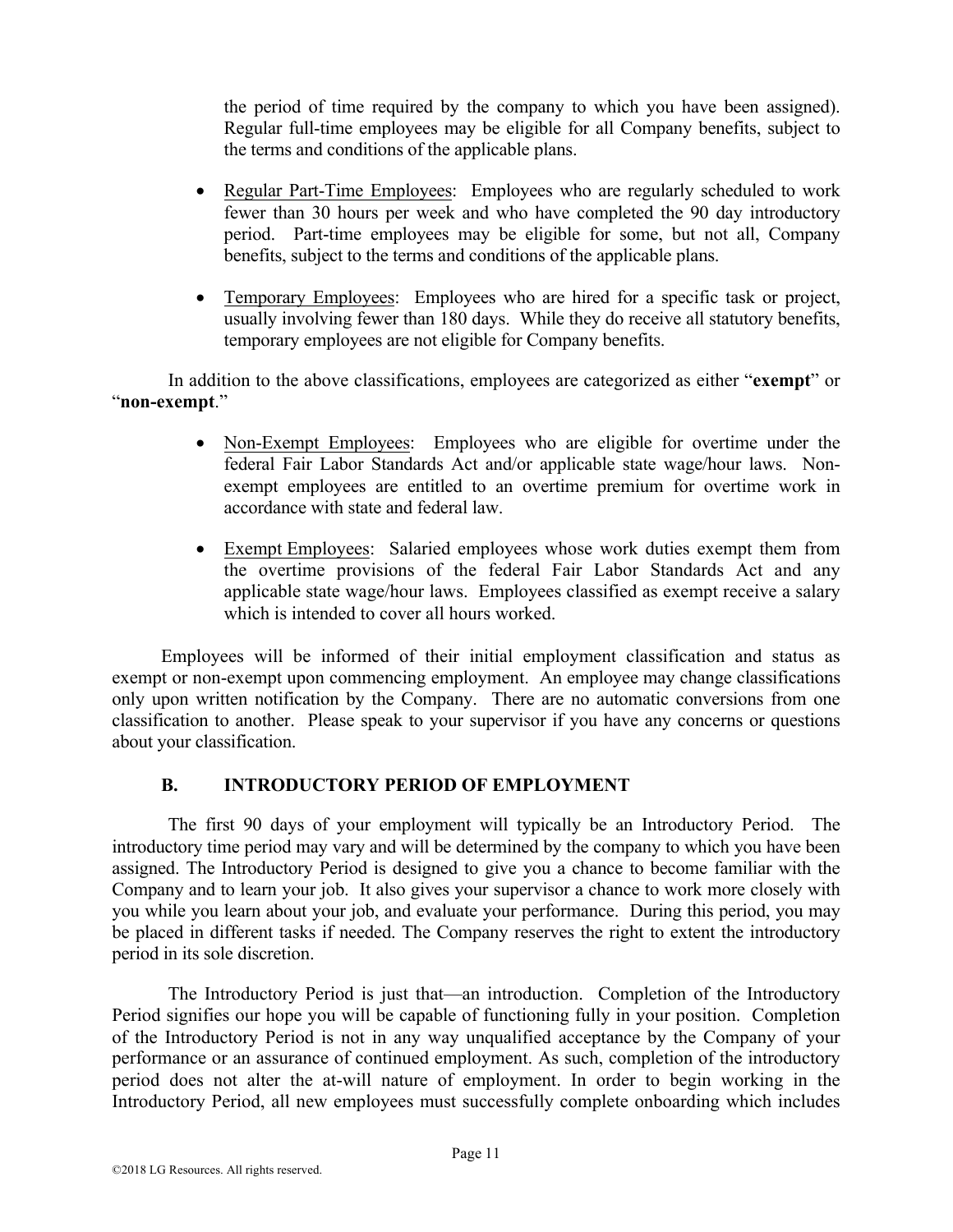but is not limited to: passing a drug screen test, background check and possible work-related testing for job comprehension. Please note that \$20 will be withheld from the first paycheck received to cover associated expenses with employee onboarding.

Dependent upon your job placement after the introductory period has concluded, additional screening may be required based on client need including drug testing, additional background checks, or other. This screening may be subject to additional fees (\$15-\$20/test) which will be deducted from your paycheck upon completion.

# **C. YOUR PERSONNEL AND PAYROLL RECORDS**

In order to obtain your position, you provided us with a great deal of personal information, such as your address and telephone number. This information is contained in your confidential personnel file. It is important your personnel records are accurate and up-to-date. Certain information also is necessary to determine the amount of wage deductions for federal and state income tax. You should notify LG Resources of any change in your name, address, telephone number, marital status, number of dependents, or emergency contact telephone number. Employees will be granted access to and copies of personnel files to the extent required and in accordance with applicable state law.

# **D. PERFORMANCE EVALUATIONS**

We endeavor to schedule periodic performance evaluations after the Introductory Period and on the employee's anniversary date to give you an opportunity to discuss your work performance with your supervisor. In addition, your supervisor may give you regular input regarding your performance.

During your formal performance review, your supervisor will consider the following issues, among others: attendance, initiative and effort, knowledge of your work, quality and quantity of work performed, and the conditions under which you work. The performance evaluation is designed to identify your strengths and also inform you of areas where improvement may be required. Your performance evaluation may also provide an opportunity for you to discuss performance goals and targets with your supervisor.

# **E. YOUR WAGES**

Your pay is influenced by many factors, including your skills, experience, salary history, education, nature and scope of your job, performance, and the Company's budgetary needs. Wage and salary increases are based on a number of factors, including the Company's financial wellbeing, your performance, and wages within our industry. Length of service may also be among the factors considered. Raises are determined in the sole discretion of the Company. A good performance review neither guarantees a raise nor promises continued employment with the Company. The Company generally reviews wages after the completion of the Introductory Period of employment and on the employee's anniversary date.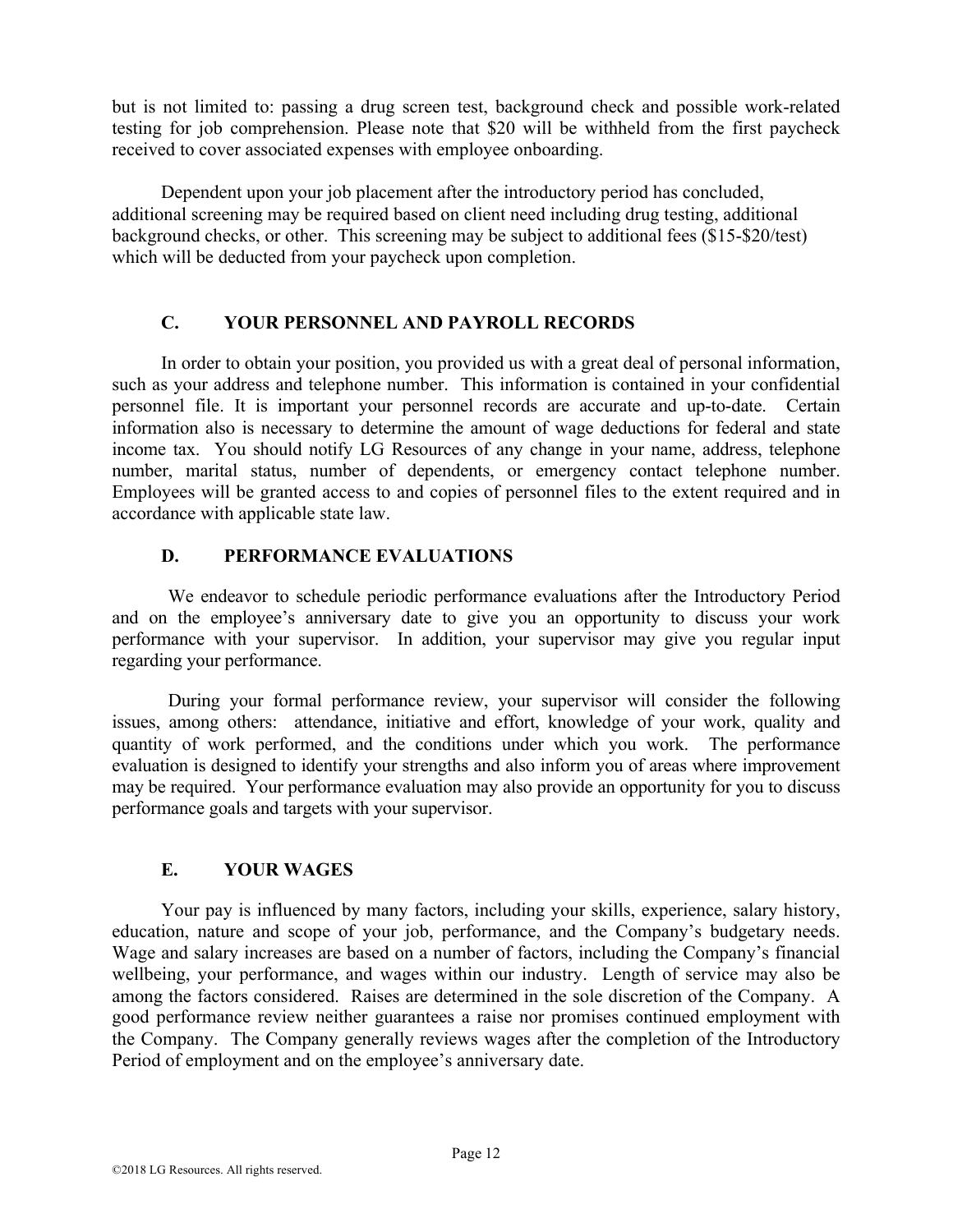# **F. YOUR WORK WEEK**

When you begin your employment with us, you will be advised of your schedule. From time-to-time, it may be necessary to change your work schedule. Your cooperation with any such changes is both expected and appreciated. We will do our best to give you as much advance notice as possible of any changes in your work schedule. We also will try to keep all unscheduled changes to a minimum.

For payroll purposes, the workweek starts on 12:01 a.m. Sunday and ends on Midnight Saturday.

# **G. LACTATION ACCOMMODATION**

The Company will provide a reasonable amount of break time to accommodate an employee desiring to express breast milk for the employee's infant child, to the extent required and in accordance with applicable law. The break time, if possible, must run concurrently with rest and meal periods already provided to the employee. If the break time cannot run concurrently with rest and meal periods already provided to the employee, the break time will be unpaid, to the extent permitted by applicable law. The Company will make reasonable efforts to provide employees with the use of a room or location other than a toilet stall for the employee to express milk in private. This location may be the employee's private office, if applicable. The Company may not be able to provide additional break time if doing so would seriously disrupt the Company's operations. Please speak to Andy Akin, Human Resources VP. 2732 S. 3600 W. Ste E Salt Lake City, UT. 84119. 801-973-6755. aakin@lghires.com if you have questions regarding this policy.

#### **H. OVERTIME**

The nature of our business sometimes requires employees to work overtime. Your supervisor will notify you when you are required to work overtime. We expect and appreciate your cooperation. We will try to provide you with advance notice of any overtime that will be required of you. If you are a non-exempt employee, you will be paid overtime in accordance with state and federal overtime requirements. For all hours worked in excess of 40 hours in one (1) week, you will be paid at one and one-half times (1½) your regular rate of pay, unless otherwise required by applicable law. There may be exceptions to these standards where allowed by law.

Please remember you are not allowed to work overtime unless it has been authorized in advance by your supervisor. He or she will initial your overtime hours on your timecard or attendance sheet. Each company to which you are assigned may have minor alterations in regards to Overtime. For details, consult with a member of the Company's Management or Human Resources.

#### **I. TIMEKEEPING**

If you are a non-exempt employee, you will receive a either a time sheet or timecard at the beginning of each work week on which you are to record your daily starting, meal and ending times. You must show an accurate record of the hours you work because your paycheck will be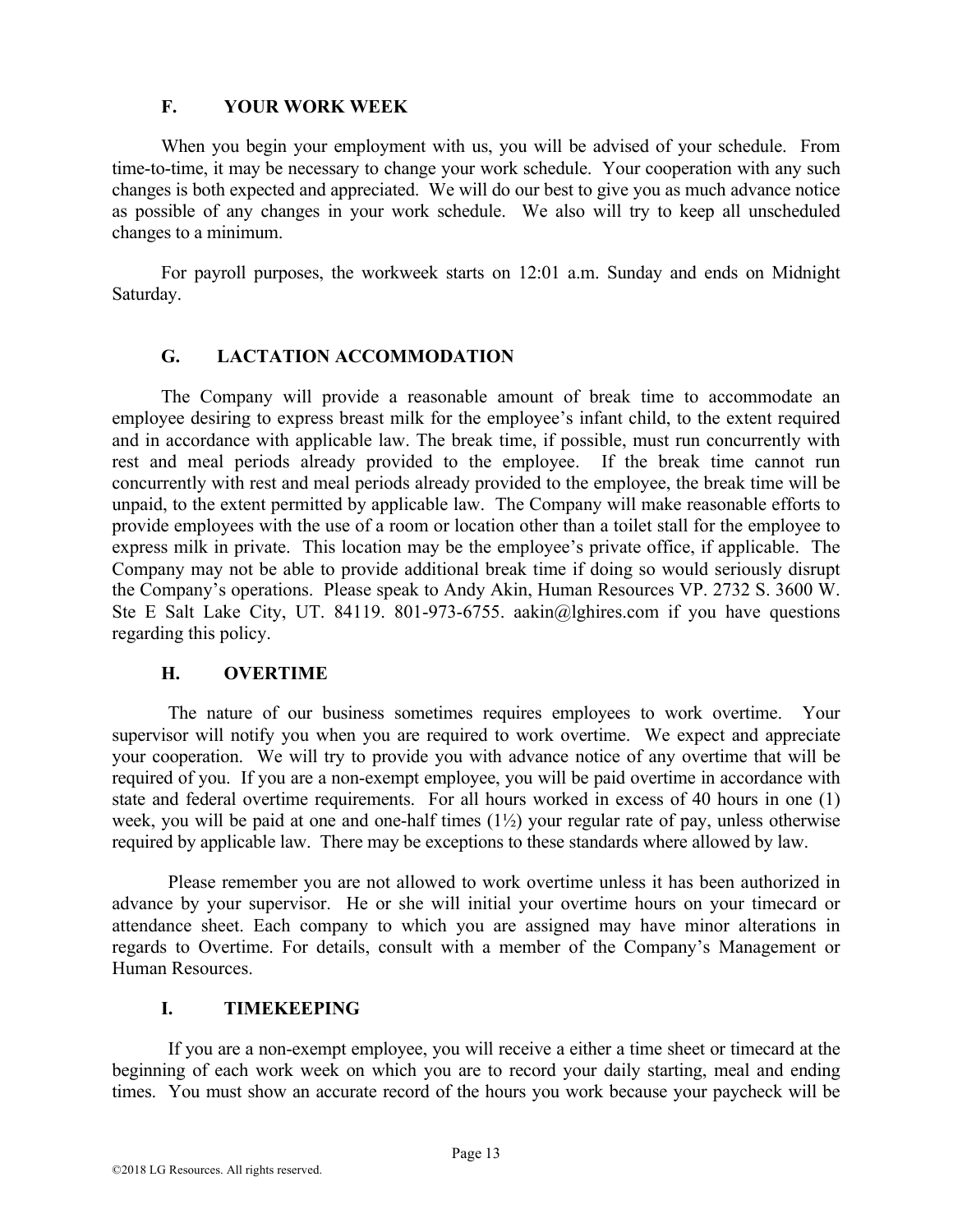based on this attendance record. Your time sheet or timecard must remain in the space provided for these items.

You are to follow the specified sign in procedure to sign in when you arrive at work, but under no circumstances are you to sign in and begin work more than five (5) minutes prior to your scheduled starting time or five (5) minutes after your scheduled quitting time unless specifically authorized. You are required to follow the specified sign out procedure to sign out whenever you leave the building for any non-business reason and during your meal period, regardless of whether you leave the premises. Non-exempt employees may never work off the clock.

If you fail to record your starting or quitting time or there is an error on your time log, be sure to notify your supervisor. All attendance records must be approved by your supervisor. You may only record starting and quitting time on your own time cards or time sheets. Doing so for other employees may lead to discipline, up to and including termination.

# **J. YOUR PAYCHECK**

### Payday

Depending on the company to which you have been assigned, you will be paid weekly or bi-weekly by check or direct deposit consistent with applicable law, on Friday for all the time you have worked during the past pay period.

### Deductions

We are required by law to make certain deductions from your paycheck. Your pay stub itemizes the deductions made from your gross earnings. Federal or state laws require we make deductions for social security, federal income tax, state income tax (where applicable), state disability insurance (where applicable), and any other legally-mandated taxes or deductions. In addition, you may authorize deductions for additional items, such as your contribution for medical insurance, 401K savings plans, etc.

Any questions you may have about your paycheck or the deductions made should be addressed to Human Resources: (Andy Akin) 801-973-6755 or the appropriate Office Manager for the area in which you work SLC: (Jon Martinez) 801-973-6755, Roy: (Kit Robinette) 801-399- 4473, Provo: (Derren Herbert) 801-900-4726

# Pay Card or Direct Deposit

If you wish to have your paycheck deposited directly into your bank account, you must provide the Front Desk Coordinator a voided check from the account into which you wish your check deposited. Even if your check is deposited directly, you will receive a pay stub itemizing the amount deposited and the deductions from your pay. It generally takes two (1) pay period for direct deposit to take effect.

# Releasing Paychecks to Others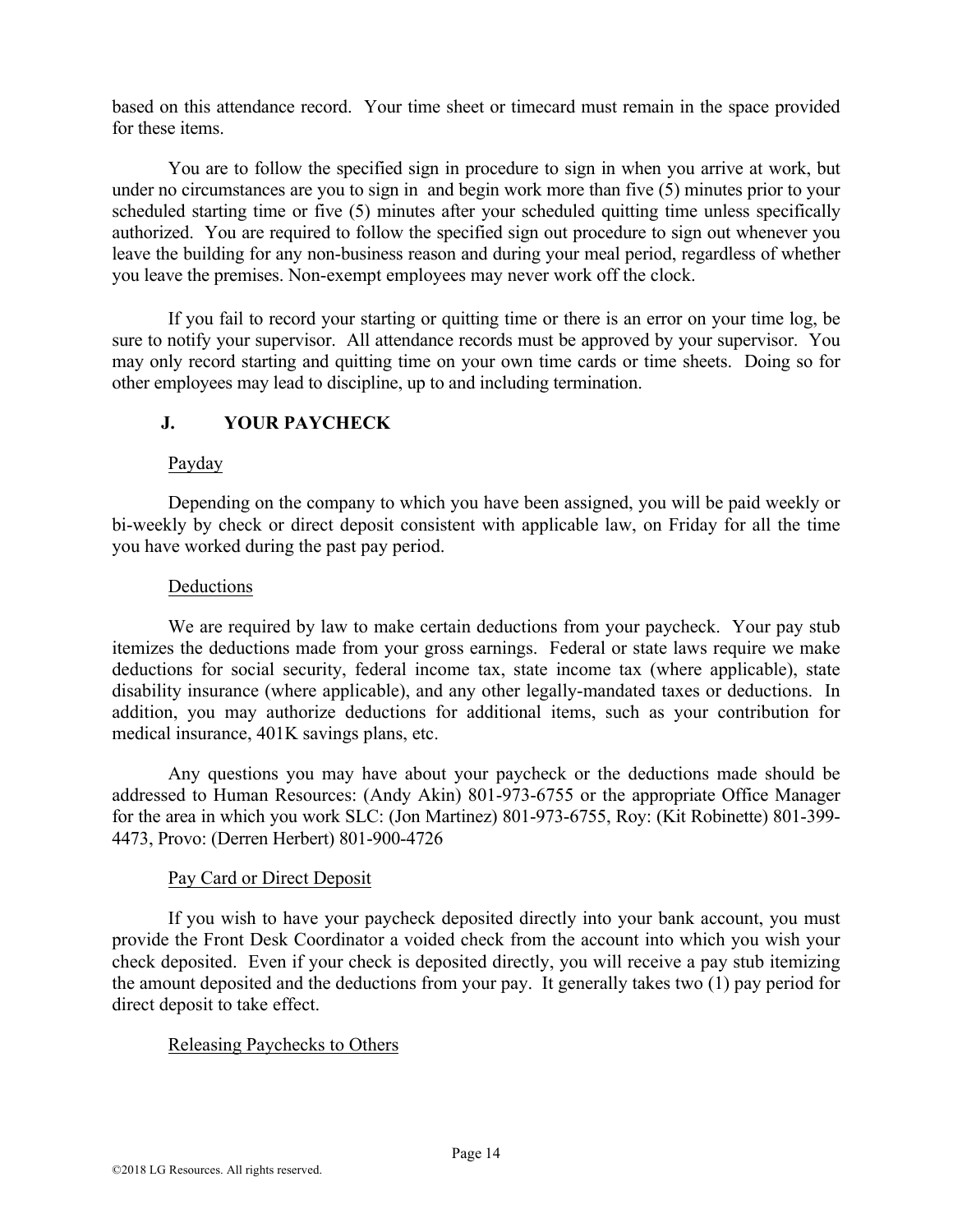If you wish to have someone else pick up your paycheck, you must provide written authorization giving that person permission to receive your paycheck for you. You generally must provide this authorization in advance.

## **K. SAFE HARBOR POLICY FOR EXEMPT EMPLOYEES**

It is our policy and practice to accurately compensate employees and to do so in compliance with all applicable state and federal laws. To ensure you are paid properly and no improper deductions are made, you must review your pay stubs promptly to identify and to report all errors.

If you believe a mistake has occurred or if you have any questions, please use the reporting procedure outlined below.

As an exempt salaried employee, you receive a salary which is intended to compensate you for all hours you work for the Company. This salary will be established at the time of hire or when you become classified as an exempt employee. While it may be subject to review and modification from time-to-time, such as during salary review times, the salary will be a predetermined amount that will not be subject to deductions for variations in the quantity or quality of the work you perform.

Under federal and state law, your salary is subject to certain deductions. For example, absent contrary state law requirements, your salary can be reduced for the following reasons:

- Full-day absences for personal reasons.
- Full-day absences for sickness or disability, if you have exhausted the paid sick leave available to you.
- Intermittent absences, including partial-day absences, covered by the federal Family and Medical Leave Act, if you have exhausted other paid leave available to you.
- Full day disciplinary suspensions for infractions of our written policies and procedures.
- To offset amounts received as payment for jury and witness fees or military pay.
- During the first or last week of employment in the event you work less than a full week.
- Any workweek in which you perform no work for the Company.

Your salary also may be reduced for certain types of deductions, such as your portion of health, dental or life insurance premiums; state, federal or local taxes, social security; or, voluntary contributions to a 401(k) or pension plan.

In any workweek in which you performed any work, your salary will not be reduced for any of the following reasons:

- Partial-day absences for personal reasons, sickness or disability.
- Your absence on a holiday when the facility is closed, or because the facility is otherwise closed on a scheduled workday.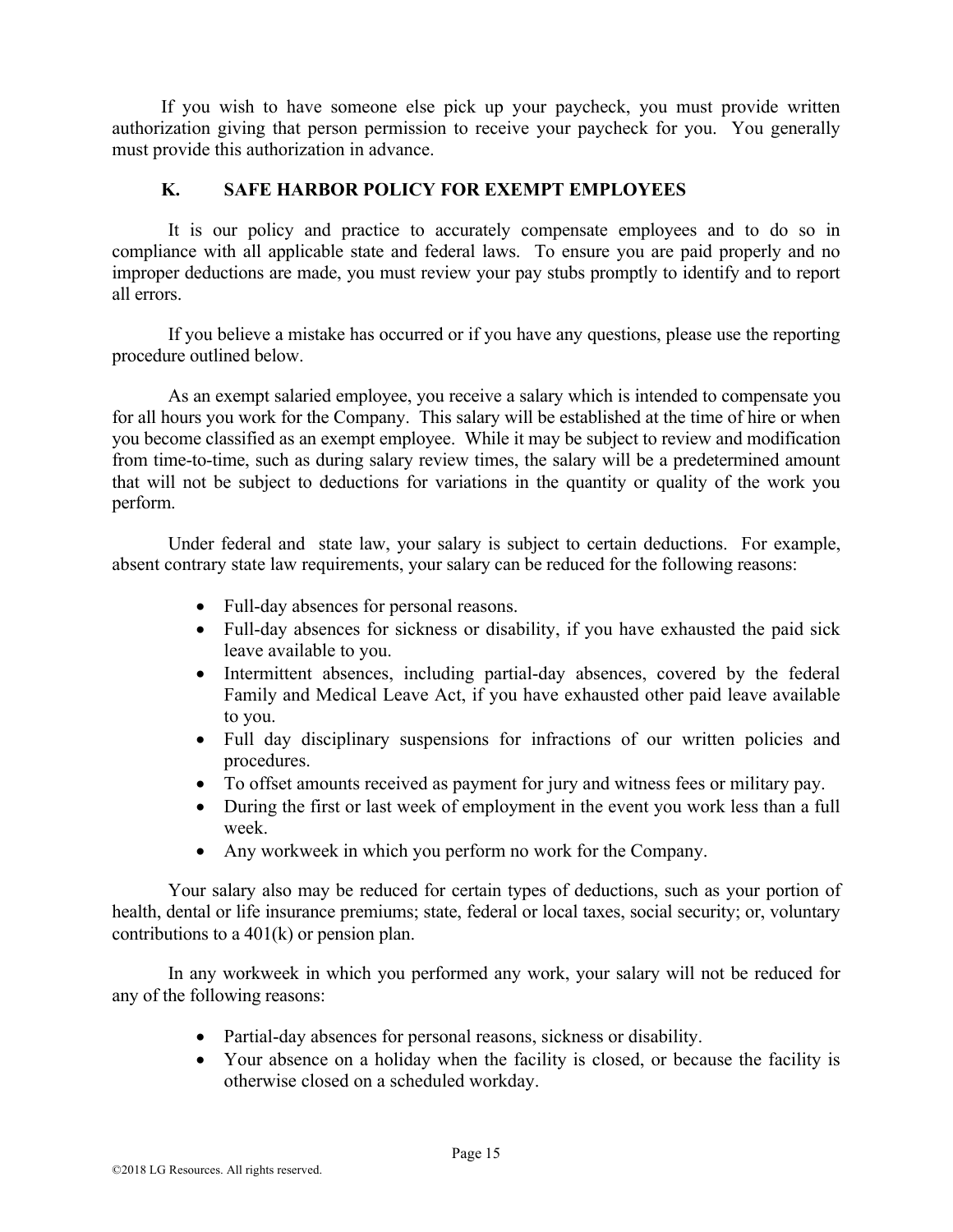- Absences for jury duty, attendance as a witness, or military leave in any week in which you have performed any work.
- Any other deductions prohibited by state or federal law.

If you believe you have been subject to any improper deductions, you should immediately report the matter to Human Resources: (Andy Akin) 801-973-6755. If the supervisor is unavailable or if you believe it would be inappropriate to contact that person (or if you have not received a prompt and fully acceptable reply), you should immediately contact the appropriate Office Manager for the area in which you work SLC: (Jon Martinez) 801-973-6755, Roy: (Kit Robinette) 801-399-4473, Provo: (Derren Herbert) 801-900-4726], If you are unsure of whom to contact if you have not received a satisfactory response within five (5 business days after reporting the incident, please immediately contact the Company President Troy Hyde, 2732 S 3600 W Salt Lake City, UT. Ste E 84119, 801-390-1947. Both the President of the company and Human Resources can be reached 7 days a week 24/7.

Every report will be fully investigated and corrective action will be taken where appropriate, up to and including termination for any employee(s) who violates this policy. In addition, the Company will not allow any form of retaliation against individuals who report alleged violations of this policy or who cooperate in the Company's investigation of such reports. Retaliation is unacceptable, and any form of retaliation in violation of this policy will result in disciplinary action, up to and including termination.

# **L. EXPENSE REIMBURSEMENT**

The Company will approved reimburse employees for reasonable expenses incurred for business purposes including, but not limited to, meals, lodging, and transportation. The Company will reimburse mileage driven on your personal automobile at the current IRSapproved rate per mile. All business travel and business purchases must be approved in advance by the President of LG Resources in order to be eligible for reimbursement. You should complete expense reimbursement reports within 7 days of incurring the expense and give the reports and receipts to Andy Akin, Human Resources, via email: aakin@lghires.com.

# **IV. EMPLOYEE BENEFITS**

# **A. YOUR BENEFITS PACKAGE**

LG Resources offers a number of benefits to its eligible employees. Most benefits will be described for you in a benefits orientation meeting when you commence employment. This Handbook briefly describes some of those benefits.

The descriptions of the insurance benefits merely highlight certain aspects of the Company's plans for your general information only. The provisions of the plans, including eligibility and benefits provisions, are summarized in the summary plan descriptions ("SPDs") (which may be revised from time to time) for the plans. Additionally, the official plan documents are available for your review upon your request from management. In the determination of benefits or other matters under each plan, the terms of the official plan documents shall govern over the language of any descriptions of the plans, including the SPDs.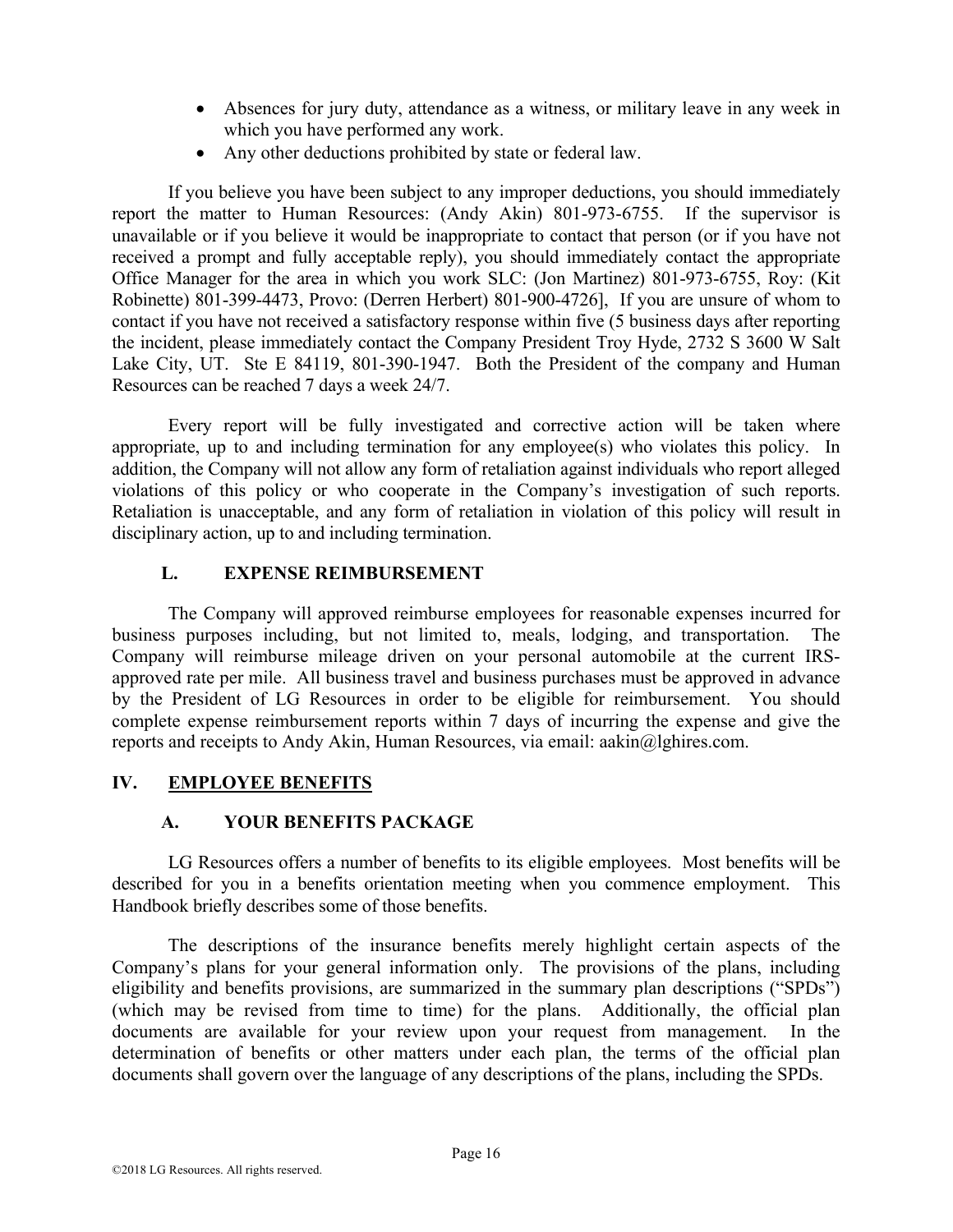Further, the Company (including the officers and administrators who are responsible for administering the plans) retains full discretionary authority to interpret the terms of the plans, as well as full discretionary authority with regard to administrative matters arising in connection with the plans and all issues concerning benefit eligibility and entitlement.

While the Company intends to maintain these employee benefits, it reserves the absolute right to modify, amend or terminate these benefits at any time and for any reason.

If you have any questions regarding your benefits, please contact Andy Akin, Human Resources, 801-973-6755.

### **B. INSURANCE AND RETIREMENT BENEFITS**

Eligible employees of LG Resources may participate in a variety of insurance and retirement programs. These programs are explained fully in information you will receive from Andy Akin, Human Resources, 801-973-6755. The specific benefit plans that apply to you may vary. Therefore, please refer to the separate benefits booklets given to you at the time of your enrollment in any benefit plans for further information. Troy Hyde, President, thyde@lghires.com also is available to answer any questions you may have concerning your eligibility and coverage. LG Resources may modify or rescind any benefits provided after notice to you.

### **C. WORKERS' COMPENSATION INSURANCE AND SHORT-TERM DISABILITY BENEFITS**

Accidental injuries which occur during working hours or conditions caused by work activities are covered under our Workers' Compensation policy, which is paid for by the Company. This insurance provides for the payment of medical expenses and weekly compensation payments during the period of an employee's work-related injury or illness.

Report all injuries, no matter how slight, to management as soon as possible. You must file your claim forms promptly in order for your claim to be processed and Company records to be prepared properly. Failure to follow Company procedures may affect your ability to receive Workers Compensation benefits. Employees also may be entitled to receive statutory short-term disability payments for non-occupational injuries depending upon their work location.

Workers' Compensation is solely a monetary benefit and not leaves of absence.

# **D. PAID TIME OFF (PTO) [OPTIONAL VERSION 3]**

Paid time off (PTO) is intended to provide employees with a reasonable period of time each year to be free of job responsibilities. PTO may be used for most reasons you are not able to work, including vacations, sick days, personal days off (i.e. Birthday of personal business), childcare, their own illness or need for medical care, family concerns or illness, and medical or dental appointments.

Regularly scheduled full-time employees employed at a Company office location are eligible to accrue paid time off. Accrual begins based on hire date and after the completion of the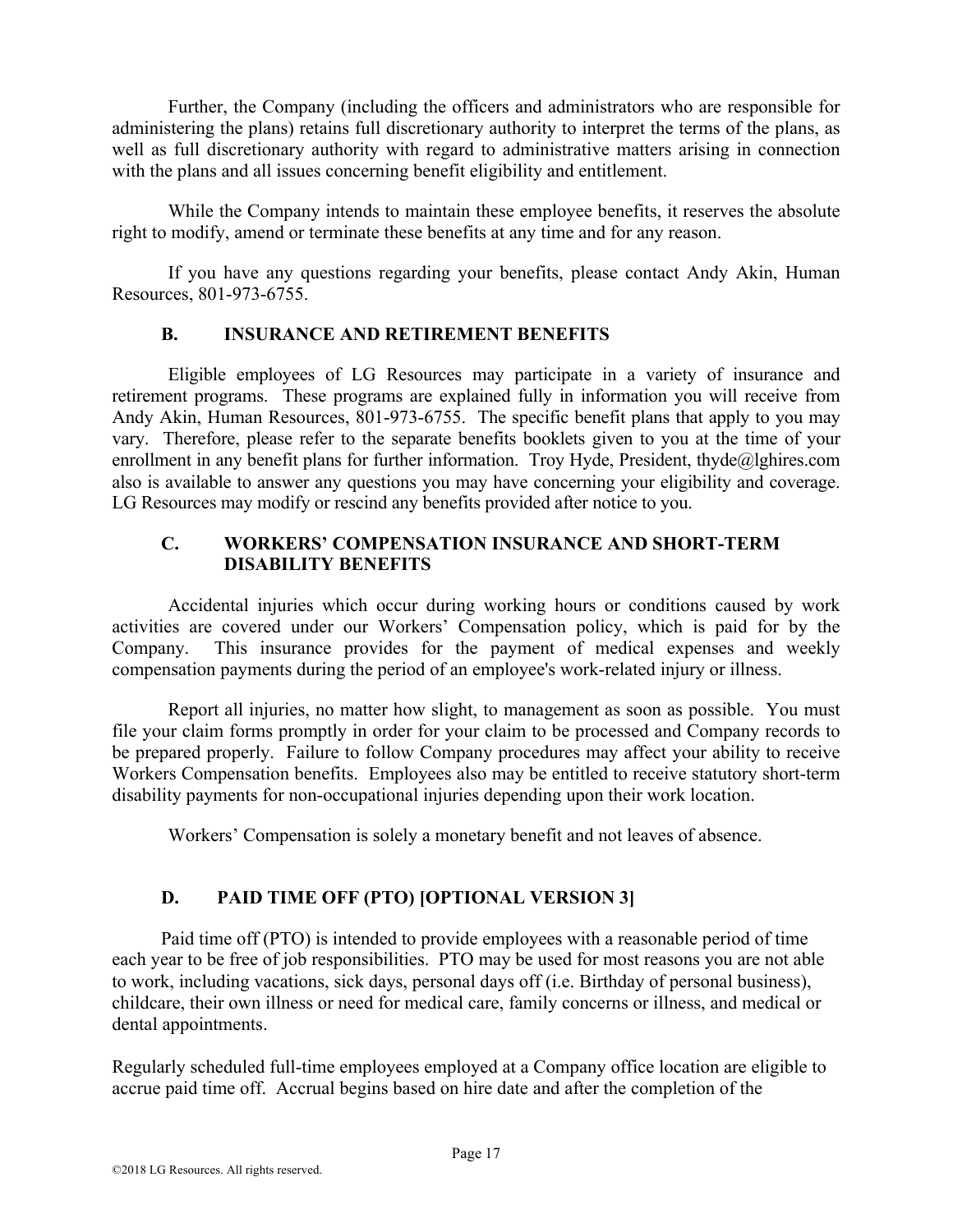Introductory Period and occurs as an employee works. Part time, Temporary and Casual employees employed at an offsite client location are not eligible to accrue paid vacation time. The rate your PTO accrues depends upon your employee status and length of service with the Company. PTO for regular full-time employees accrues according to the table below.

| Length of          | Maximum Accrued Days of         |
|--------------------|---------------------------------|
| Continuous Service | PTO Per Year                    |
| $0-12$ months      | 3 Days                          |
| 1 year to 2 years  | 5 Days                          |
| 2 years to 4 years | 10 Days Reg. + 3 Days Paid Sick |
|                    | Leave                           |
| 4 years to 5 years | 15 Days Reg. + 3 Days Paid Sick |
|                    | Leave                           |
| 6 years or more    | 20 Days Reg. + 5 Days Paid Sick |
|                    | Leave                           |

Employees accrue PTO pro-rata as they work up to the maximum accruals stated above. PTO must be used during the year in which it is accrued. Accrued, unused PTO may not be carried over from year to year. We do not "cash out" PTO in lieu of you taking PTO. Upon separation of employment for any reason, all employees will not be paid for their accrued or unused PTO.

Requests for time off should be submitted to your manager using the appropriate form for approval at least 2 weeks prior to your anticipated day(s) off. Where advance notice is not possible (for example, due to illness), you are expected to notify your manager of your absence as soon as practicable, but no later than 30 minutes before the start of your normally scheduled workday. Your manager will approve or deny your PTO request after considering such factors as department workload, the timeliness of your PTO request, the work schedules and time off requests of co-workers, project deadlines and other requirements that best ensure the continued smooth operation of your department and the company. If your PTO request is denied and you elect to take time off anyway, the time will be unpaid and you may be subject to disciplinary action under our attendance guidelines.

We strongly believe employees should devote their PTO used for vacation or personal reasons for rest and relaxation. Doing so allows employees to recharge their batteries and generally makes for a more productive workforce. Accordingly, employees who are using PTO are not expected to check their voice mail or e-mail when away from the workplace.

If a Company-recognized holiday falls during a scheduled vacation, the holiday time off will not be charged against the employee's accrued vacation time. Recognized holidays are as follows: New Year's Day, Memorial Day, Independence Day, Labor Day, Thanksgiving Day, Christmas Eve (conditional), Christmas Day and New Year's Eve (conditional). PTO is not accrued during disability and other leaves of absence. PTO hours may not be used to provide payment for absence due to disciplinary suspension.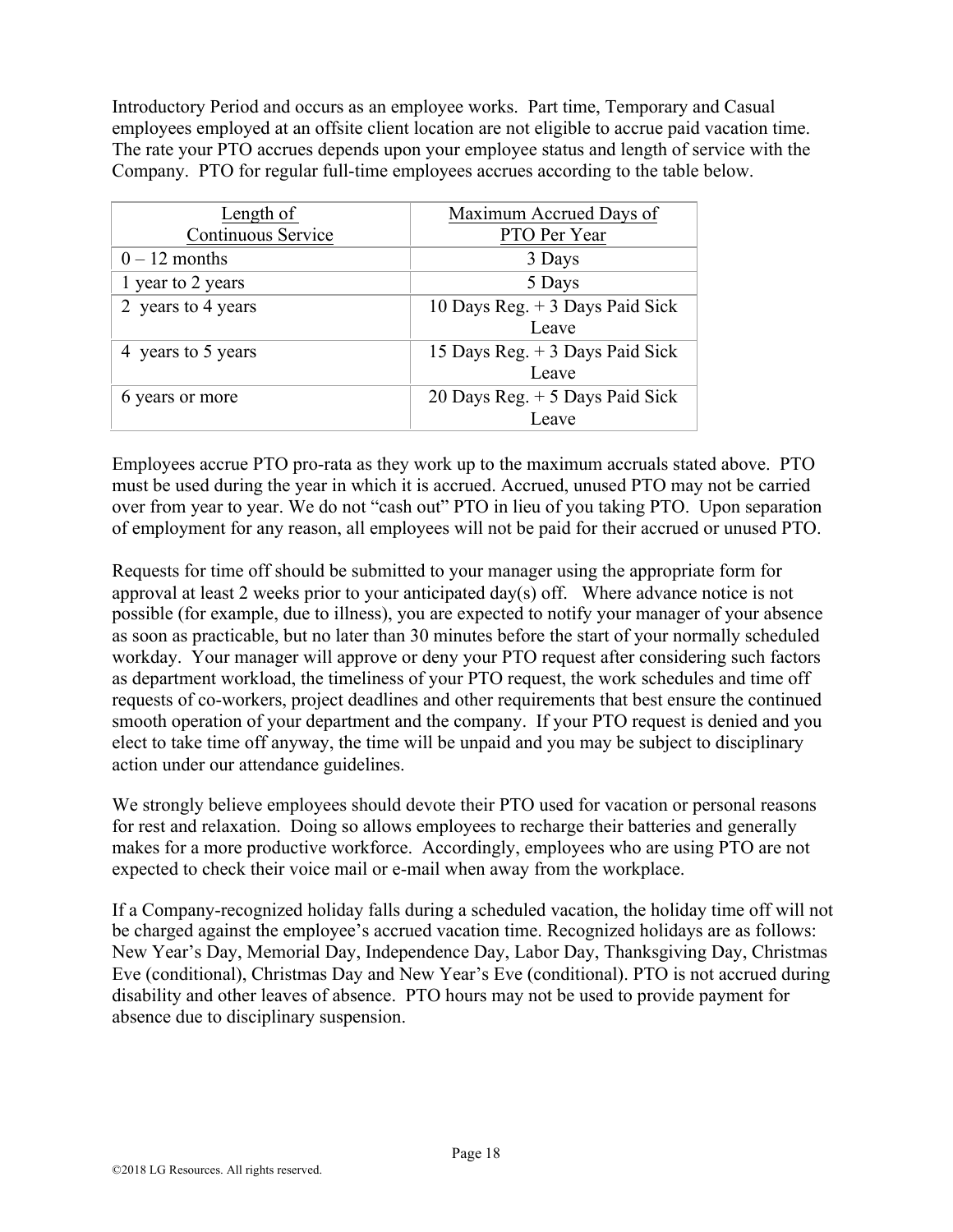# **E. FAMILY AND MEDICAL LEAVE**

### Eligibility Requirements

Employees are eligible for FMLA if:

- At least 50 or more employees are employed within a 75-mile radius of the employee's work site;
- The employee has been employed for at least one year; and
- The employee has worked at least 1250 hours within the previous 12 months.

# Basic Leave Entitlement

FMLA requires covered employers to provide up to 12 weeks of unpaid, job-protected leave to eligible employees for the following reasons:

- For incapacity due to pregnancy, prenatal medical care or child birth;
- To care for the employee's child after birth, or placement for adoption or foster care;
- To care for the employee's spouse, son or daughter, or parent who has a serious health condition; or
- For a serious health condition that makes the employee unable to perform the employee's job.

# Military Family Leave Entitlements

Eligible employees with a spouse, son, daughter, or parent on covered active duty or call to covered active duty status in the Reserve component of the Armed Forces for deployment to a foreign country in support of a contingency operation or Regular Armed Forces for deployment to a foreign country may use their 12-week leave entitlement to address certain qualifying exigencies. Qualifying exigencies may include attending certain military events, arranging for alternative childcare, addressing certain financial and legal arrangements, attending certain counseling sessions, caring for the parents of the military member on covered active duty and attending post-deployment reintegration briefings.

FMLA also includes a special leave entitlement that permits eligible employees to take up to 26 weeks of leave to care for a covered service member during a single 12-month period. A **"covered service member"** is a current member of the Armed Forces, including a member of the National Guard or Reserves, who is undergoing medical treatment, recuperation, or therapy, is otherwise in outpatient status, or is on the temporary retired list, for a serious injury or illness. These individuals are referred to in this policy as "current members of the Armed Forces." Covered service members also include a veteran who was discharged or released from military service under condition other than dishonorable at any time during the five (5) year period prior to the first date the eligible employee takes FMLA leave to care for the covered veteran, and who is undergoing medical treatment, recuperation or therapy for a serious injury or illness. These individuals are referred to in this policy as "covered veterans."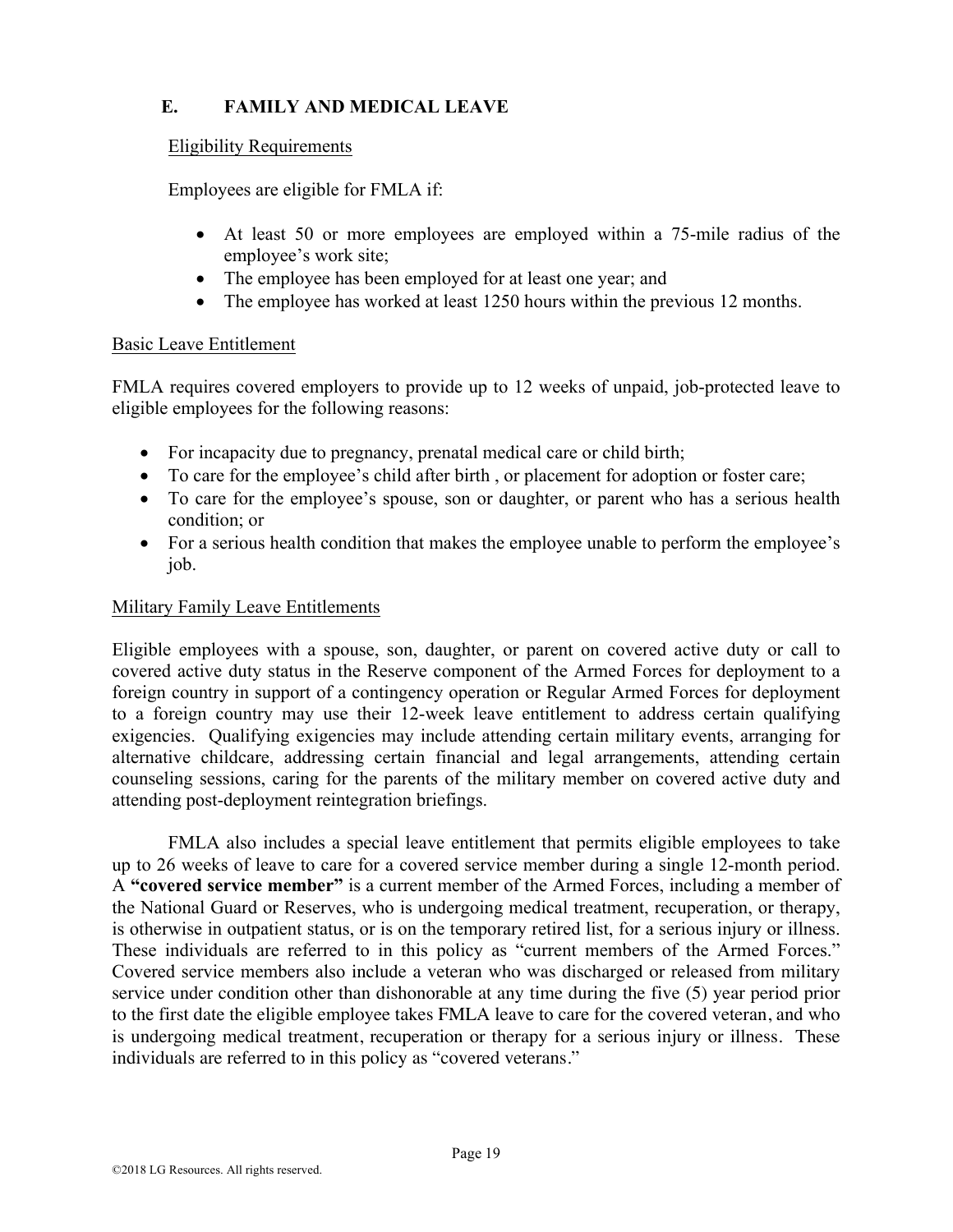The FMLA definitions of a "serious injury or illness" for current Armed Forces members and covered veterans are distinct from the FMLA definition of a "serious health condition" applicable to FMLA leave to care for a covered family member.

#### Benefits and Protections

During FMLA leave, the employer must maintain the employee's health coverage under any "group health plan" on the same terms as if the employee had continued to work. Upon return from FMLA leave, most employees must be restored to their original or equivalent positions with equivalent pay, benefits, and other employment terms.

Use of FMLA leave cannot result in the loss of any employment benefit that accrued prior to the start of an employee's leave.

#### Eligibility Requirements

Employees are eligible if they have worked for a covered employer for at least one year, for 1,250 hours over the previous 12 months, and if at least 50 employees are employed by the employer within 75 miles.

### Definition of Serious Health Condition

A serious health condition is an illness, injury, impairment, or physical or mental condition that involves either an overnight stay in a medical care facility, or continuing treatment by a health care provider for a condition that either prevents the employee from performing the functions of the employee's job, or prevents the qualified family member from participating in school or other daily activities.

Subject to certain conditions, the continuing treatment requirement may be met by a period of incapacity of more than 3 consecutive calendar days combined with at least two visits to a health care provider or one visit and a regimen of continuing treatment, or incapacity due to pregnancy, or incapacity due to a chronic condition. Other conditions may meet the definition of continuing treatment.

#### Use of Leave

An employee does not need to use this leave entitlement in one block. Leave can be taken intermittently or on a reduced leave schedule when medically necessary. Employees must make reasonable efforts to schedule leave for planned medical treatment so as not to unduly disrupt the employer's operations. Leave due to qualifying exigencies may also be taken on an intermittent basis.

#### Substitution of Paid Leave for Unpaid Leave

Employees may choose or employers may require use of accrued paid leave while taking FMLA leave. In order to use paid leave for FMLA leave, employees must comply with the employer's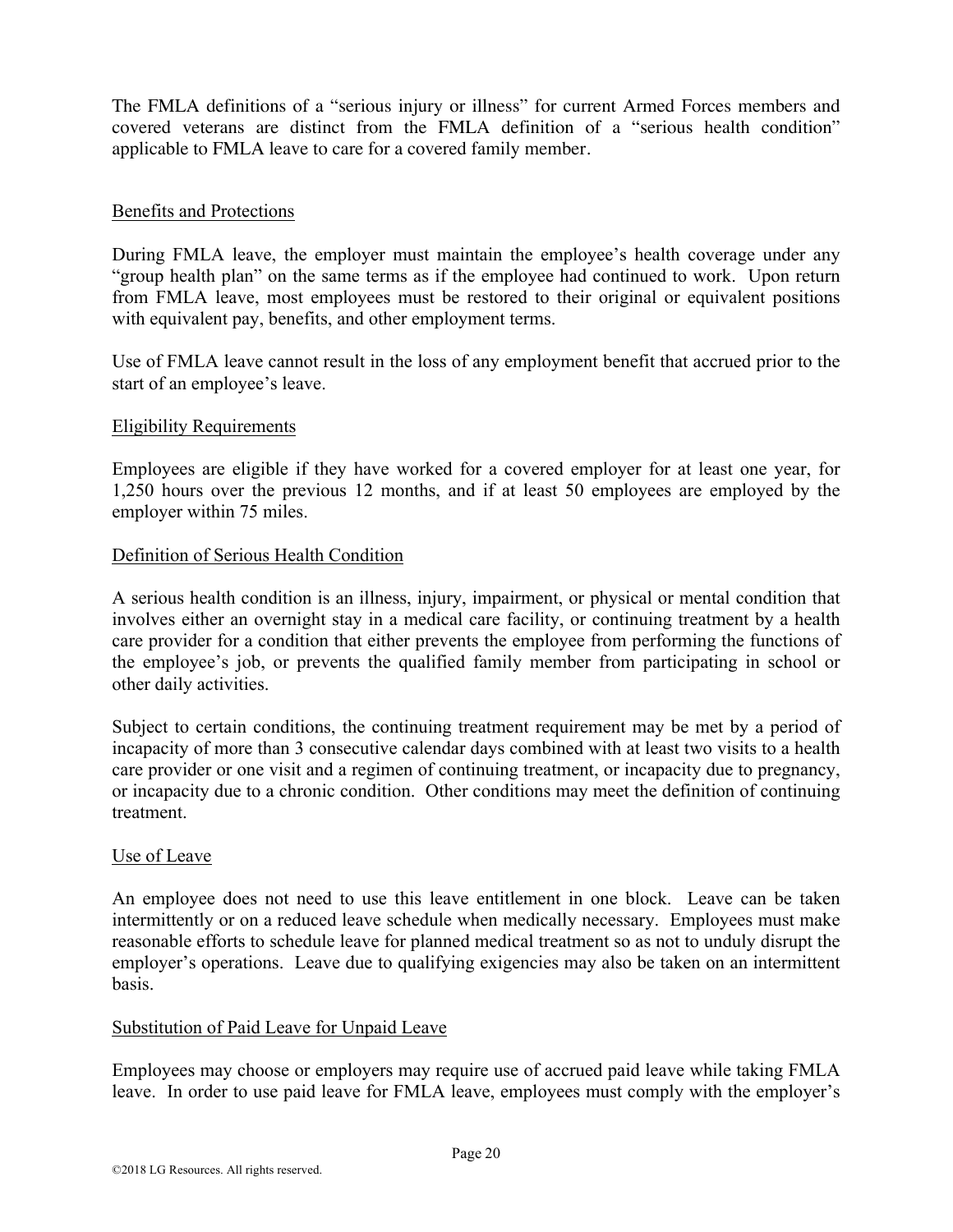normal paid leave policies.

### Employee Responsibilities

Employees must provide 30 days advance notice of the need to take FMLA leave when the need is foreseeable. When 30 days notice is not possible, the employee must provide notice as soon as practicable and generally must comply with an employer's normal call-in procedures.

Employees must provide sufficient information for the employer to determine if the leave may qualify for FMLA protection and the anticipated timing and duration of the leave. Sufficient information may include that the employee is unable to perform job functions, the family member is unable to perform daily activities, the need for hospitalization or continuing treatment by a health care provider, or circumstances supporting the need for military family leave. Employees also must inform the employer if the requested leave is for a reason for which FMLA leave was previously taken or certified. Employees also may be required to provide a certification and periodic recertification supporting the need for leave.

#### Employer's Responsibilities

Covered employers must inform employees requesting leave whether they are eligible under FMLA. If they are, the notice must specify any additional information required as well as the employees' rights and responsibilities. If they are not eligible, the employer must provide a reason for ineligibility.

Covered employers must inform employees if leave will be designated as FMLA-protected and the amount of leave counted against the employee's leave entitlement. If the employer determines that the leave is not FMLA-protected, the employer must notify the employee.

#### Unlawful Acts by Employers

FMLA makes it unlawful for any employer to:

- Interfere with, restrain or deny the exercise of any right provided under FMLA;
- Discharge or discriminate against any person for opposing any practice made unlawful by FMLA or for involvement in any proceeding under or relating to FMLA.

#### Enforcement

An employee may file a complaint with the U.S. Department of Labor or may bring a private lawsuit against an employer. FMLA does not affect any Federal or State law prohibiting discrimination, or supersede any State or local law or collective bargaining agreement which provides greater family or medical leave rights.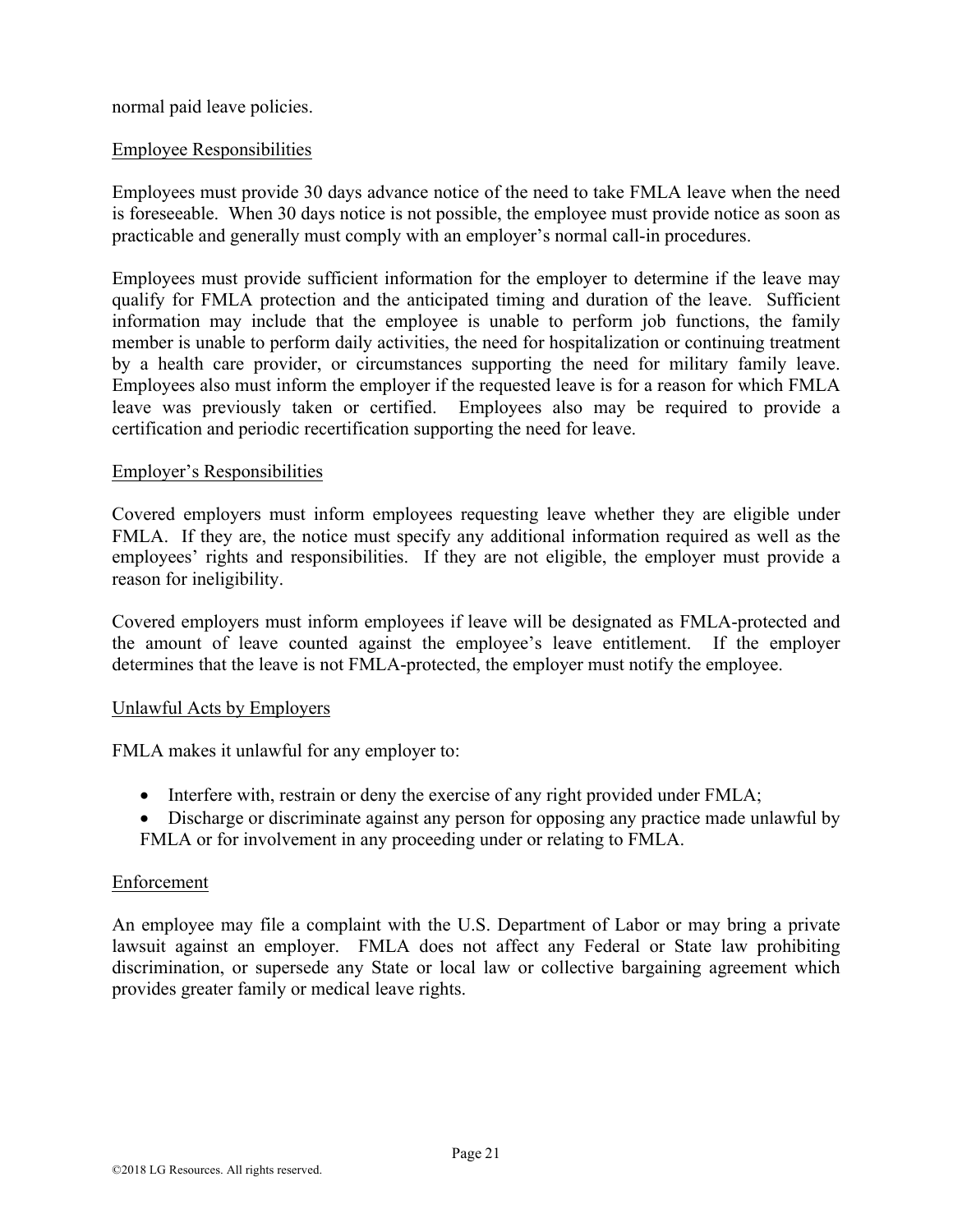#### **F. MEDICAL LEAVE OF ABSENCE OTHER THAN FAMILY AND MEDICAL LEAVE**

If you are not eligible for Family and Medical Leave or have exhausted your Family and Medical Leave entitlement, or as otherwise required by law, the Company may provide you with an unpaid medical leave of absence due to illness or injury.

If you are disabled due to illness or injury, you should give written notice of disability to your supervisor as soon as possible. Requests for leaves for elective surgery should be submitted at least 5 days in advance. Leave requests must include a certification from your healthcare provider stating the date on which the condition began, the probable duration of the leave, a statement you are unable to work at all or are unable to perform one or more of the essential functions of your position with or without reasonable accommodation, and the expected date of return to work. You also must submit a medical certification from your healthcare provider establishing your continuing need for leave to Andy Akin, Human Resources, at aakin@lghires.com every 30 days during your leave.

You must use any accrued paid time off, including vacation and sick time, during a leave under this policy. The substitution of paid leave for unpaid leave will not extend the maximum duration of your leave. We encourage you to contact the Employment Development Department regarding your eligibility for state disability insurance for the unpaid portion of your leave.

Under the law, eligibility for employer paid health and dental insurance benefits cease during a leave under this policy. Accordingly, you must pay your portion of the medical and dental premiums during a leave of absence granted under this policy if you choose to receive such benefits during the leave. You will receive notice of your right to continue your benefits through COBRA.

A leave of absence under this policy generally will typically be for a period of up to 3 months, unless otherwise required by law. Requests for any extension beyond these 3 months of leave by an employee who is disabled by a medical condition will be evaluated on a case-by-case basis as a possible reasonable accommodation, consistent with applicable federal and state law. If you request an extension of your leave, you must submit a certification from your healthcare provider of continued need for medical leave for each extension request. In some cases, the Company may ask that you provide medical information to the Company or a medical professional of its choosing supporting your request for further leave.

When you are able to return to work, you must give the Company at least one (1) week's notice of your intent to return by mailing to the office in your area SLC: 2732 S. 3600 W. Salt Lake City, UT. 84119, Roy: 1952 W. 5600 S. Ste. 4, Roy, UT 84067, or Provo: 37 W. 300 N. Provo, UT. 84057, a certification from your healthcare provider stating you are physically able to return to your duties with or without accommodation. This notice is important so your return to work is properly scheduled.

Unless otherwise required by law, we will make reasonable efforts to return you to the same or similar job and at the same rate of pay held prior to your leave of absence, subject to operational requirements that may exist. If you do not return from work on the originallyscheduled return date or request in advance an extension of the agreed upon leave with appropriate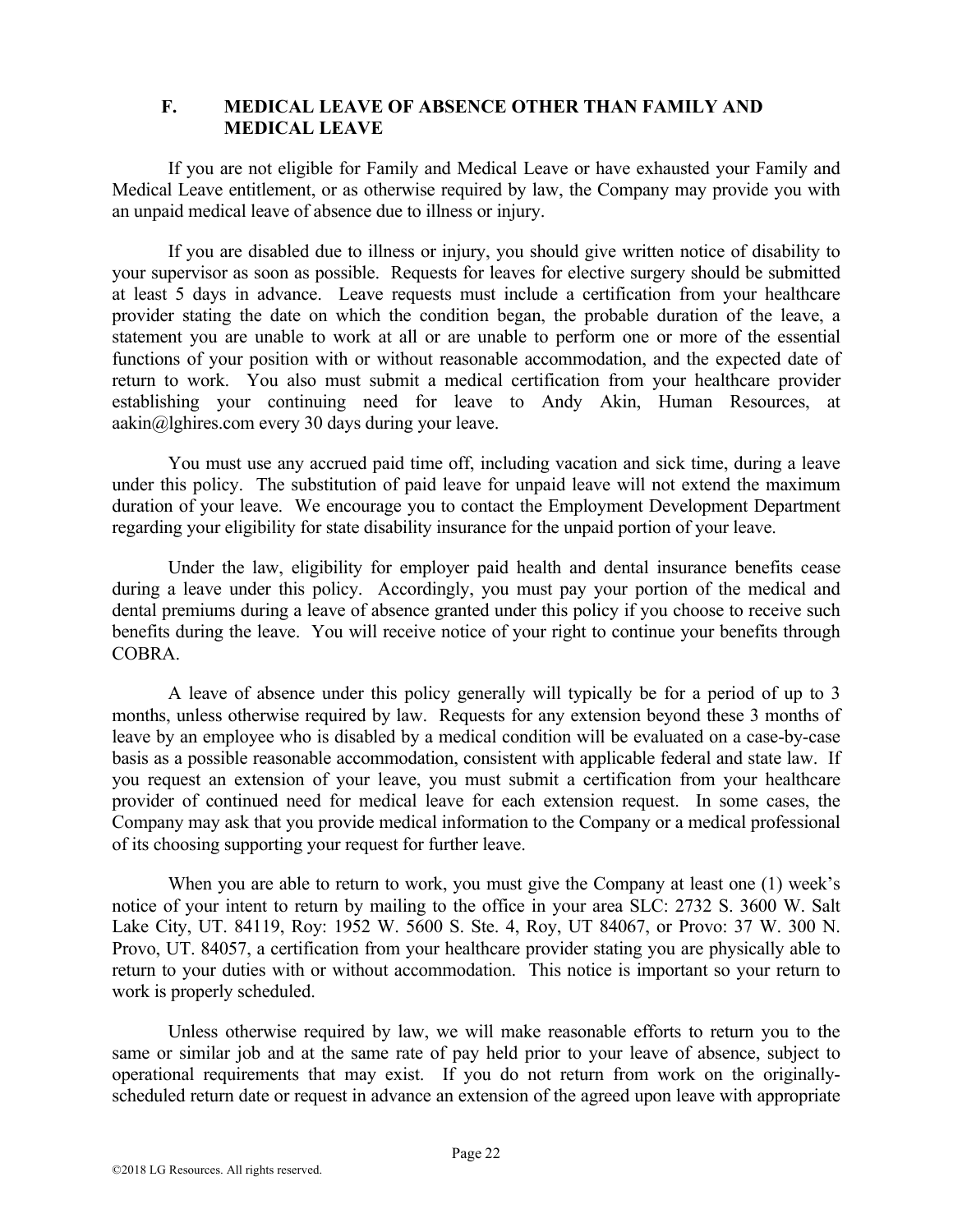medical documentation, you may be deemed to have voluntarily terminated your employment with the Company.

In addition, failure to notify the Company of your availability for work when it occurs, failure to return to work when called by the Company, or your continued absence from work because your leave must extend beyond the maximum time allowed, may be deemed a voluntary termination of your employment with the Company.

# **G. BEREAVEMENT LEAVE**

We know the death of a family member is a time when you will want to be with the rest of your family. Should you lose a member of your immediate family, you will be allowed time off to help you attend to your obligations and commitments. Reasonable time off without pay will be granted by your supervisor as the location of the funeral and closeness of the relationship dictates.

Regular full-time employees will be given paid time off for one day if the funeral is within the state and up to three days if the funeral is outside the state. "Immediate family" includes an employee's spouse, child, parent, sister, brother, grandparents, mother-in-law, father-in-law, stepparents, step-child, and any other relation required by applicable law. Employees on vacation or a leave of absence are not entitled to bereavement leave. The Company may require verification of death and relation to the deceased.

# **H. JURY DUTY LEAVE**

The Company realizes that it is the obligation of all U.S. citizens to serve on a jury when summoned to do so. All employees will be allowed time off to perform such civic service as required by law. You are expected, however, to provide the Company with proper notice of your request to perform jury duty and with your verification of service. You also are expected to keep management informed of the expected length of your jury duty service and to report to work for the major portion of the day if you are excused by the court. If the required absence presents a serious conflict for management, you may be asked to try to postpone your jury duty. Employees on jury duty leave will be paid for time spent on jury duty service in accordance with state law, however, exempt employees will be paid their full salary for any week in which they perform authorized work for the Company.

# **I. MILITARY LEAVE**

If you are called to active military duty or you enlist in the uniformed services, you are eligible for unpaid military leave of absence in accordance with state and federal law. Present your supervisor with a copy of your service papers as soon as you receive them. To be eligible for military leave, you must provide management with advance notice of your service obligations unless you are prevented from providing such notice by military necessity or it is otherwise impossible or unreasonable for you to provide such notice.

During your absence, your length of service accumulates, and your benefits will continue as required by applicable law. Provided your absence does not exceed applicable statutory limitations, you will retain reemployment rights and accrue seniority and benefits in accordance with applicable federal and state laws. If you are required to attend yearly Reserves or National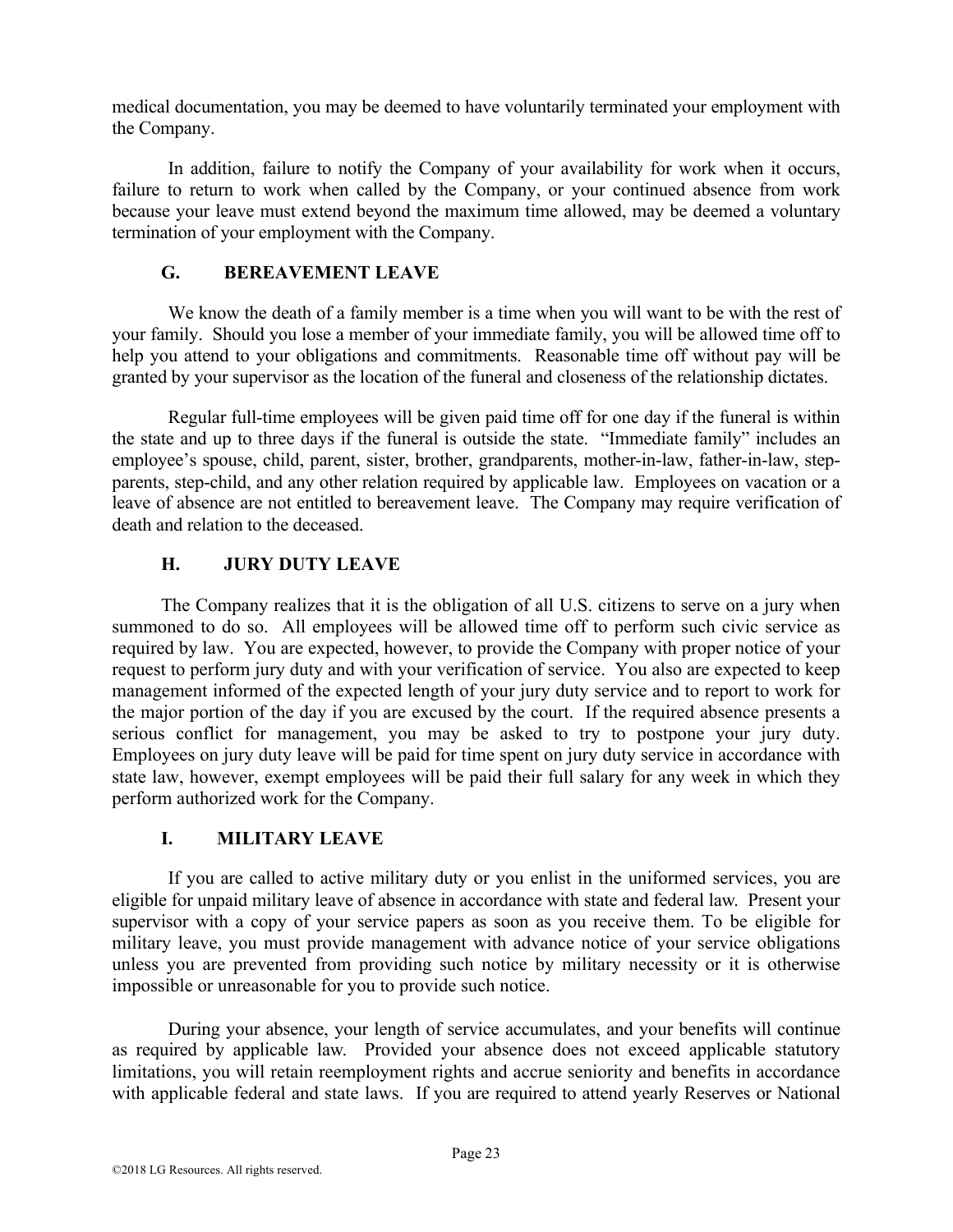Guard duty, you may apply for an unpaid temporary military leave of absence not to exceed the number of days allowed by law (including travel). However, if you prefer, you may use your accrued vacation time for this purpose. You should give your supervisor as much advance notice as possible so we can ensure proper coverage while you are away. Please ask management for further information about your eligibility for Military Leave.

# **J. TIME OFF FOR VOTING**

In the event an employee does not have sufficient time outside of working hours to vote in a statewide election (i.e., the employee does not have three or more nonworking hours while the polls are open), the employee may take off sufficient working time to vote. This time should be taken at the beginning or end of the regular work schedule, whichever allows the most free time for voting and the least time off from work. An employee will be allowed a maximum of two (2) hours of voting leave on election day without loss of pay, and so long as the employee has requested time off for voting before election day.

# **V. WORKPLACE STANDARDS**

# **A. GENERAL RULES OF CONDUCT**

Any group of people working together must abide by certain rules of conduct. This is essential if everyone is to work together efficiently. Certain specific rules of conduct are observed by the Company and violations of these rules may lead to disciplinary action, up to and including termination. Examples of intolerable misconduct include, but are not limited to:

- Theft or embezzlement
- Falsification of Company documents
- Engaging in or provoking any act of violence or damaging Company property or the property of another
- Violation of the Company's Substance Abuse policy
- Possession of weapons of any kind in the workplace, in Company vehicles, or on Company premises, unless such prohibition is restricted by applicable law
- Malicious damage to or misuse of Company property or the property of others
- Poor performance
- Conduct violating the Company's No Harassment or Equal Employment Opportunity policies.

The Company will address violations of these rules of conduct and any other violations of Company policy on an individual basis. Pursuant to the Company's at-will employment policy, the Company reserves the right to impose whatever form of discipline it chooses, or none at all, in a particular instance. Disciplinary action may include, but is not limited to, oral or written warnings, suspension, demotion, or involuntary termination. Nothing in this Handbook should be construed as a promise of specific treatment in a given situation.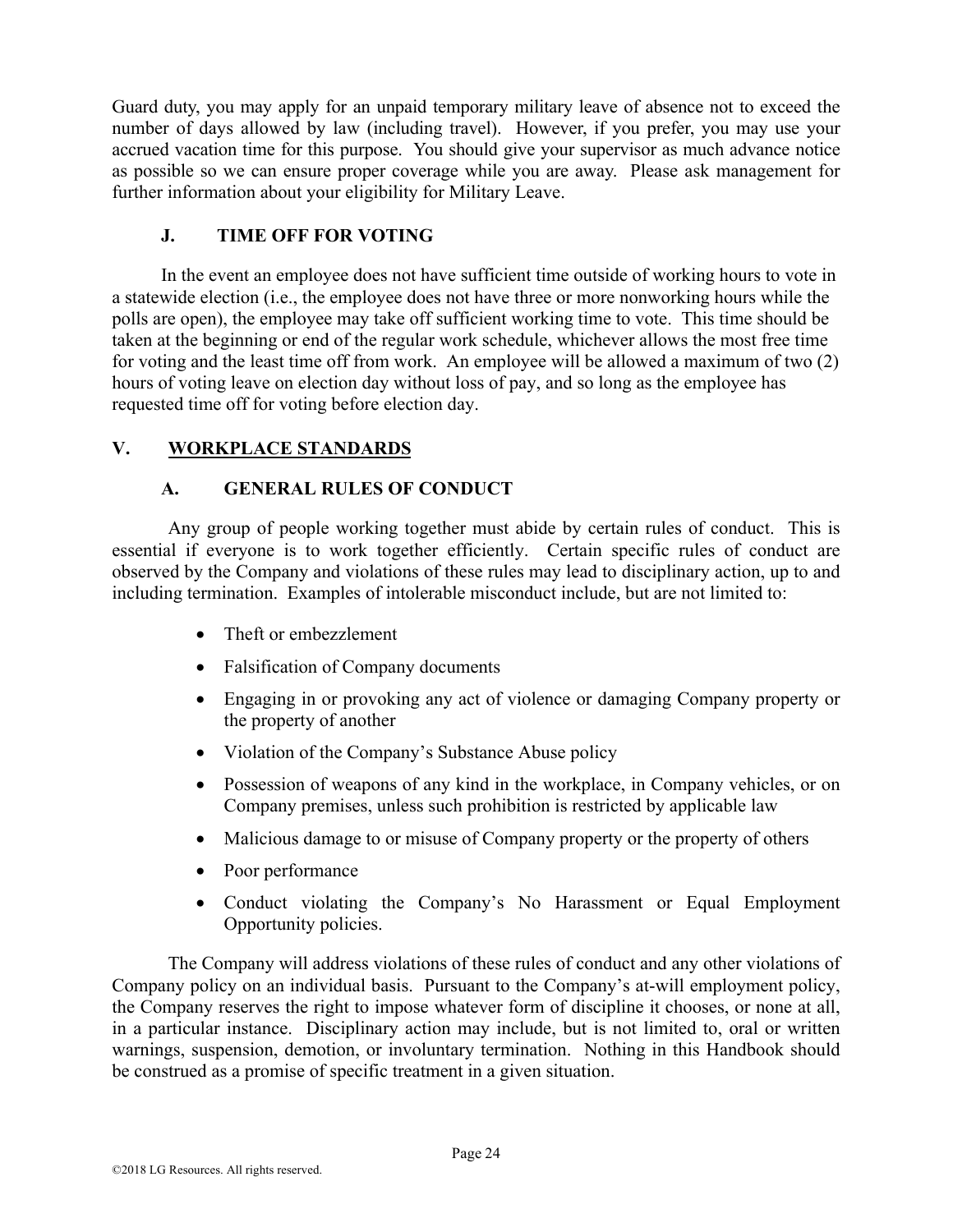# **B. INTERNAL COMPLAINT PROCEDURE**

LG Resources believes each employee should have an opportunity and a means to raise grievances the employee feels have not been resolved.

Listed below are three (3) successive levels at which you may voice your concerns. However, if you would like to discuss your grievance prior to formally beginning the grievance process, you may always contact Andy Akin, Human Resources, 801-973-6755, aakin@lghires.com. It is important for you to understand that nothing in this grievance procedure is intended to create an express or implied agreement that alters the employment at-will relationship that exists between the Company and you, as set forth in the section of this Handbook entitled "At-Will Employment."

The followings steps are provided to all employees for the settlement of a grievance:

- Step 1: Discuss your grievance or concern with your immediate supervisor, assuming you feel comfortable doing so. Should the results prove unsatisfactory, or if you feel you cannot discuss your concern with your immediate supervisor, take your grievance to the second step.
- Step 2: Discuss your grievance or concern with the individual who represents the second level of supervision, assuming you feel comfortable doing so. If the problem remains unresolved, or if you feel you cannot discuss your concern with the second level of supervision, proceed to the third step.
- Step 3: You may file a formal written grievance with Andy Akin, 2732 S 3600 W Ste. E Salt Lake City, UT. 84119. If you need assistance in preparing a written grievance, please contact Andy Akin, 801-973-6755.

The Human Resources Representative or his/her designated representative will typically provide you with a verbal or written response within 10 working days unless he/she determines additional time is required under the circumstances. The decision at this step is final, conclusive, and binding on all parties.

This policy does not apply to termination decisions or claims involving perceived violations of the Company's equal employment opportunity and harassment policies or any other policies in which the Company has established separate reporting procedures. Such claims should be reported immediately and in the manner set forth in the applicable Company policy, and will be addressed in accordance with the provisions of the applicable policy.

# **C. ATTENDANCE**

The success of our Company depends upon the cooperation and commitment of each member of our team. Therefore, your attendance and punctuality are extremely important. Your fellow employees must bear the burden of your absence. Your responsibility to our Company and your fellow employees requires good attendance.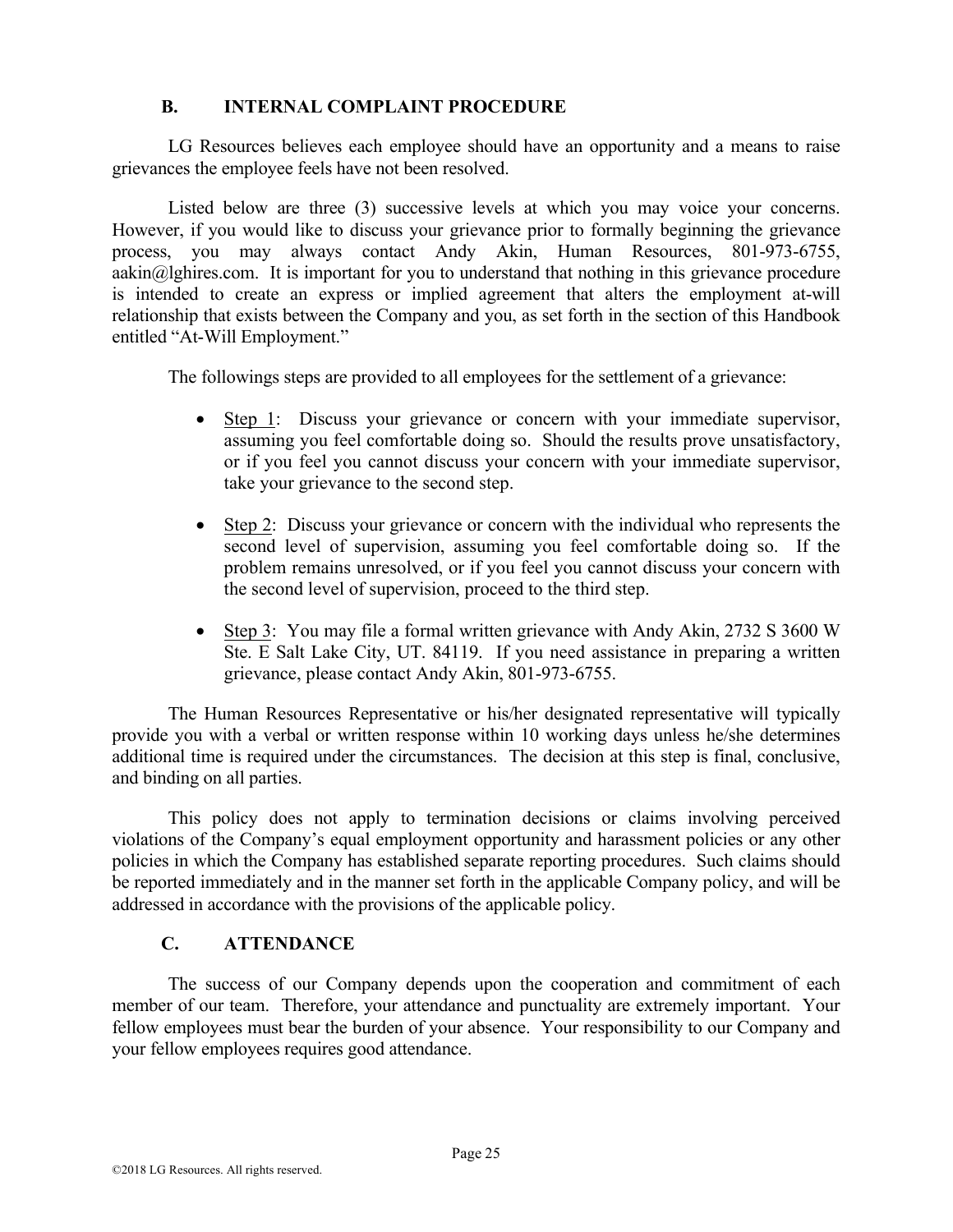Please be at your work place and ready to work at your starting time. Give yourself enough time to make preparations to begin work prior to your starting time. However, if you are a nonexempt employee, we request you do not report to work, punch your time card, or log in on your Attendance Record more than five (5) minutes before your starting time without your supervisor's permission. We also ask that non-exempt employees not stay more than five (5) minutes after the end of your work day without your supervisor's permission. Non-exempt employees may never work off the clock.

We recognize there may be times when your absence or tardiness cannot be avoided. In that event, notify your supervisor as early as possible but at least 2 hours before your scheduled shift. You must speak with your supervisor or another management employee personally and you may not simply leave a voicemail message. Unless you have made other arrangements with your supervisor, you must call your supervisor each day of your absence.

Failure to give your supervisor notice of your absence may result in disciplinary action. If you are absent due to the illness of yourself or a family member for more than three (3) consecutive work days or have a pattern of absence, we may require you to produce a certification from your healthcare provider. If you fail to notify your supervisor of your absence for three (3) consecutive work days, you may be considered to have voluntarily terminated your employment with the Company.

A pattern of excessive or unexcused absences or tardiness may result in disciplinary action, up to and including termination.

# **D. TELECOMMUTING POLICY**

LG Resources considers telecommuting to be a viable alternative work arrangement in cases where individual, job, and supervisor characteristics are best suited to such an arrangement. Telecommuting allows an employee to work at home, on the road, or in a satellite location for all or part of their regular workweek. Telecommuting is a voluntary work alternative that may be appropriate for some employees and some jobs. It is not an entitlement; it is not a Companywide benefit; and it in no way changes the at-will nature of the employment or the other terms and conditions of employment with LG Resources.

# Procedure

1. An employee or a supervisor may suggest telecommuting as a possible work arrangement. Employee eligibility for telecommuting is in the sole discretion of the respective department head, subject to consideration of business needs, employee job function, employee job performance and costs, if any.

2. Telecommuting can be informal, such as working from home for a short-term project or on the road during business travel, or formal, as will be described below. Other informal, short-term arrangements may be made for employees, as determined by LG Resources, to the extent practical for the employee and the Company, and with the consent of the employee's health care provider, if appropriate. All informal telecommuting arrangements are made on a case by case basis, focusing first on the business needs of the Company.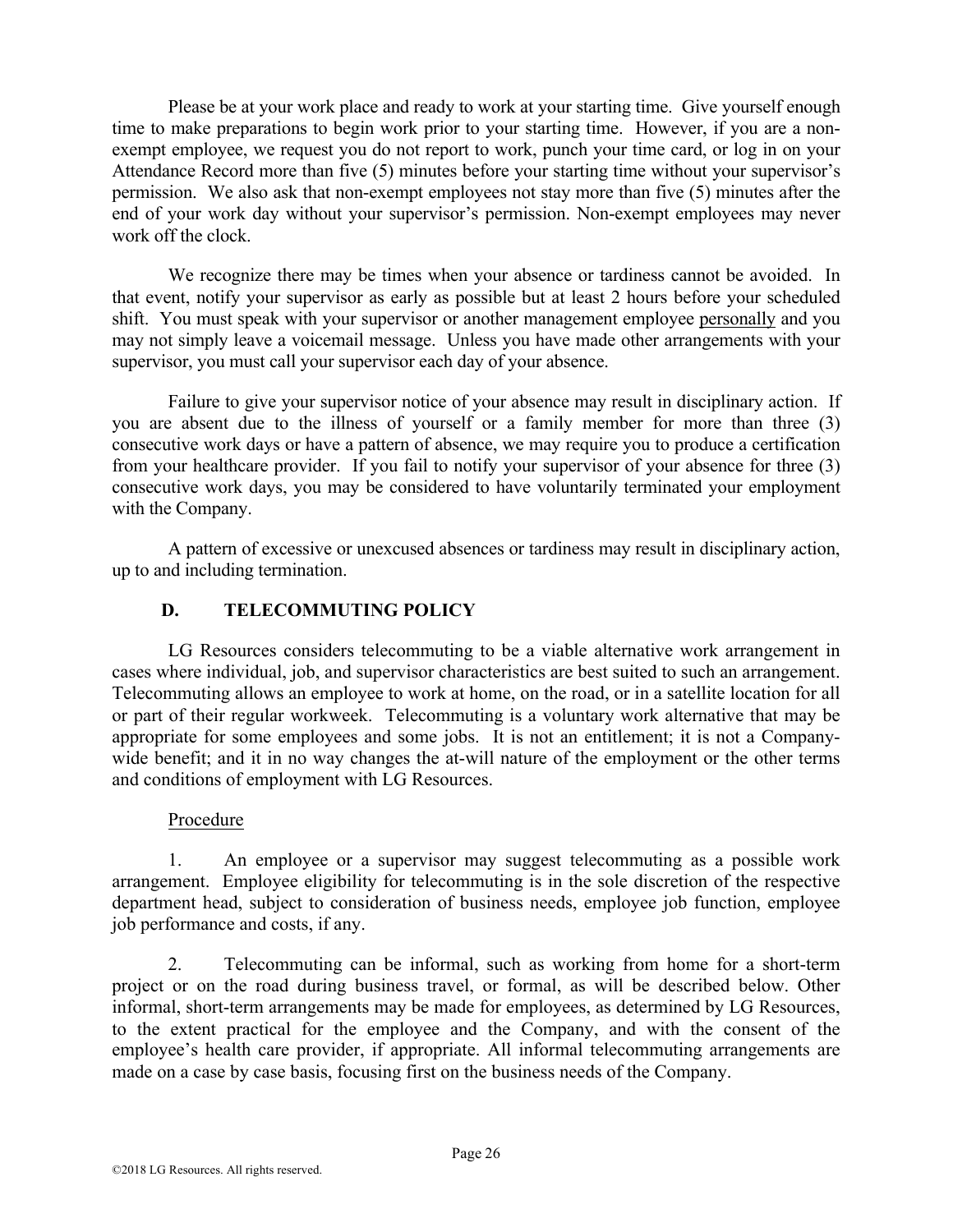Such informal arrangements are not the focus of this policy.

3. Individuals requesting formal telecommuting arrangements must have been employed with the Company for a minimum of 12 months of continuous, regular employment and must have exhibited above average performance, in accordance with the Company's performance appraisal process.

4. Any telecommuting arrangement made will be on a trial basis for the first three (3) months, and may be discontinued, at will, at any time at the request of either the employee or the Company.

5. Employees' absence from the office must not have a significant or long-term negative impact on the functioning of other team members or work groups; meetings in the office and/or with customers are to be scheduled at the convenience of the employees working in the office or customers' convenience. Employees working from home are expected to attend inperson meetings in the office when determined necessary by the Company.

6. Telecommuting employees must work comparable hours to those while in the office, and have agreed upon times when they will be available for communication with their supervisor and/or other employees. Advance notice should be provided for work schedule variances.

7. An Office Manager will determine, with information supplied by the employee and the supervisor, the appropriate equipment needs (including hardware, software, modems, phone and data lines, facsimile equipment, or software, photocopiers, etc.) for each telecommuting arrangement on a case-by-case basis. The Office Manager will serve as resources in this matter. Equipment supplied by the Company will be maintained by the Company. Equipment supplied by the employee, if deemed appropriate by the Company, will be maintained by the employee. The Company accepts no responsibility for damage or repairs to employeeowned equipment. The Company reserves the right to make determinations as to appropriate equipment, subject to change at any time. Equipment supplied by the Company is to be used primarily for business purposes. The employee must sign an inventory of all office property and agree to take appropriate action to protect the items from damage or theft. Upon termination of the employee's arrangement of employment all Company property will be returned to the Company, unless other arrangements have been made.

8. Consistent with the Company's expectations of information asset security for employees working at the office full-time, telecommuting employees will be expected to ensure the protection of proprietary Company and customer information accessible from their home office. Steps include, but are not limited to, use of locked file cabinets, disk boxes and desks, regular password maintenance, and any other steps appropriate for the job and the environment.

9. The employee will establish an appropriate work environment within their home for work purposes. LG Resources will not be responsible for costs associated with initial setup of the employee's home office such as remodeling, furniture, or lighting, or for repairs or modifications to the home office space. Employees may be offered appropriate assistance in setting up a work station designed for safe, comfortable work.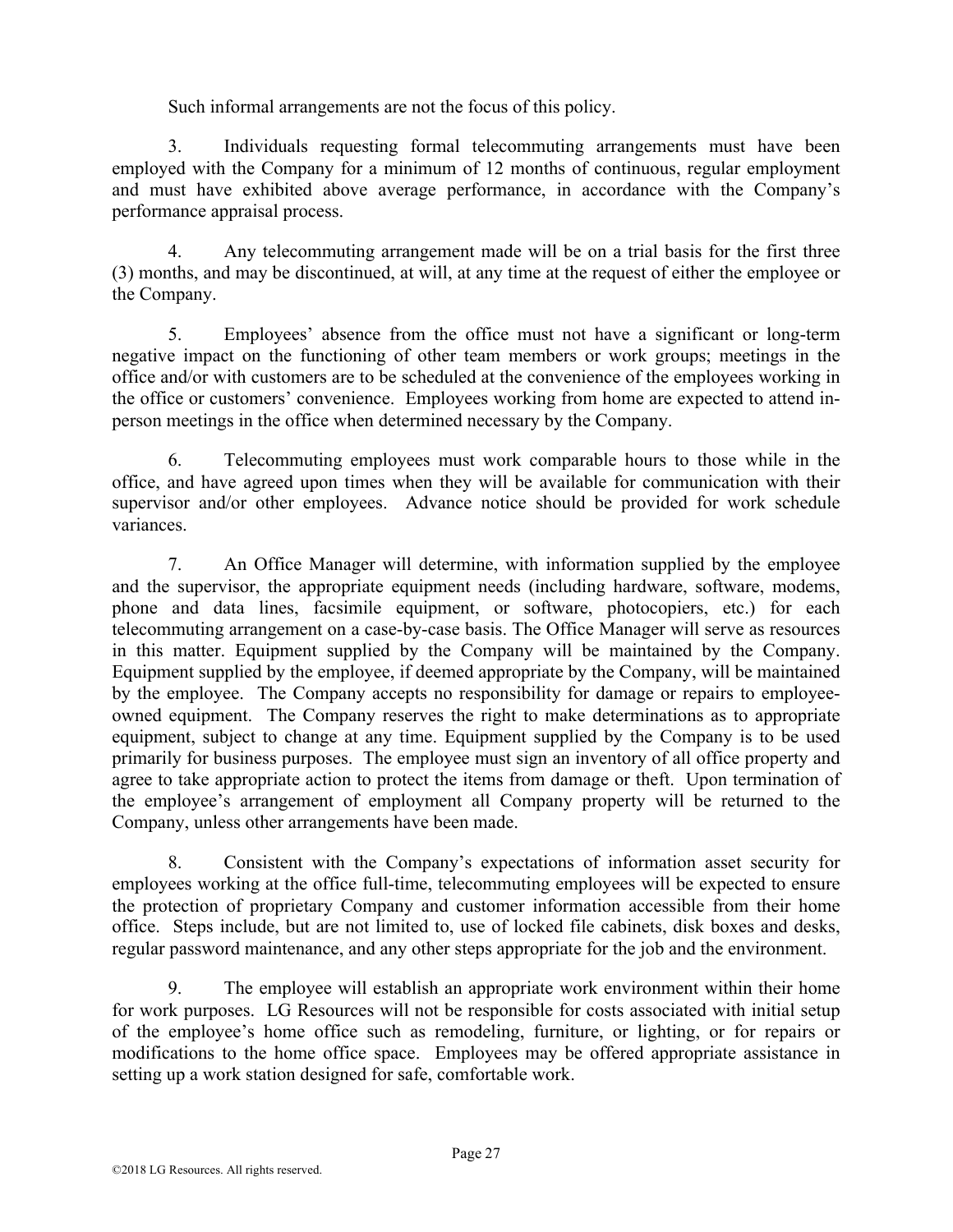10. After equipment has been delivered, a designated representative of the Company will visit the employee's home work site to inspect for possible work hazards and suggest modifications. Repeat inspections may occur on an as-needed basis. Injuries sustained by the employee while at home work location and arising out of and in the course of their regular work duties are normally covered by the Company's workers' compensation policy. Telecommuting employees are responsible for notifying the employer of such injuries in accordance with Company worker's compensation procedures. The employee is liable for any injuries sustained by visitors to their work site.

11. The Company will supply the employee with appropriate office supplies (pens, paper, etc.) for successful completion of job responsibilities. The Company also will reimburse the employee for all other pre-approved business-related expenses such as phone calls, shipping costs, etc., that are reasonably incurred in accordance with job responsibilities.

12. The employee and manager will agree on the number of days of telecommuting allowed each week, the work schedule the employee will customarily maintain, and the manner and frequency of communication. The employee agrees to be accessible by phone or modem as required by the employee's supervisor during the agreed upon work schedule.

13. Telecommuting employees who are not exempt from the overtime requirements of state and federal law will be required to record all hours worked in a manner designated by the Company. Telecommuting employees will be held to a higher standard of compliance than office-based employees due to the nature of the work arrangement. Hours worked in excess of those specified per day and per work week, in accordance with state and federal requirements will require the advance approval of the supervisor.

Failure to comply with this requirement will result in the immediate cessation of the telecommuting agreement.

14. Before entering into any telecommuting agreement, the employee and manager, with the assistance of Human Resources, will evaluate the suitability of such an arrangement paying particular attention to the following areas:

a. Employee Suitability: the employee and manager will assess the needs and work habits of the employee, compared to traits customarily recognized as appropriate for successful telecommuters.

b. Job Responsibilities: the employee and manager will discuss the job responsibilities and determine if the job is appropriate for a telecommuting arrangement.

c. Equipment needs, work space design considerations and scheduling issues.

d. Tax and other legal implications for the business use of the employee's home based on IRS and state and local government restrictions. Responsibility for fulfilling all obligations in this area rests solely with the employee.

15. If the employee and manager agree, and the Human Resources department concurs, a draft telecommuting agreement will be prepared and signed by all parties and a three (3) month trial period will commence.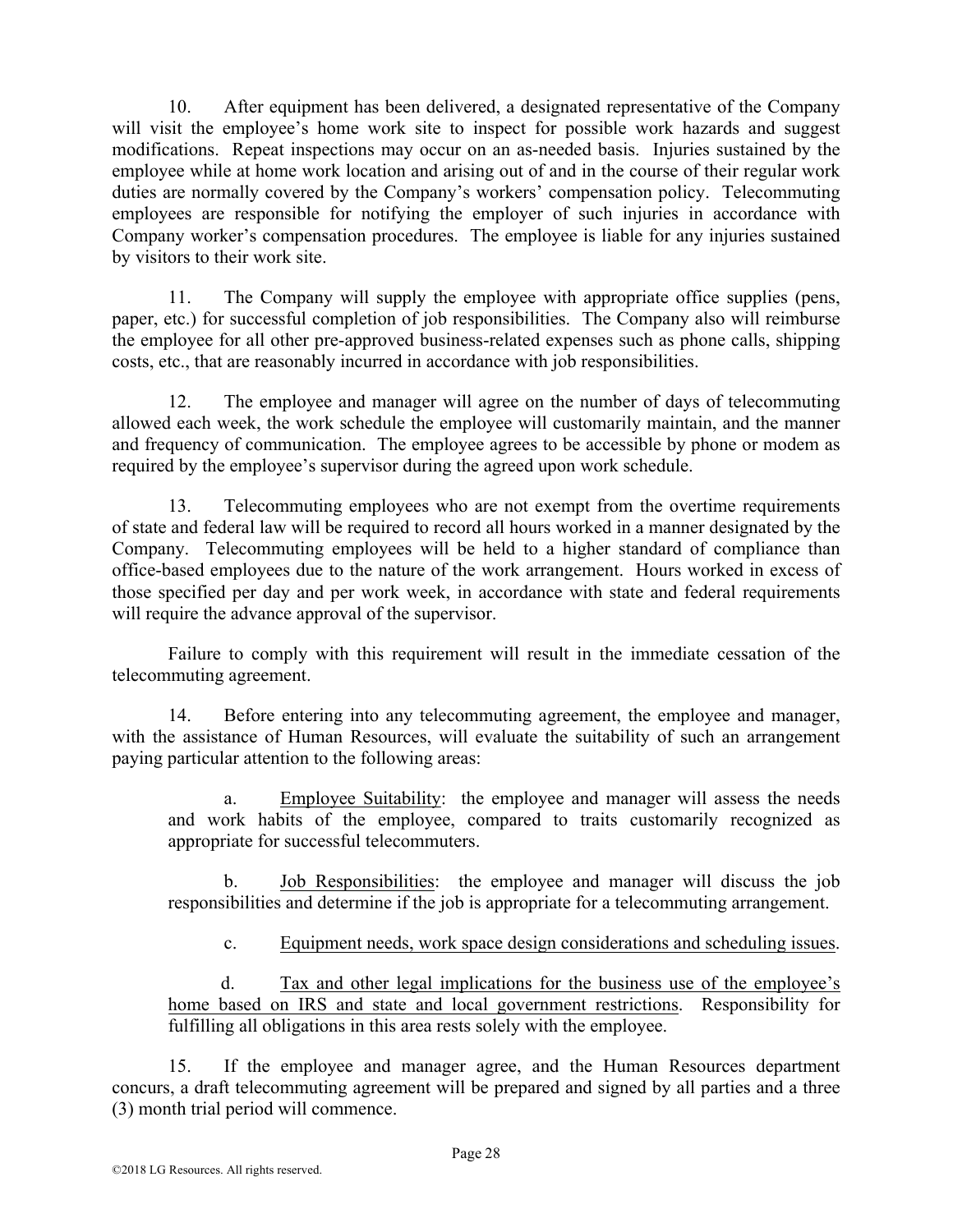16. Evaluation of telecommuter performance during the trial period will include daily interaction by phone and e-mail between the employee and the manager, and weekly face-to-face meetings to discuss work progress and problems. At the conclusion of the trial period, the employee and manager will each complete an evaluation of the arrangement and make recommendations for continuance or modifications.

17. Evaluation of telecommuter performance beyond the trial period will be consistent with that received by employees working at the office in both content and frequency but will focus on work output and completion of objectives rather than time-based performance.

18. An appropriate level of communication between the telecommuter and supervisor will be agreed to as part of the discussion process and will be more formal during the trial period. After conclusion of the trial period, the manager and telecommuter will communicate at a level consistent with employees working at the office or in a manner and frequency that is required by the employee's supervisor.

19. Telecommuting is NOT designed to be a replacement for appropriate child care. Although an individual employee's schedule may be modified to accommodate child care needs, the focus of the arrangement must remain on job performance and meeting business demands. Prospective telecommuters are encouraged to discuss expectations of telecommuting with family members prior to entering into a trial period.

20. Employees entering into a telecommuting agreement may be required to forfeit use of a personal office or workstation in favor of a shared arrangement to maximize Company office space needs.

21. In certain limited circumstances, the Company may contract with an office space provider to meet the needs of employees who wish to telecommute but who do not have appropriate home office space, or for groups of employees whose proximity to the Company and to each other makes such an arrangement feasible.

22. The availability of telecommuting as a flexible work arrangement for employees can be discontinued at any time at the discretion of the Company. Every effort will be made to provide 30 days notice of such a change to accommodate commuting, child care, and other problems that may arise from such a change. There may be instances, however, where no notice is possible.

# **E. PERSONAL APPEARANCE**

Because of our relations with clients, customers, and the nature of our business, neatness and cleanliness are absolutely necessary at all times. Employees should dress conservatively, in good taste, and according to the requirements of their position. If an employee fails to dress appropriately, the employee may be asked to leave for the day or to return home, change into suitable clothing, and report back to work.

If you have any questions about the proper attire for your work area, ask your supervisor.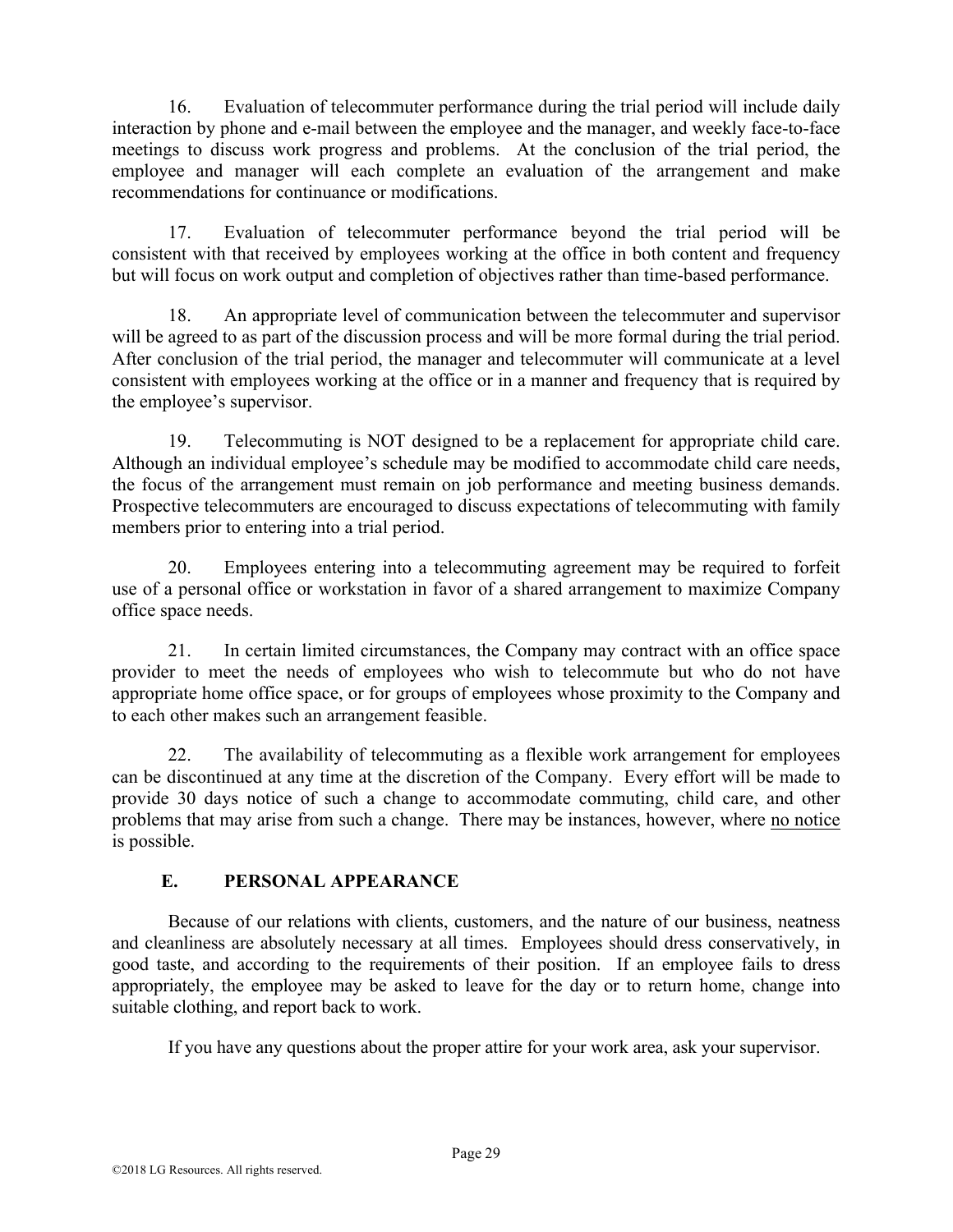## **F. SMOKING**

The Company regulates smoking on the premises for health and safety reasons and in accordance with applicable law. Smoking is prohibited in all indoor locations on Company property, including private offices. Compliance with this policy is mandatory for all employees and persons visiting the Company, with no exceptions. Employees who violate this policy are subject to disciplinary action. Any disputes involving smoking and any employees with questions should discuss their issues/concerns with Human Resources: Andy Akin at 801-973-  $6755$  or via email at aakin@lghires.com. Employees will not be subject to retaliation for reporting violations of this policy in good faith.

#### **G. PERSONAL VISITS, TELEPHONE CALLS, AND MAIL**

Due to the nature of our business, personal visits during your work hours are discouraged. Likewise, personal telephone calls are discouraged. If you do receive any calls, we will take a message and you will be notified. Of course, if friends or relatives call or visit you in cases of emergency, we will arrange to have you relieved from work so you may speak with them. If you must make an emergency telephone call, you should obtain permission from your supervisor.

You may make personal telephone calls during your scheduled breaks on the public pay telephones. Personal mail should be directed to your home and not to the Company.

## **H. ELECTRONIC COMMUNICATIONS POLICY**

The Company's electronic communication systems including, but not limited to, computers, internet systems, telephone, voice mail and e-mail systems are provided to employees by the Company and are intended primarily for business use. Access is intended for approved purposes. Users have no legitimate expectation of privacy in regard to system usage.

The Company may access its electronic communications systems and obtain the communications within the systems, without notice to users of the system, in the ordinary course of business when the Company deems it appropriate to do so. The Company also has the right to and may inspect or monitor without advance notice any devices employees use to access the Company's electronic communications systems, including but not limited to computers, laptops, notebooks, tablet computers or mobile devices.

The reasons for which the Company may obtain such access include, but are not limited to: maintaining the system, preventing or investigating allegations of system abuse or misuse, assuring compliance with software copyright laws, complying with legal and regulatory requests for information, protecting proprietary information, and insuring that the Company's operations continue appropriately during an employee's absence. The Company may store electronic communications on magnetic media for a period of time after the communication is created. From time to time, magnetic media copies of communications may be deleted.

The Company's policy prohibiting all types of harassment applies to the use of the Company's electronic communications systems, including Internet access. No one may use electronic communications in a manner that may be construed by others as harassment based on race, national origin, sex, sexual orientation, age, disability, religious beliefs or any other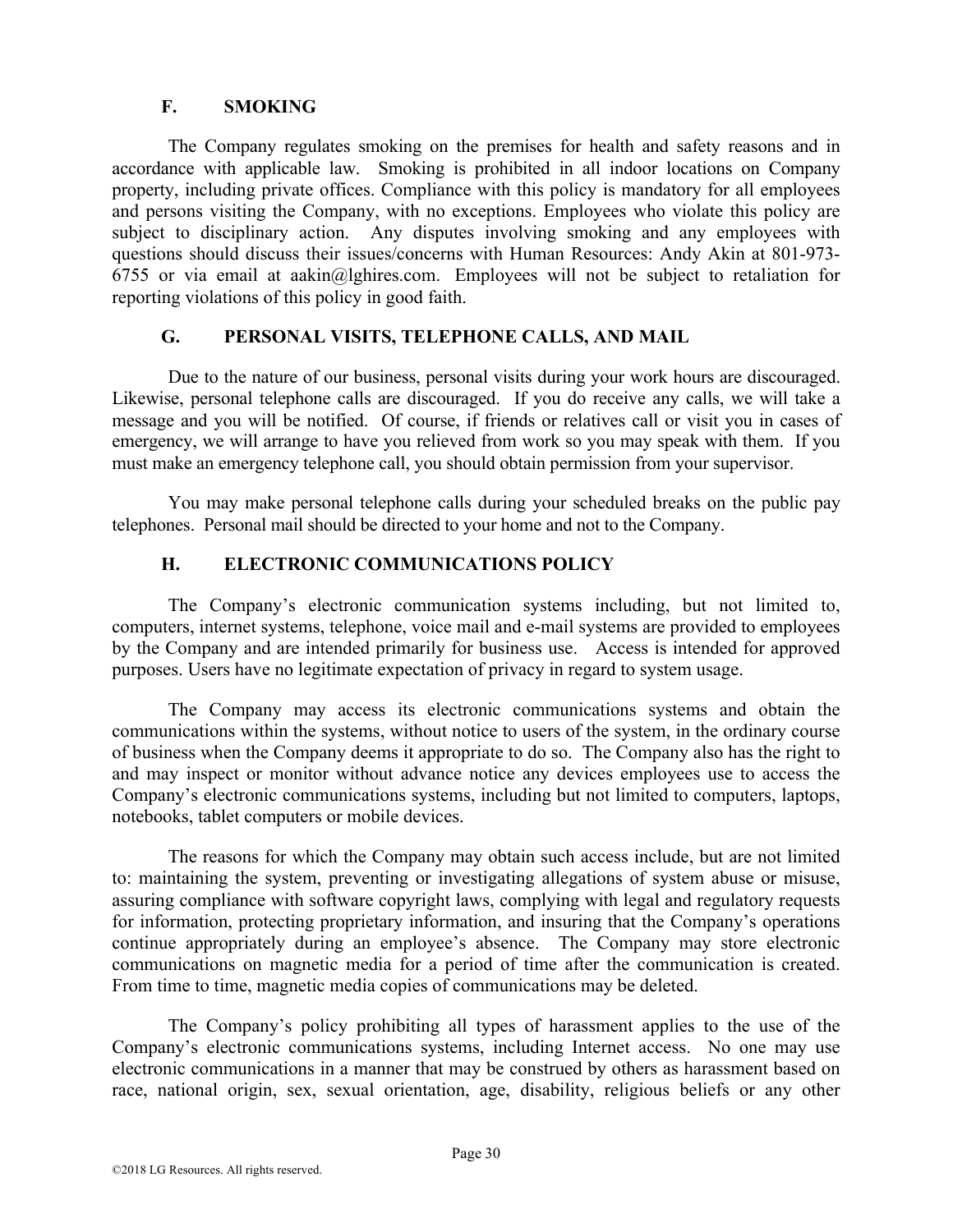characteristic protected by applicable federal, state or local law. No jokes on these bases should be transmitted over the Company's electronic communications systems.

The Company may store electronic communications for a period of time after the communication is created. From time to time, copies of communications may be deleted.

All employees, upon request, must inform management of any private access codes or passwords.

Any personal use of the Company's electronic communications systems must be limited to employees' non-work time.

No one may access, or attempt to obtain access, to another individual's electronic communications without appropriate authorization.

Employees may not install or remove software on the Company's computer systems without prior management approval. Personal computers and other electronic devices (cell phones, pdas, etc.) may not be connected directly to the Company's computer systems without prior management approval.

Violators of this Electronics Communications Policy may be subject to discipline, up to and including termination.

### **I. SOCIAL NETWORKING POLICY**

LG Resources recognizes that Social Networking (such as personal websites, blogs, Facebook, Myspace, Twitter, online group discussions, text messaging, message boards, chat rooms, etc.) are used by many of our employees. LG Resources respects the right of our employees to maintain a blog or post a comment on social networking sites. However, LG Resources is also committed to ensuring that the use of social media serves the needs of our business by maintaining LG Resources' interests and ensuring employees focus on their job duties. Please make sure that you are aware of your obligations in this regard.

To protect LG Resources' interests and ensure employees focus on their job duties, employees must adhere to the following rules:

- Employees may not post on a blog or social networking site during their working time. Working time includes the time during which any of the employees involved are actually scheduled to work, but does not include scheduled rest periods, meal breaks and other specified times when employees are not expected to be working.
- If an employee mentions LG Resources on any social networking site and also expresses either a political opinion or an opinion regarding the Company's actions, the communication must include a disclaimer that the views expressed are those of the author and do not necessarily reflect the views of LG Resources. This is necessary to preserve the Company's goodwill in the marketplace.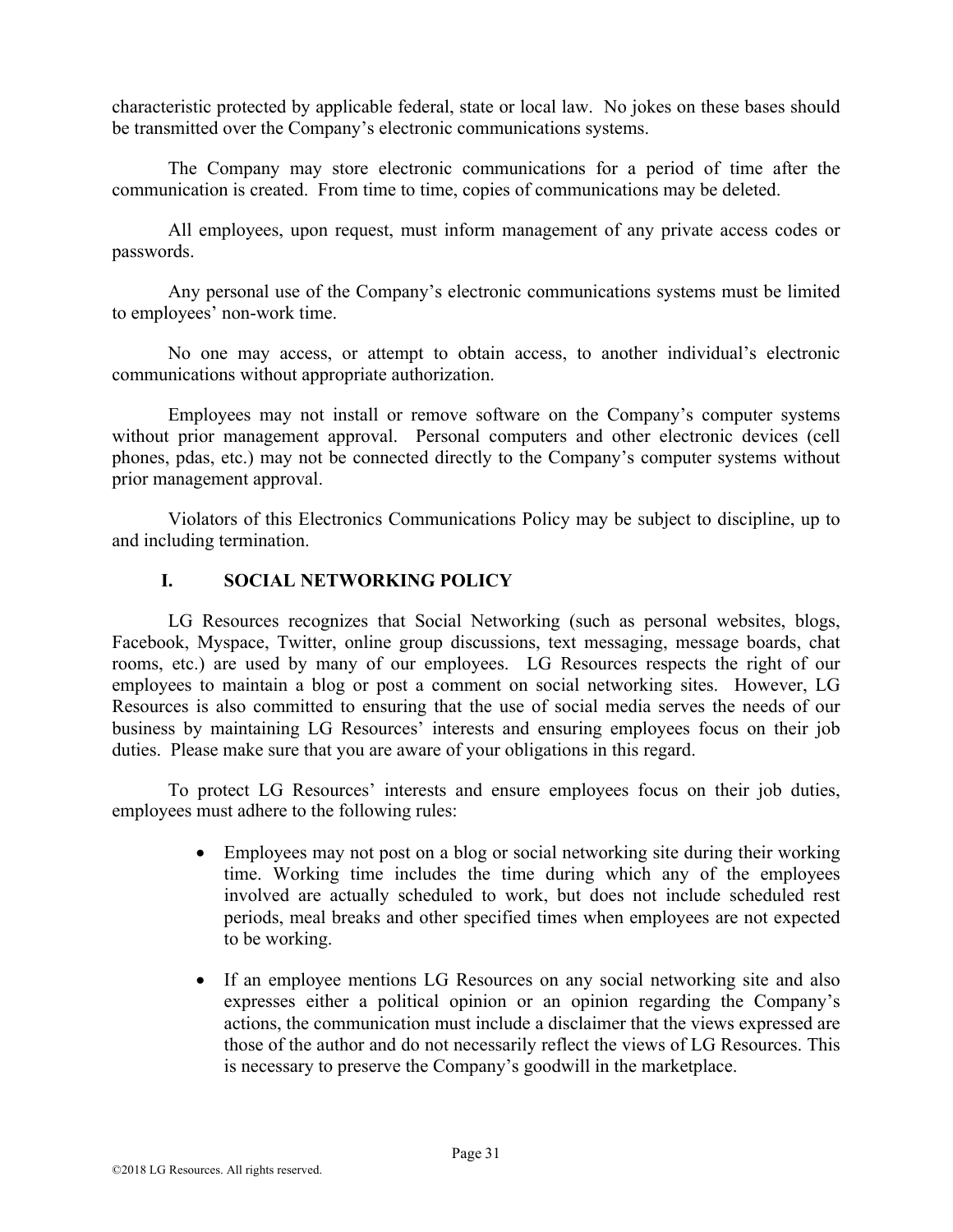- All rules regarding confidential business information apply in full to blogs and social networking sites. Any information that cannot be disclosed through a conversation, a note or an e-mail also cannot be disclosed on a blog or social networking site.
- Any conduct which is impermissible under the law if expressed in any other form or forum is impermissible if expressed through a social networking site. For example, posted material relating to LG Resources and its employees that is discriminatory, defamatory, libelous or threatening is not permitted. LG Resources' policies prohibiting discrimination, retaliation, and/or harassment based on any protected category as well as LG Resources' Workplace Violence policies apply equally to employee comments concerning LG Resources and its employees on social networking sites, even if done on nonworking time. Employees are encouraged to review those sections of the Handbook for further guidance.
- Employees are prohibited from misappropriating or using without permission LG Resources' corporate logo and Company intellectual property on any social networking site or other online forum for commercial purposes. Employees are reminded that there are civil and criminal penalties for posting copyrighted material without authorization.

Any employee who violates this policy may be subject to disciplinary action, up to and including termination. LG Resources reserves the right to monitor all public blogs and social networking forums for the purpose of protecting its interests and maintaining compliance with this policy. Nothing in this policy is designed to interfere with, restrain, or prevent employee communications regarding wages, hours, or other terms and conditions of employment. If you have any questions at all regarding this, please feel free to contact LG Resources.

# **J. BULLETIN BOARDS**

Important Company notices and items of general interest are continually posted on our bulletin boards. Please review the bulletin boards frequently to keep up with current activities. Do not post or remove any material from the bulletin boards.

# **K. SOLICITATION AND DISTRIBUTION**

At LG Resources, we believe employees should not be disturbed or disrupted in the performance of their job duties. For this reason, solicitation of any kind by one employee of another employee is prohibited while either person is on working time. Working time includes the time during which any of the employees involved are actually scheduled to work, but does not include scheduled rest periods, meal breaks and other specified times when employees are not expected to be working. Solicitation by non-employees on Company premises is prohibited at all times.

Distribution of advertising material, handbills, or printed or written literature of any kind in working areas of the Company is prohibited at all times. Distribution of literature by nonemployees on Company premises is prohibited at all times.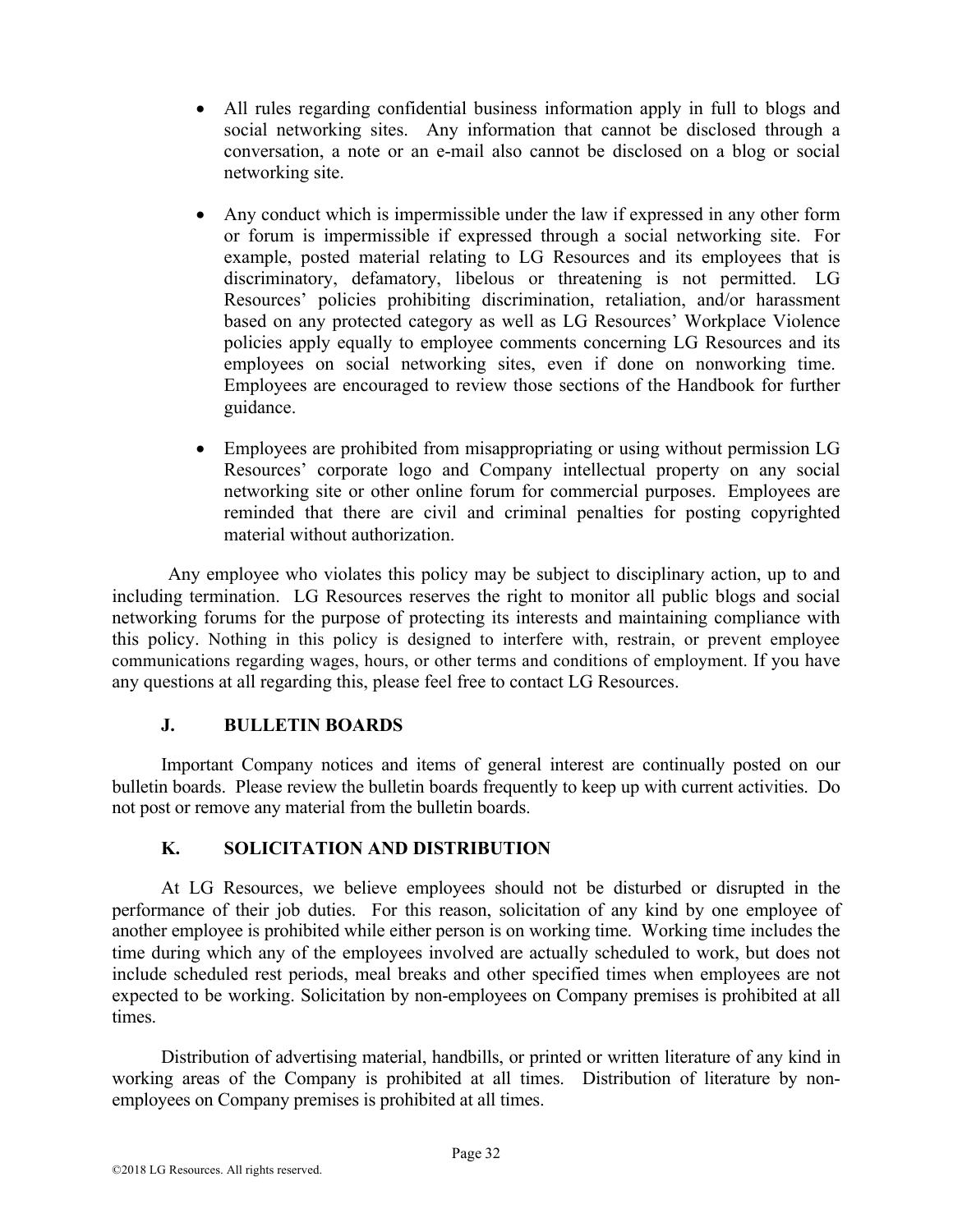Employees also are prohibited from engaging in solicitation and distribution to customers or working employees at any time in selling areas during the times selling is occurring in such areas.

## **L. SEARCHES OF COMPANY AND EMPLOYEE PROPERTY**

To protect employees and the Company from theft, and to enforce Company policies including thoe related to substance abuse and workplace violence, the Company reserves the right to search employees and their personal property (e.g., vehicles, clothing, packages, purses, brief cases, lunch boxes, or other containers brought onto Company premises) when there is reason to believe Company policy is being violated. Employees are expected to cooperate in the conduct of such searches.

The Company provides property to employees for their use (e.g., Company vehicles, desks, file cabinets, employee lockers, etc.). Searches of Company facilities and property, including Company property in the possession of the employee, may be conducted at any time and do not have to be based upon reason to believe Company policy is being violated. Employees may not withhold permission for the Company to search Company-supplied property including desks, lockers, tool boxes, lockers, and Company vehicles.

# **M. CONFIDENTIALITY**

As part of your responsibilities at LG Resources, you may learn of or be entrusted with sensitive information of a confidential nature. During your employment, any information, including, but not limited to, sales figures or projections; estimates; customer lists, customer purchasing habits, customer delivery preferences; computer processes, programs and codes; marketing methods, programs, or related data; tax records; or accounting procedures, will be considered and kept as the private and confidential records of the Company. These records may only be used in performing work for the Company and must not be divulged to any firm, individual, or institution except on the direct written authorization of Troy Hyde, LG Resources President. Your failure to honor this confidentiality requirement may result in disciplinary action, up to and including termination.

As a condition of your employment with the Company you may be required to enter a Confidentiality Agreement with the Company.

If you leave employment with the Company for any reason, we ask that you continue to treat as private and privileged any such sensitive information. You should not use, divulge, or communicate to any person or entity any such sensitive information without the express written approval of Troy Hyde, LG Resources President. The Company will pursue legal remedies for unauthorized use or disclosure of sensitive, confidential information.

# **N. CONFLICT OF INTEREST**

LG Resources expects its employees to devote their full work time, energies, abilities, and attention to our business. Employees are expected to avoid situations that create an actual or potential conflict between the employee's personal interests and the interests of the Company.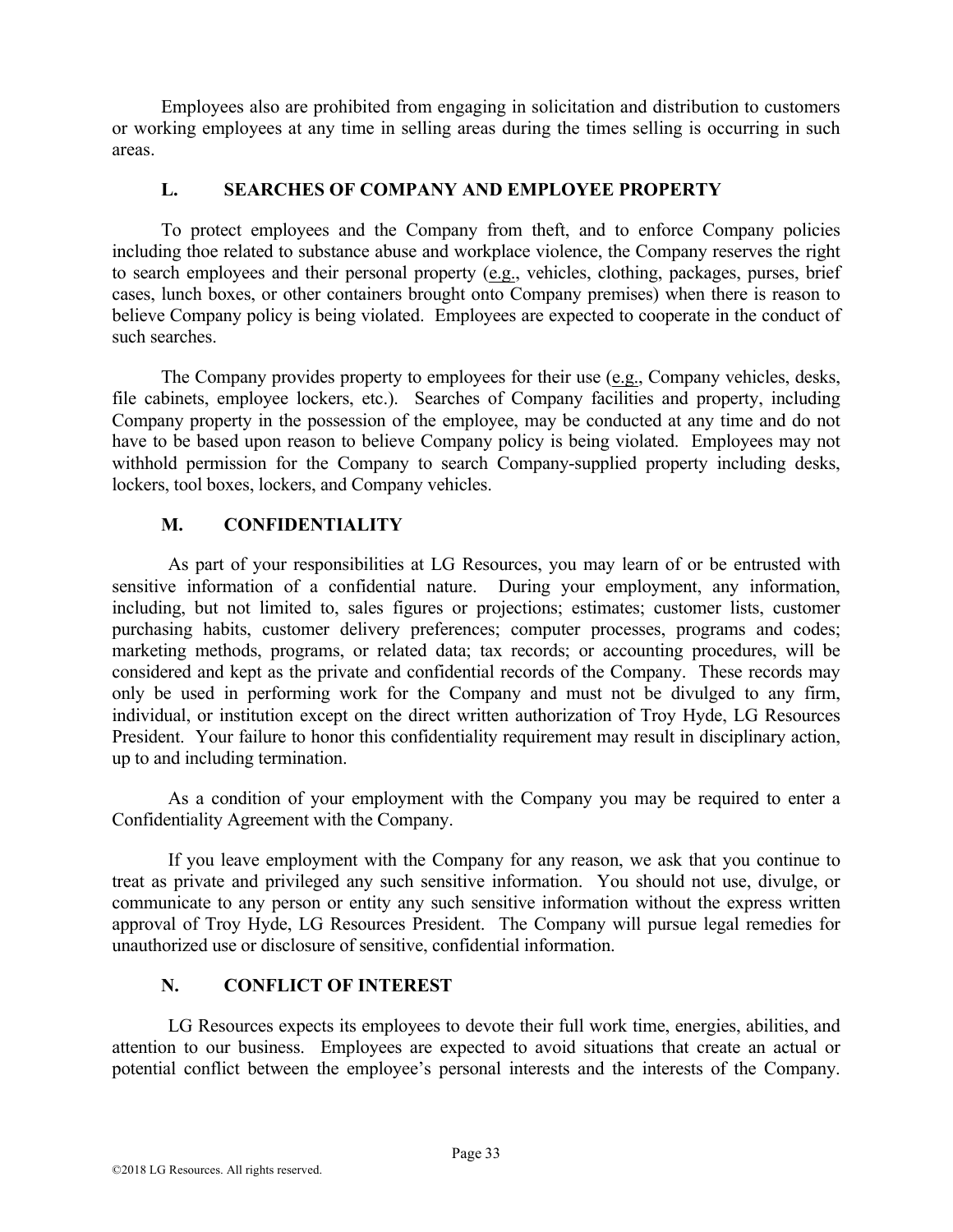Employees who, because of other work or activities, cannot make this commitment may be asked to end their employment the Company.

A conflict of interest exists when an employee's loyalties or actions are divided between the Company and a competitor, supplier, or customer. Employees who are unsure whether a certain transaction, activity, or relationship constitutes a conflict of interest should discuss the situation with their supervisor or a member of management for clarification. Any exceptions to this policy must be approved in writing by the Human Resources Department.

Some examples of the more common conflicts that should be avoided by all employees include, but are not limited to:

- 1. accepting personal gifts or entertainment from competitors, customers, suppliers, or potential suppliers;
- 2. working for a competitor, supplier, or customer while employed by the Company;
- 3. engaging in self-employment in competition with the Company;
- 4. using proprietary or confidential Company information for personal gain or to the Company's detriment;
- 5. having a direct or indirect financial interest in or relationship with a competitor, customer, or supplier;
- 6. acquiring any interest in property or assets of any kind for the purpose of selling or leasing it to the Company; and
- 7. committing the Company to give its financial or other support to any outside activity or organization without appropriate written authorization.

Failure to adhere to this policy, including failure to disclose any conflict or seek an exception to this policy, may result in disciplinary action, up to and including termination.

# **O. SUPPLIER-PROVIDED GIFTS**

Suppliers should be chosen solely on the basis of the needs of our business. Only reputable, qualified individuals or companies should be retained as suppliers under market compensation agreements that are reasonable in relation to the services provided.

No employee of the Company may select a supplier for any reason other than such supplier's ability to fulfill the given need. To ensure compliance with this requirement, no employee of the Company may accept any goods, services or other form of compensation or favor from a supplier (or prospective supplier) for less than the supplier's cost.

The provisions of this section are not intended to apply to:

• Gifts received infrequently by employees, provided that such gifts are not in the form of cash, gift certificates or other cash equivalents, and further provided that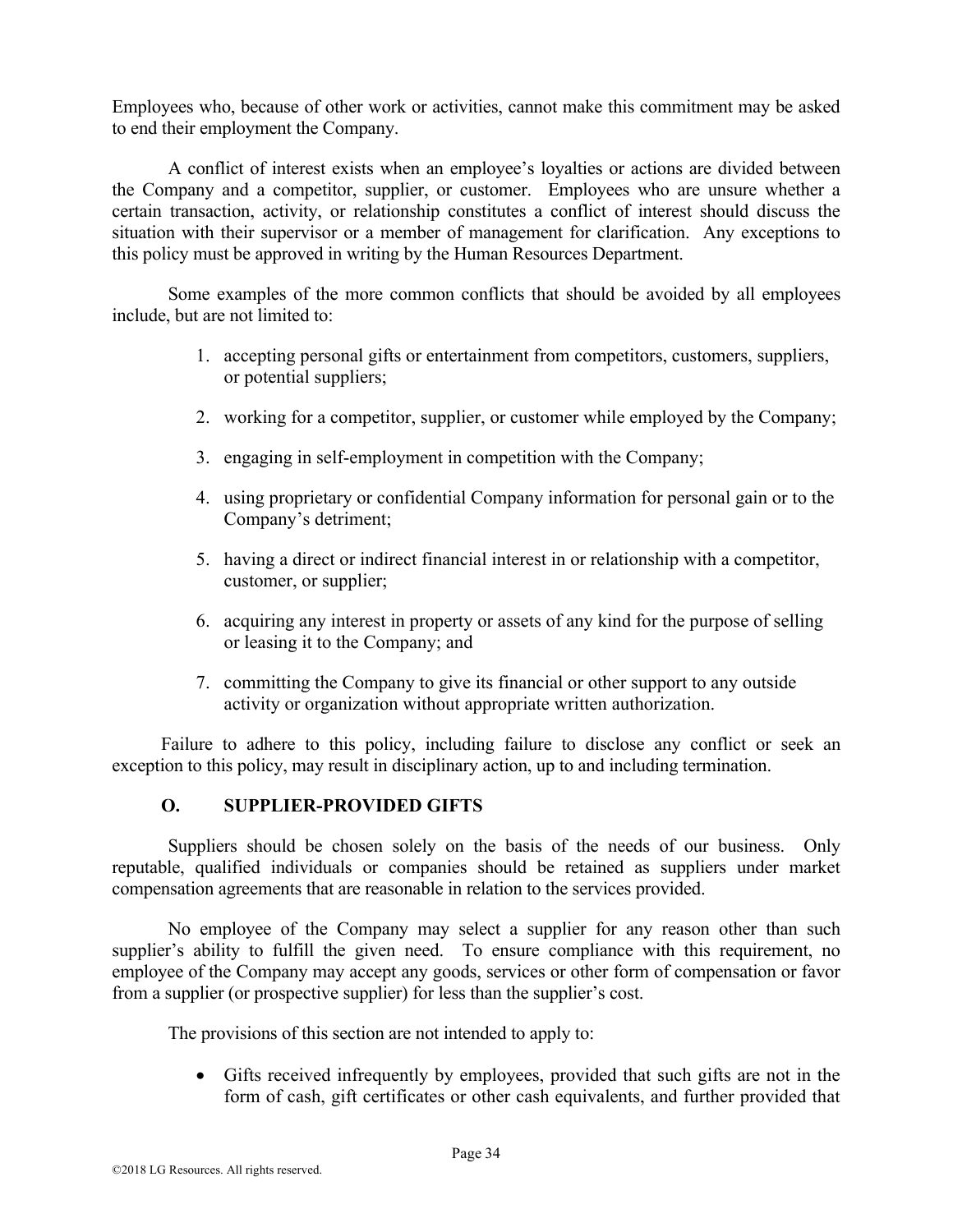either: (1) the value of the items are so little in value as to make accounting for them unreasonable or administratively impracticable or less, or (2) the gifts are in the form of tickets for a single entertainment or sporting event; and

• Gifts received infrequently by a department, division, or working group, provided that such gifts are not in the form of cash, gift certificates or other cash equivalents, and further provided that the gift is suitable to being shared among members of the department, division, or working group and the value of the items are so little in value as to make accounting for them unreasonable or administratively impracticable or less.

Employees are required to report to their immediate manager any goods, services or other forms of compensation or favor received from a supplier to the extent that:

- their fair market value exceeds the values specified above;
- the employee is uncertain whether their fair market value exceeds the values specified above;
- they take the form of season tickets;
- they are in the form of cash, gift certificates or other cash equivalents regardless of their value;
- they are provided frequently, regardless of their value; or
- they are not otherwise included in the two (2) categories of exceptions listed above.

In lieu of a gift or award, management would prefer that a supplier recognize an employee by writing a letter addressed to Human Resources: 2732 S. 3600 W. Ste. E Salt Lake City, UT. 84119 or by making a donation to a charity. Employees violating this policy will be subject to disciplinary action, up to and including termination.

# **VI. SAFETY/SECURITY**

# **A. SAFETY**

Your safety, and that of those who work with you, is one of our greatest concerns. With an alert safety attitude, you can help eliminate painful and costly accidents. You can help by:

- keeping work areas clean and clear
- reporting hazards or unsafe conditions to your supervisor
- smoking ONLY in designated areas
- reporting all injuries, however minor, to your supervisor immediately
- walking and not running in all buildings
- keeping aisles clear
- never performing a job that you feel is unsafe. Report such situations to your supervisor immediately.

Your supervisor will inform you of any additional safety rules that apply to your particular job or work location.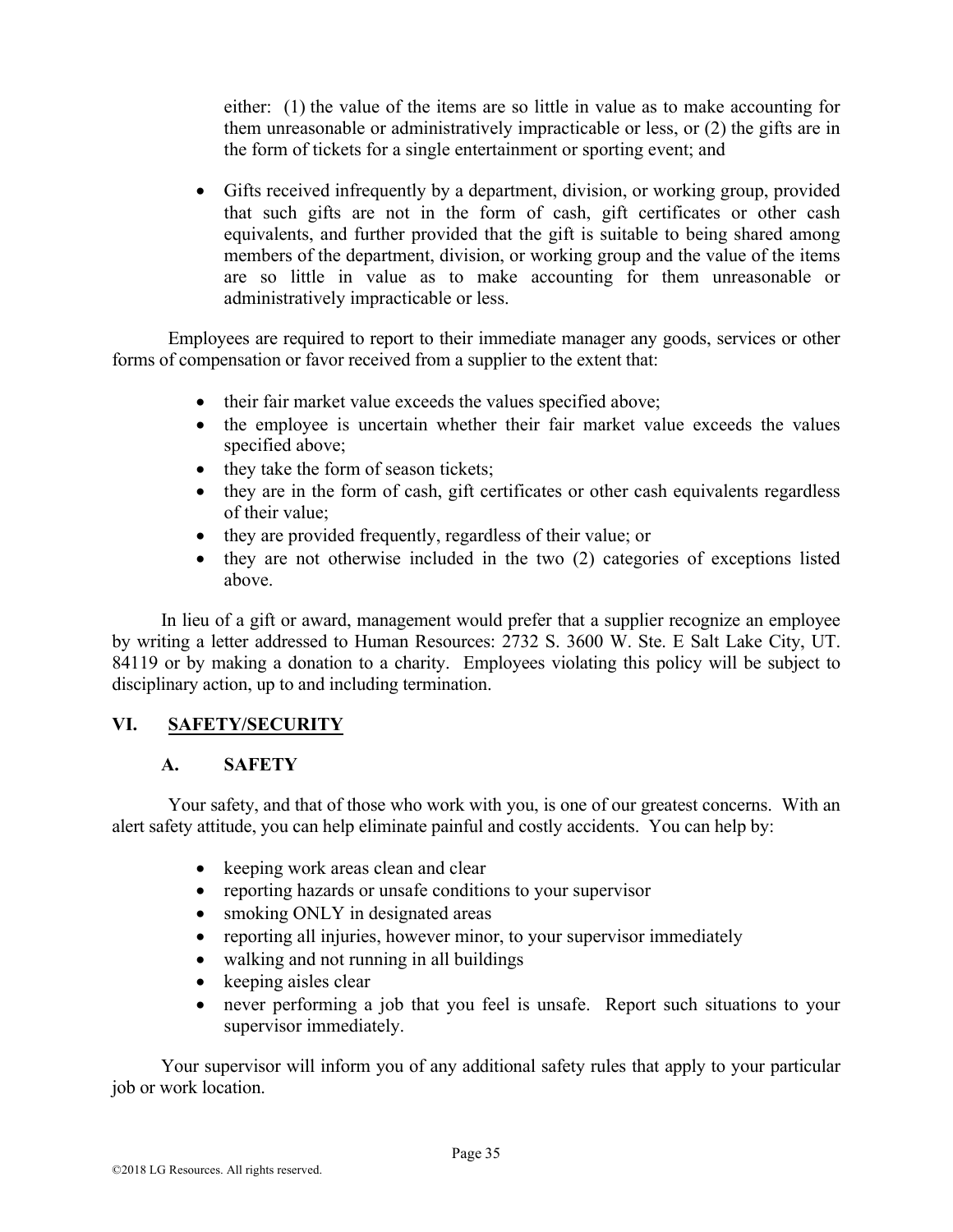## **B. ACCIDENTS ON COMPANY PREMISES**

Any accident that occurs on Company premises, be it that of a guest or of an employee, should be reported immediately to your supervisor. For your own safety and the safety of our guests, please do not attempt to give medical aid to an injured guest or fellow employee unless you have been trained to do so. Seek the assistance of a supervisor and call 911 if warranted. In addition, please remember that only the supervisor can answer questions about the Company's liability to injured guests. Please direct those asking questions to a supervisor.

If an employee is injured on the job, he or she may be entitled to worker's compensation benefits. If you are injured while working, please report it immediately to your supervisor, no matter how minor the injury may be. Failure to timely report work place injuries or illnesses may result in a denial of workers' compensation benefits. Please see the Workers' Compensation policy for additional details.

#### **C. PERSONAL BELONGINGS**

The Company will not be responsible or liable for any personal property of an individual that is lost, stolen, or damaged. The responsibility for safeguarding, replacing, or repairing personal property lost, stolen, or damaged while on Company premises or in a Company-owned vehicle is that of the employee. Consequently, we encourage employees not to bring personal property to work.

### **D. VISITORS**

For reasons such as the safety and security of our facilities, our employees, and the technical and confidential aspects of our business, visitors are not permitted to enter certain areas of LG Resources facilities without authorization.

If you see a person who may not have proper authorization to enter the restricted areas of the building, please notify your supervisor. Should friends or members of your family want to pay you a visit for some essential reason, they must wait in the public area until your supervisor has been notified.

# **E. DRIVING RECORDS**

The Company is committed to ensuring employees who have driving responsibilities do not place the Company, other employees, or members of the general public at risk. In keeping with this policy, the Company requires employees with driving responsibilities to maintain safe driving records as a condition of employment and continued employment. Individuals who fail to maintain such driving records may become unsuitable for their positions. In such cases, the Company reserves the right to discipline or terminate employees with driving responsibilities whose driving records become unsatisfactory.

An applicant or employee will be considered to have an unsatisfactory driving record if the driving record indicates one (1) or more moving violations. An applicant or employee will be considered to have an unsatisfactory driving record if the Company's and/or the applicant's or employee's insurance carrier(s) refuses to continue to insure the applicant or employee, or agrees to continue to insure the applicant or employees only for an increased premium.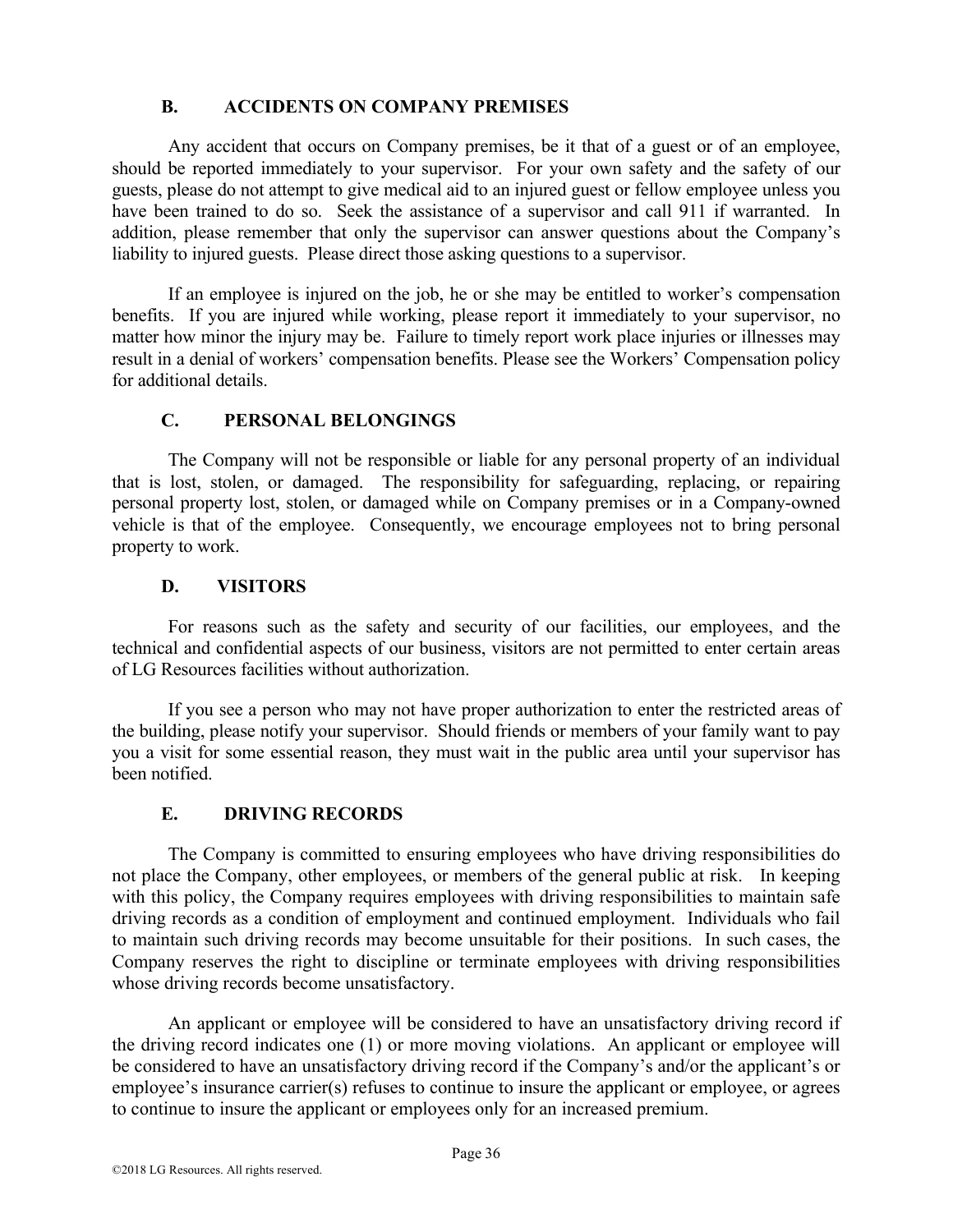To verify an individual's driving status, the Company may require employees or job applicants to furnish all or portions of their driving record from the Department of Motor Vehicles or may ask them to sign any necessary authorizations to request records directly from the Department of Motor Vehicles. Subject to any limitations imposed by state and federal law, individuals must cooperate fully with any request for records or request for an authorization to seek such records from an appropriate agency or entity.

## **F. PROOF OF INSURANCE**

Employees with driving responsibilities must provide proof of insurance and a Certificate of Liability providing the insurance carrier will notify the Company if there is any modification to the employee's insurance coverage, including, but not limited to, cancellation of coverage. Employees who fail to comply with this requirement will be subject to disciplinary action, up to and including termination.

### **G. DRIVING FOR COMPANY BUSINESS**

From time to time, you may be required to drive as part of your job. For your own safety and the safety of others, if you are asked to drive on Company business, the Company requires that you have a valid and current driver's license and that you carry legally-mandated automobile insurance. Prior to beginning any business-related travel, you must notify your supervisor if you do not have a valid and current driver's license or automobile insurance so that your supervisor can make other travel arrangements. This policy does not apply to your regular commute to work.

### **H. NOTICE OF SUSPENSION OR REVOCATION OF LICENSE OR CANCELLATION OR MODIFICATION OF LIABILITY INSURANCE**

Any employee whose duties include driving has a significant responsibility to the Company and the general public to operate any motor vehicle in a safe and appropriate manner that conforms with all applicable traffic and safety laws. The employee also must at all times maintain the levels of liability insurance required by law. The Company, in turn, has responsibilities to employees, the general public and its insurance carrier with respect to employees whose duties include driving.

To fulfill these responsibilities, the Company requires employees with driving responsibilities to inform the supervisor at their facility within 24 hours if the employee's driver's license has been suspended or revoked or if the employee's liability insurance has been canceled or modified in any manner. Employees who fail to comply with this requirement will be subject to disciplinary action, up to and including termination.

### **I. USE OF CELLULAR PHONES AND HAND-HELD RADIOS WHILE OPERATING A VEHICLE**

Cell phones (including hand-held radios) and moving vehicles can be a dangerous mix. A national study found drivers were four (4) times as likely to be involved in an accident while using their cell phones. Whether employees use a cell phone provided by the Company or their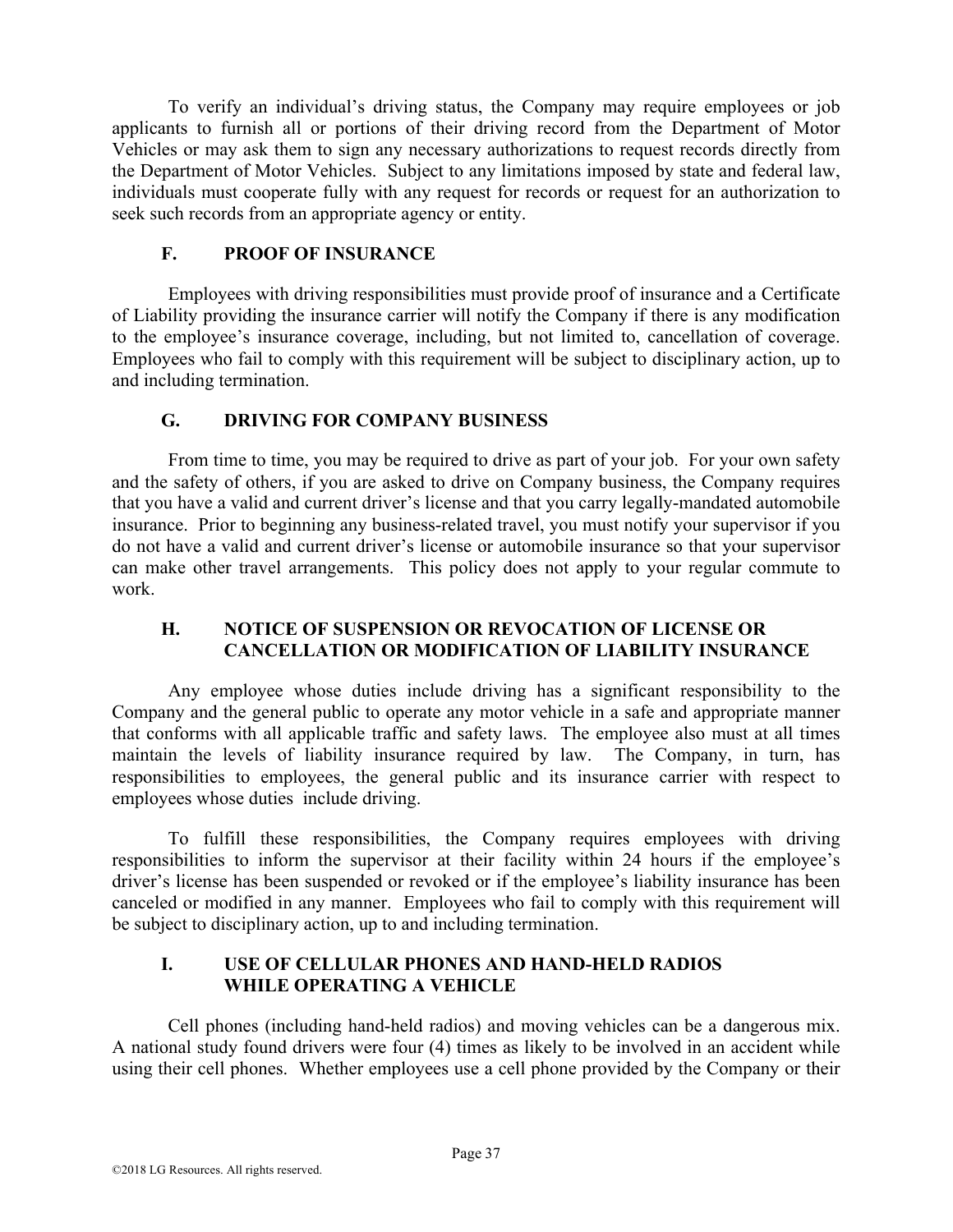own cell phone for work-related calls, it is important for employees to know and understand our policy on cell phone use while driving a vehicle.

The Company is committed to promoting roadway safety and to minimizing risk to the well-being of our employees by encouraging the safe use of cellular telephones by our employees while they are on company business. While the Company recognizes there often is a business need to use cellular phones, safety must be a priority.

Employees must use a "hands free" device when using a cell phone while operating a motor vehicle for work. Employees should be aware that studies have found that hands-free units do not offer a safety advantage over hand-held units because driver concentration remains compromised. Even when using "hands free" technology, an employee who needs to make a cell phone call while driving, should if practicable, find a proper parking space or designated "pull off" area first. Stopping on the shoulder of the road is not acceptable except in the case of a genuine unexpected emergency.

If stopping and pulling off the road is not practicable, the employee must exercise caution and care when using the cell phone. The employee is prohibited from any other activity, such as reading and/or writing, while participating in a cell phone conversation and while driving a vehicle. If an in-coming call occurs while the employee is driving, and it is practicable to do so, the employee should answer the phone with care and caution and if possible, return the call when not operating a vehicle. If it is not practicable to answer the phone, under the circumstances (e.g., poor visibility due to weather, heavy traffic), do not answer the phone. Rather, allow the call to go into voicemail. You should then find a parking space or pull-off area as noted above, check voicemail, and return the call if necessary.

Texting or email while driving is prohibited at all times.

Employees who violate applicable laws may be subject to a fine. The Company will not reimburse any employee for any fine imposed as a result of violating these laws.

# **J. OFF-DUTY ACCESS**

Employees are not permitted to enter the areas of our facilities which are not open to the general public at any time when they are not scheduled to work.

# **VII. IF YOU LEAVE US**

We anticipate that your association with LG Resources will be pleasant. However, should you find it necessary to leave us, we ask that you provide your supervisor with as much advance notice of your departure as you can. Your thoughtfulness will be appreciated.

All Company property including, but not limited to, keys, credit cards, security cards, computer disks, tools, and manuals must be returned to the Company on the last day of employment or as otherwise requested by the Company.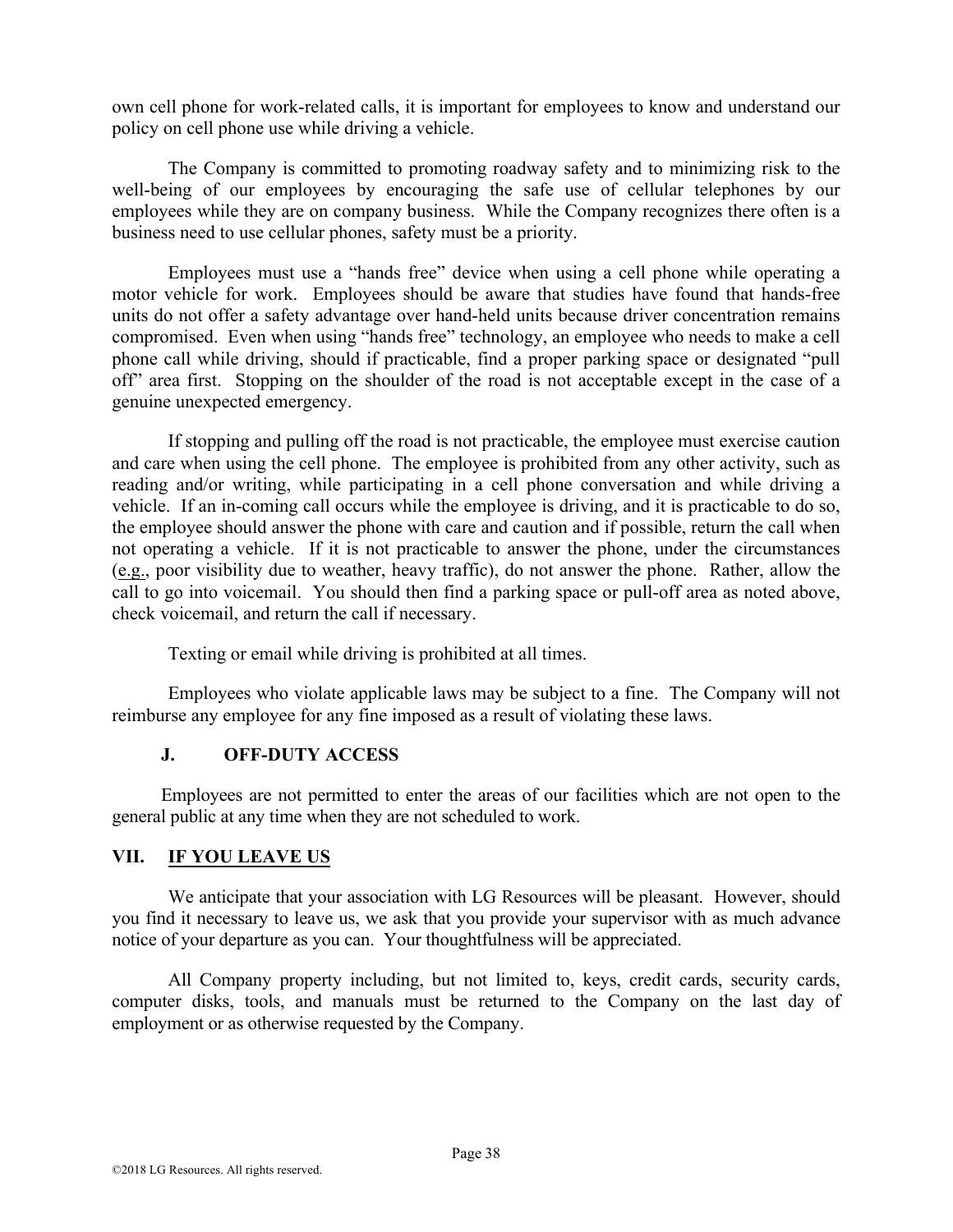# **VIII. A FEW CLOSING WORDS**

This Handbook is intended to give you a broad summary of things to know about LG Resources. The information in this Handbook is general in nature and, should questions arise, your supervisor should be consulted for complete details. While we intend to continue the policies, rules, and benefits described in this Handbook, the Company may always modify or vary from the matters set forth in this Handbook at its discretion except for the right of the parties to terminate employment at will, which may only be modified by an express written agreement signed by both parties. Please do not hesitate to speak to your supervisor or Human Resources if you have any questions.

Again, welcome to LG Resources!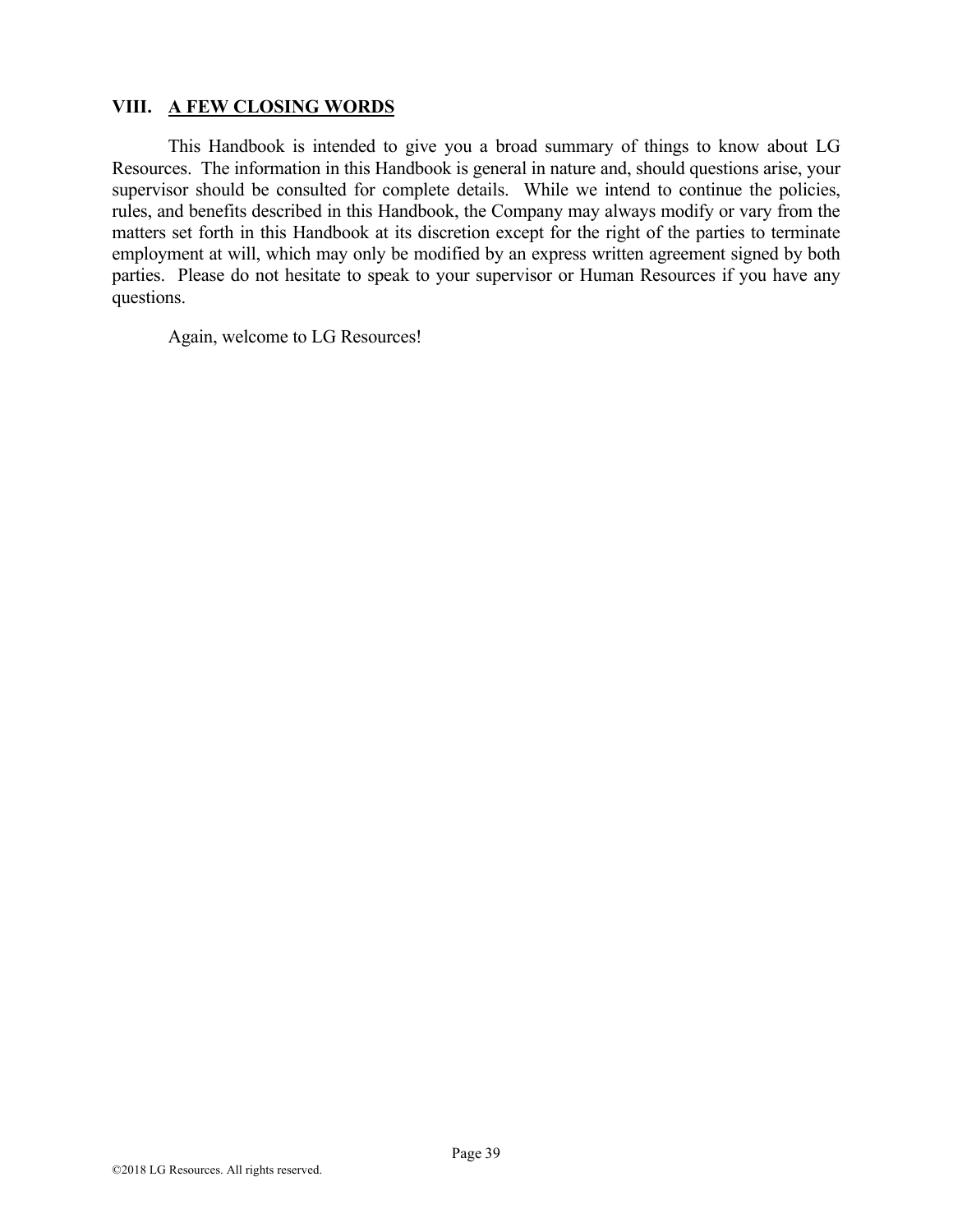# **IX. EMPLOYEE ACKNOWLEDGEMENT**

I understand that my employment with LG Resources is for an unspecified term and may be terminated at the will of either the Company or myself, with or without reason or cause, and with or without notice. No words or actions of the Company will be deemed to create an express or implied contract of employment or require the Company to have good cause for terminating my employment. No Company representative is empowered or authorized to modify this at-will relationship, on an individual or collective basis, other than Andy Akin, Human Resources VP.

I acknowledge I have received a copy of the LG Resources' Employee Handbook. I understand I am responsible for reading the contents of the Employee Handbook, and for complying with the policies and rules outlined therein. I further acknowledge that I have read the Employee Handbook in its entirety in accordance with this responsibility.

I understand that while employed by LG Resources, I must comply with all Company policies and rules except as otherwise provided and/or prohibited under federal and/or state law. I further understand that any rules, policies, and benefits described in the Employee Handbook may be modified or varied from by the Company at anytime—except as required by law and except for the rights of the parties to terminate employment at will (which may be modified, on an individual or collective basis, only by an express written agreement signed by Andy Akin, Human Resources VP of the Company).

Date Employee Name

Employee Signature

 $\mathcal{L}_\text{max}$  , where  $\mathcal{L}_\text{max}$  and  $\mathcal{L}_\text{max}$  and  $\mathcal{L}_\text{max}$ 

(Return to your Supervisor)